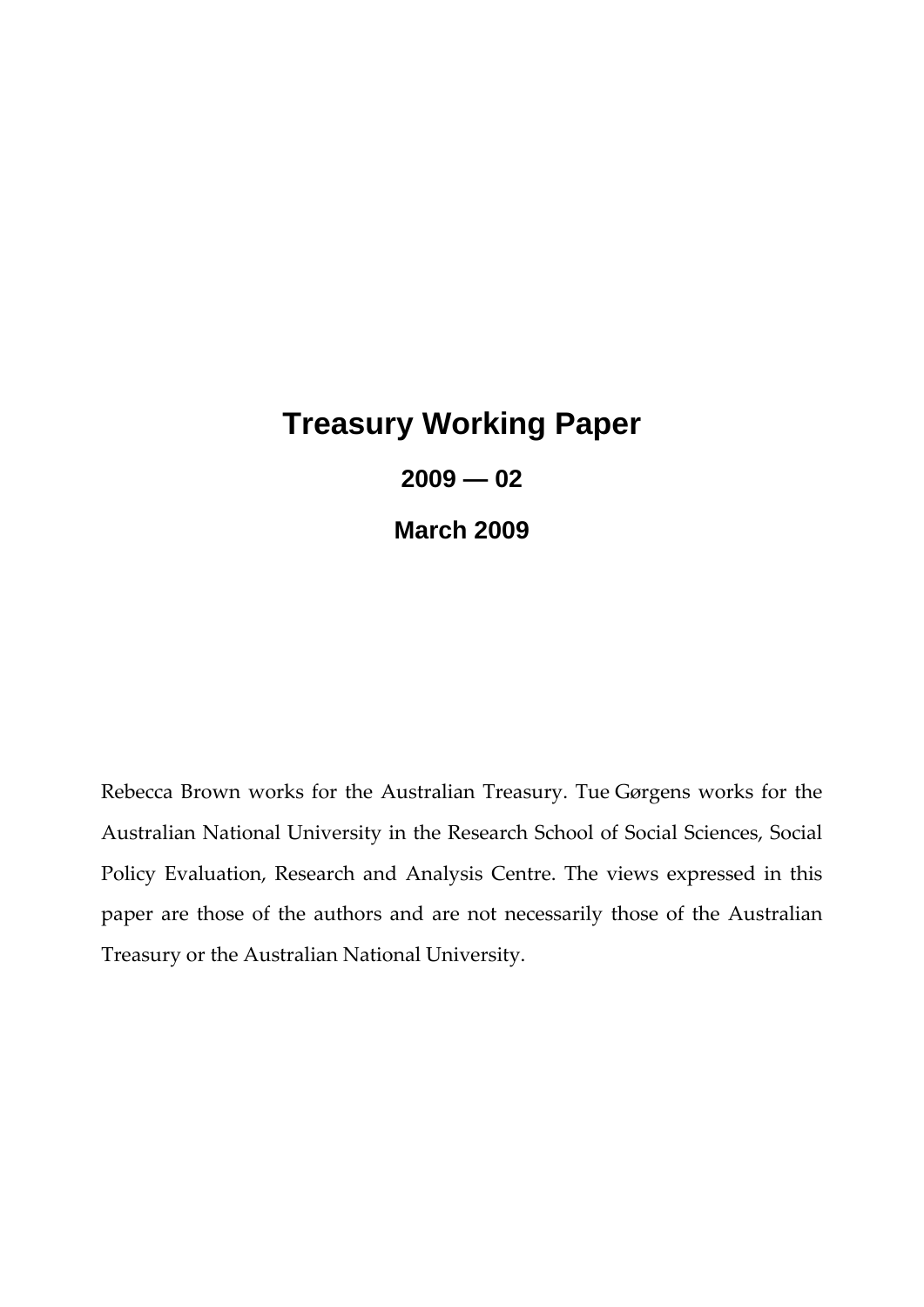### **ABSTRACT**

The concept of corporate governance has attracted considerable attention, domestically and internationally, in recent years. Previous research, largely conducted using international data, has suggested that better governed firms outperform poorer governed firms in a number of key areas. This paper examines the relationship between a company's adoption of the Australian Securities Exchange (ASX) Corporate Governance Council's Principles of Good Corporate Governance and Best Practice Recommendations (ASX Corporate Governance Principles) and its financial performance in the areas of shareholder performance, operating performance and one‐year sales growth for the top 300 Australian listed companies. Our results suggest that companies demonstrating greater compliance with the ASX Corporate Governance Principles outperform less compliant companies in each of these three financial areas.

JEL Classification Numbers:

Keywords: Corporate governance, financial performance, ASX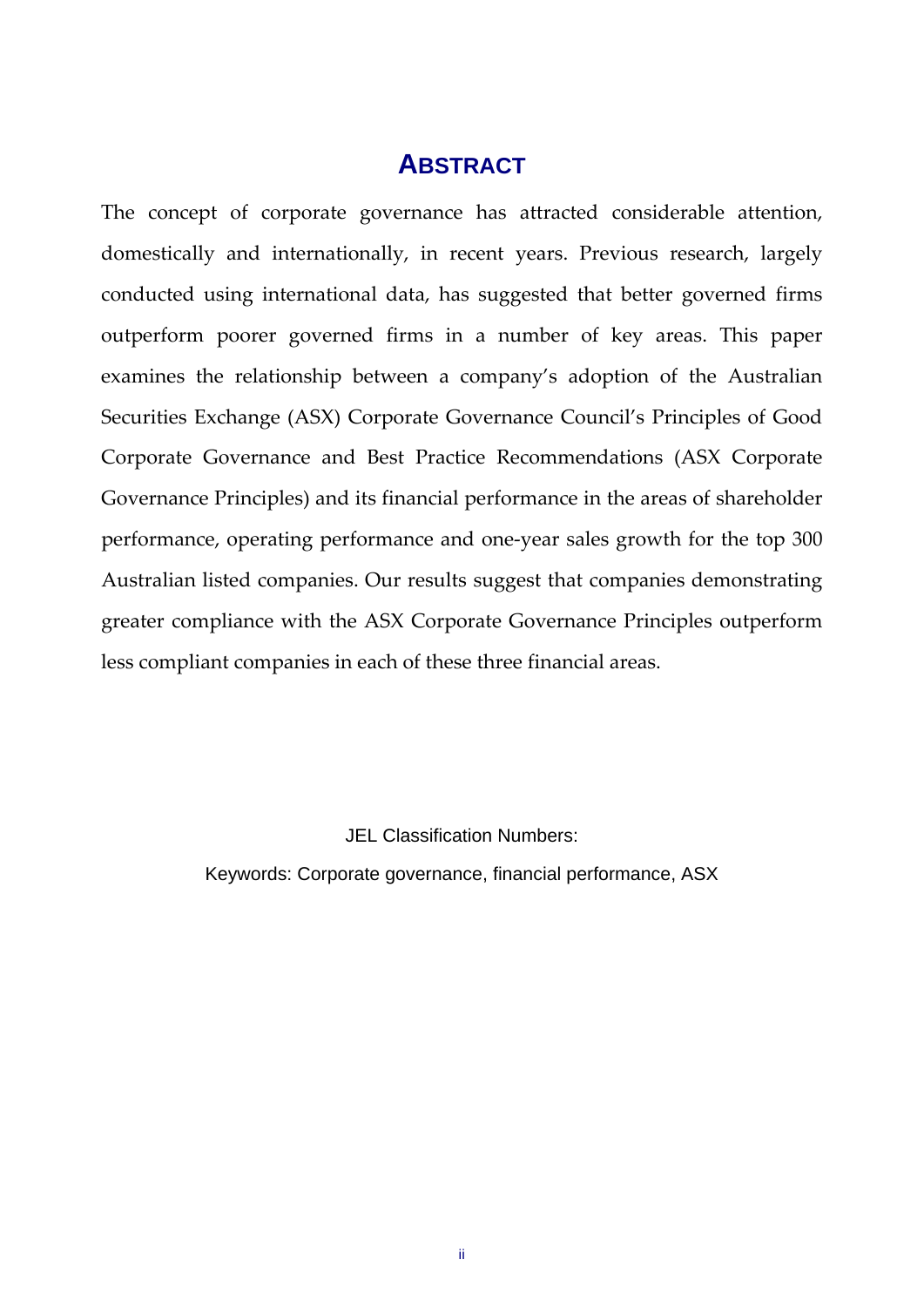# **CONTENTS**

| 1 <sub>1</sub> |     |                                                                                                                        |
|----------------|-----|------------------------------------------------------------------------------------------------------------------------|
| 2.             |     |                                                                                                                        |
|                | 2.1 |                                                                                                                        |
|                | 2.2 |                                                                                                                        |
|                | 2.3 |                                                                                                                        |
| 3.             |     |                                                                                                                        |
|                | 3.1 |                                                                                                                        |
|                | 3.2 | The ASX Corporate Governance Council's Principles of Good<br>Corporate Governance and Best Practice Recommendations 10 |
| $\mathbf{4}$ . |     |                                                                                                                        |
|                | 4.1 |                                                                                                                        |
|                | 4.2 |                                                                                                                        |
|                |     |                                                                                                                        |
|                |     |                                                                                                                        |
|                |     |                                                                                                                        |
|                | 4.3 |                                                                                                                        |
| 5.             |     |                                                                                                                        |
|                | 5.1 |                                                                                                                        |
|                | 5.2 | Corporate Governance and Operating Performance (ROA) 26                                                                |
|                | 5.3 |                                                                                                                        |
| 6.             |     |                                                                                                                        |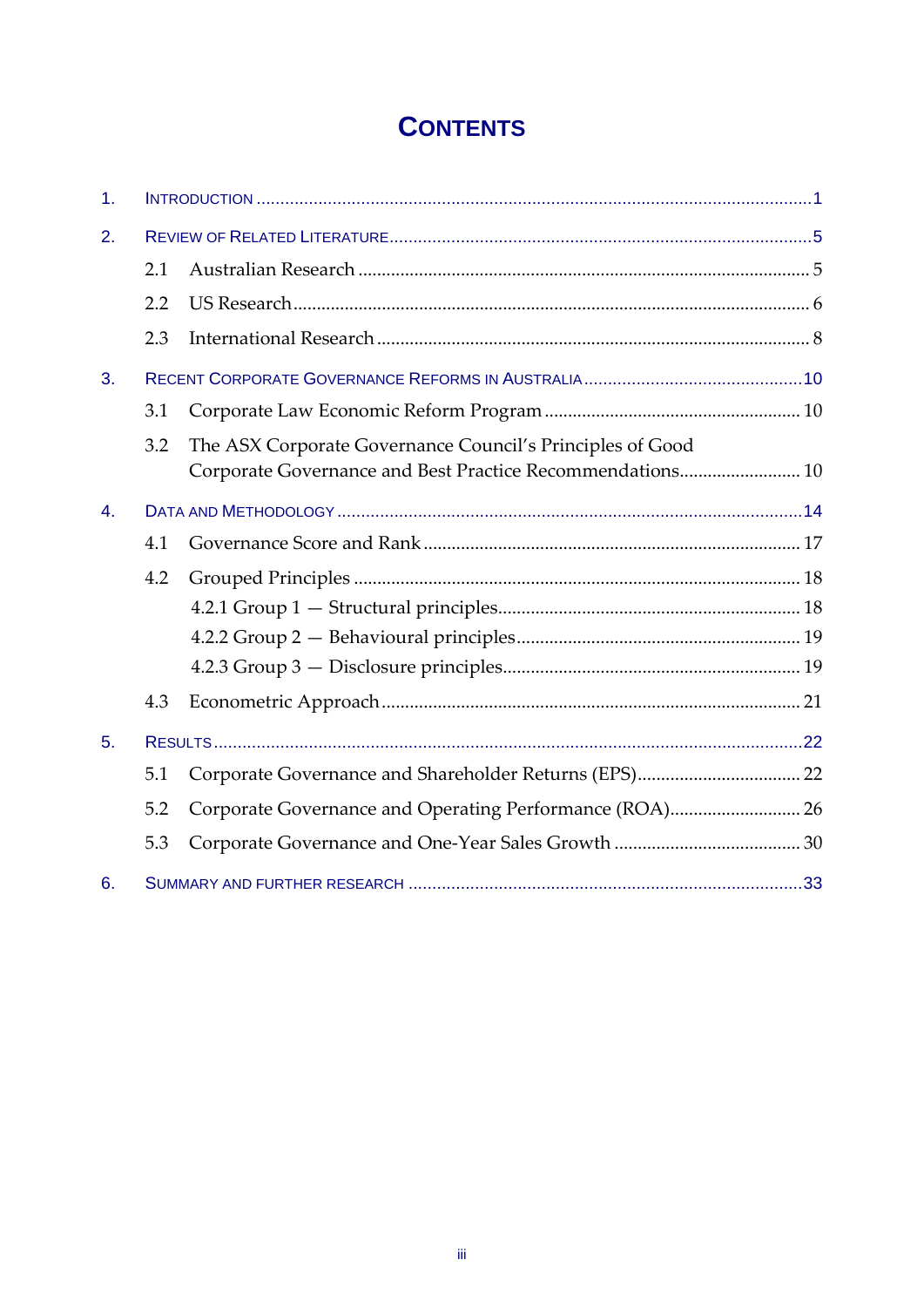# **CORPORATE GOVERNANCE AND FINANCIAL PERFORMANCE IN AN AUSTRALIAN CONTEXT**

**Rebecca Brown and Tue Gørgens** 

#### <span id="page-3-0"></span>**1. INTRODUCTION**

Over the past decade, the governance of companies has attracted much attention. Following a number of high profile corporate collapses, such as HIH insurance and One.Tel in Australia, and Enron and WorldCom in the United States (US), a number of regulatory changes aimed at improving corporate governance have been implemented.<sup>[1](#page-3-1)</sup> In the US, the Sarbanes-Oxley Act 2002 (SOX), also know as the Public Company Accounting Reform and Investor Protection Act 2002, regulates boardroom accountability and provides the Securities and Exchange Commission with an enhanced policing role in corporate governance matters (De Nicolo, Laeven and Ueda 2008; Dignam 2007). While SOX introduced formal regulation, many other countries chose to adopt a more flexible approach by way of formal guidelines or recommendations based on the 'comply or explain' principle. The German Corporate Governance Code and the Swiss Code of Best Practice are two examples. In Australia, two major corporate governance reforms were implemented: *the Corporate Law Economic*

<span id="page-3-1"></span><sup>1</sup> That being said, corporate governance should not be considered solely in light of corporate collapses, which will inevitably occur in a competitive market. The cost and benefit of regulation in this, and any, area should be assessed before introduction, and the performance of that regulation monitored over time.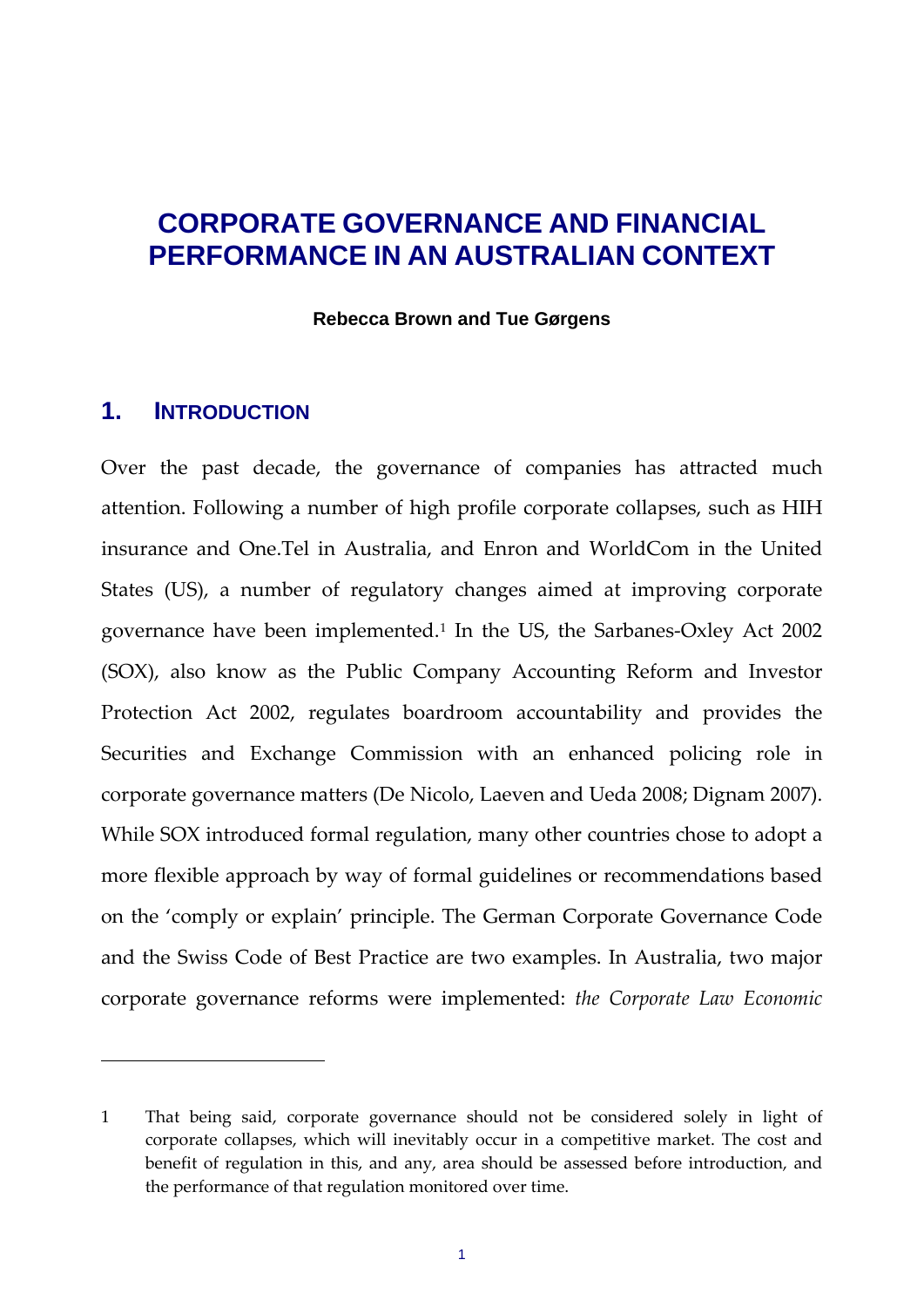*Reform Program (Audit Reform and Corporate Disclosure) Act 2004* and the Australian Securities Exchange (ASX) Corporate Governance Council's Principles of Good Corporate Governance and Best Practice Recommendations (ASX Corporate Governance Principles) (Beckley, Dubiel, Elia, Lyons, Parker, Perrett, Whittle and Wu 2005).

Corporate governance has been described by the Organisation for Economic Cooperation and Development (OECD) as a set of relationships between a company's management, its board, its shareholders and other stakeholders (OECD 2004). As owners of the company, the shareholders elect the directors to oversee the operation and performance of the business on their behalf. The directors are accountable to the body of shareholders that elect them (Tirole 2006). More recently, investors are increasingly demanding from companies that investments have regard to environmental, social and governance factors. Good corporate governance should facilitate effective monitoring and provide proper incentives for the board and management to follow objectives that are in the interests of the company and its shareholders (OECD 2004).

Corporate governance has become an important topic for investors, firms and governments as they recognise the need to compete domestically as well as globally. Corporate governance is now recognised as a key business discipline, assisting economic growth and maintaining and promoting investor confidence (The HIH Royal Commission Report 2003). A company's corporate governance structure influences a number of aspects of its business model including: the setting of company objectives and how those objectives are to be achieved; the monitoring and assessment of risk; and performance optimisation (ASX 2007). Corporate governance structures and practices also play an important role in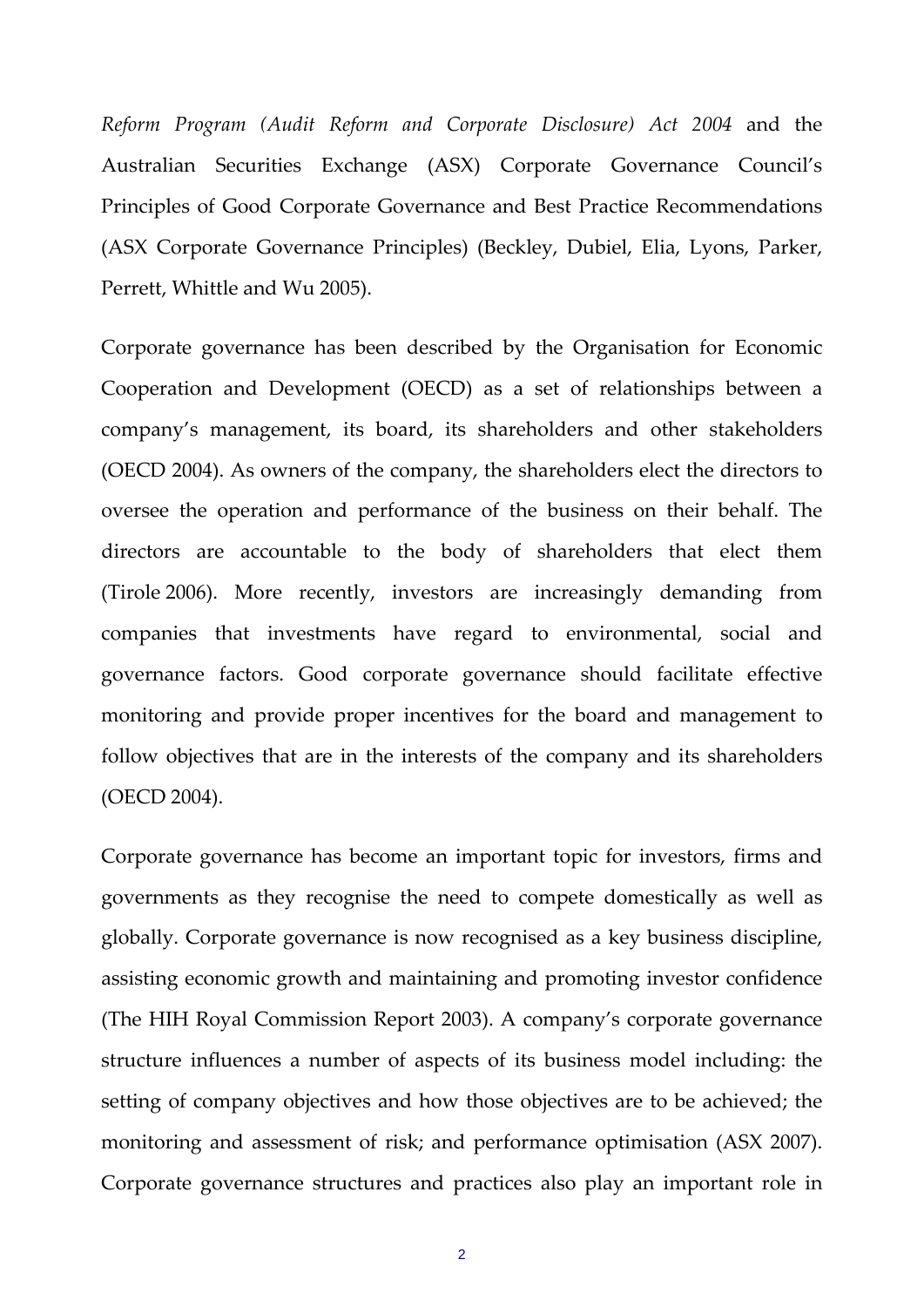determining the cost of capital in the global capital market. According to the OECD (2004), the presence of an effective corporate governance system, within individual companies and across an economy as a whole, assists in providing the confidence necessary for the proper functioning of a market economy. As a result, the cost of capital is reduced and firms are encouraged to become more efficient in the use of company resources (ASX 2007).

Previous research has also suggested that the legal protection of investors is important in assisting the development of a country's financial markets. It is suggested that, at the company level, high performing boards are more attractive to investors than poor performing boards (Clarke, Klettner, Adams and Boyce 2007). Investors will be more willing to finance firms when their rights are protected as better protection provides a greater chance that company profits will be returned as interest or dividends as opposed to being expropriated by those who control the company (La Porta, Lopez‐de‐Silanes, Shleifer and Visney 2002).

In this paper, we use the ASX Corporate Governance Principles to create a corporate governance measure for the top 300 Australian listed companies (ASX 300) and relate this measure to the financial performance (earnings per share, return on assets and one‐year sales growth) of each company in 2004, 2005 and 2006. We find that companies with better corporate governance outperform poorly governed companies, particularly in relation to earnings per share and return on assets. Furthermore, we find that companies that are fully compliant with the ASX Corporate Governance Principles perform better than companies that are only partially compliant. Our results also indicate that companies may find it beneficial to focus their efforts on improving corporate governance in the areas of board composition, remuneration, the formation of committees (that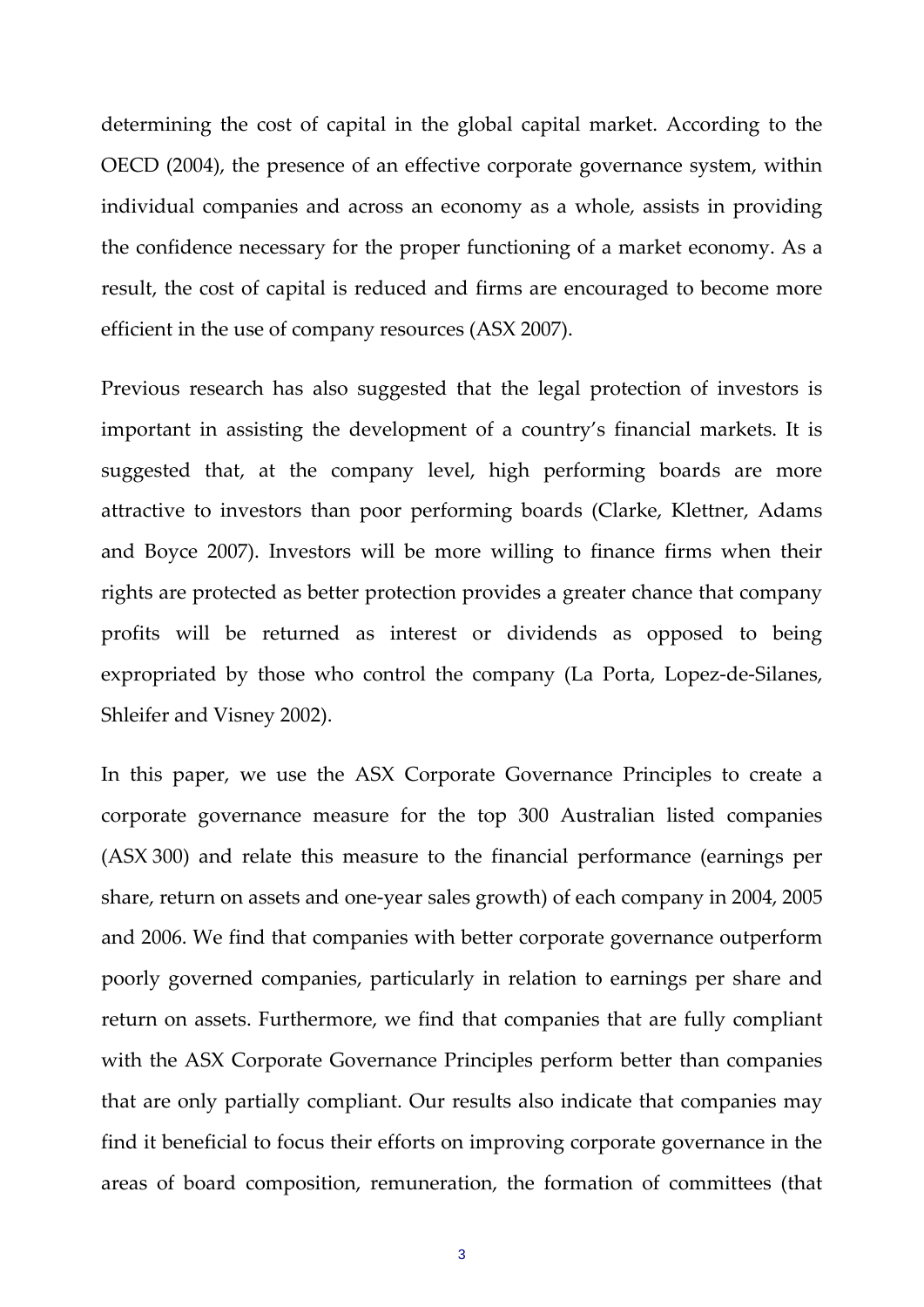is, board, audit and remuneration committees), and those principles related to the structure of the company.

While our results are positive, it is important to note that the governance structures of a firm are endogenous, making it difficult to draw causal inferences. For example, while it is possible that companies that choose to comply with the ASX Corporate Governance Principles will perform better because of it, it is also possible that companies that perform better are more likely to choose to comply as it is easier for them to do so when things are going well. For this reason, we make no assumptions about the direction of any relationships we find.

Our paper proceeds as follows. Section two provides a review of the related literature. While this is not an exhaustive literature review, we examine some of the more important papers and a number of papers closely related to our study.[2](#page-6-0) This section reviews studies conducted in the US, Australia, Germany, Great Britain, Korea and Switzerland. Section three outlines the recent reforms to corporate governance in Australia, providing a detailed explanation of the ASX Corporate Governance Principles and the motivation behind their introduction. Section four describes our data sources and summary statistics. Section five documents our findings and empirical relationships between corporate governance and financial performance. Finally, section six provides a summary and identifies areas for further research.

<span id="page-6-0"></span><sup>2</sup> See Shleifer and Vishney (1997), John and Senbet (1998) and Hermalin and Weisbach (2003) for more extensive literature reviews.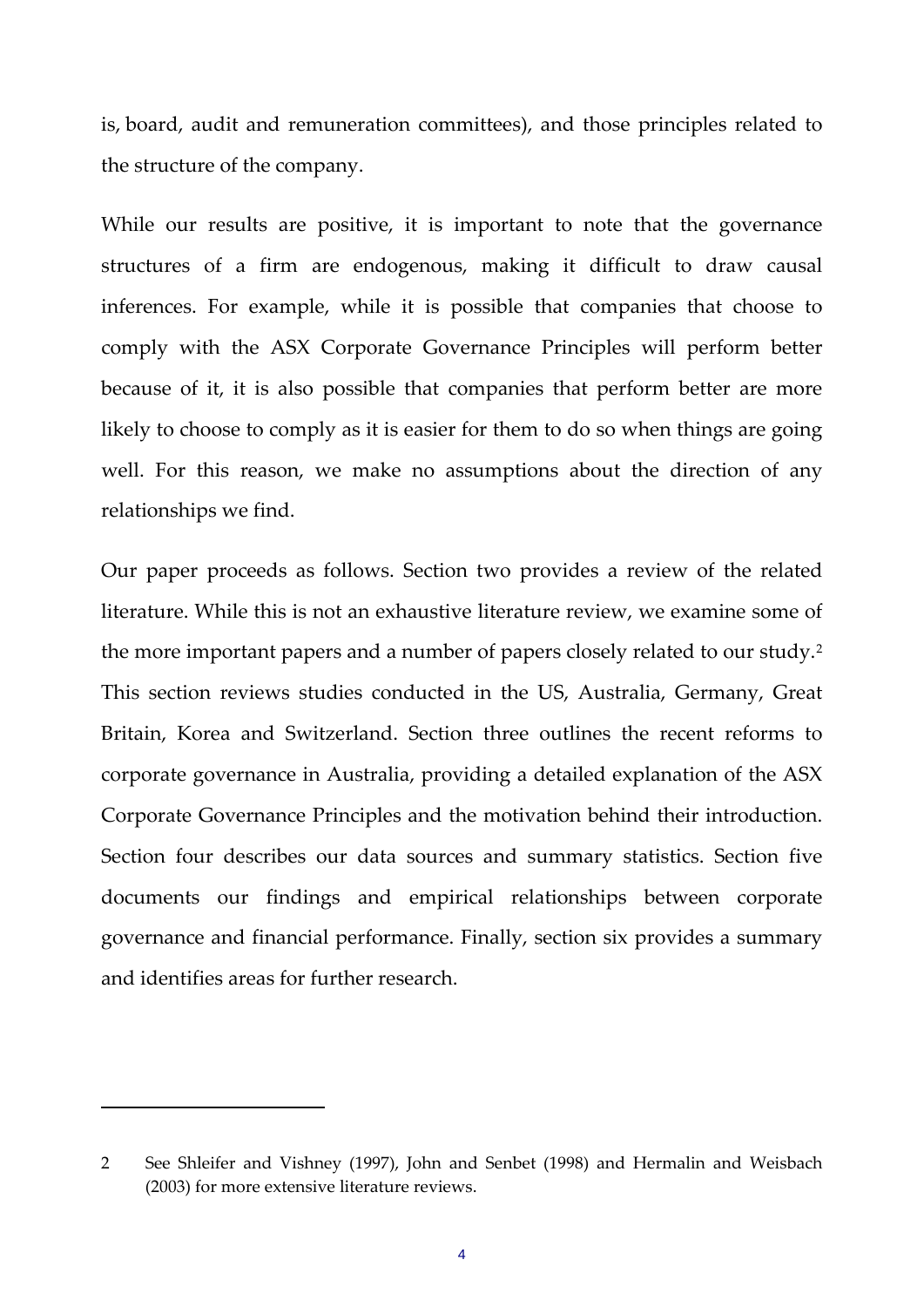#### <span id="page-7-0"></span>**2. REVIEW OF RELATED LITERATURE**

#### <span id="page-7-1"></span>2.1 Australian research

Goldman Sachs JBWere, an Australasian investment banking and management firm, published a research report in 2006 examining the link between company corporate governance ratings and investment performance for Australian companies over the period August 2001 to February 2006. The report assessed company ratings for various key governance perspectives. Four measures were used to determine a company's corporate governance rating: accounting quality, policies and disclosure; audit quality; board structure (board skills included as a sub category); and remuneration. A six‐tiered scoring system was used, whereby zero represented the 'worst' governed firms and five represented the 'best'. Equally weighted portfolios were constructed, purchasing stocks in the top half (those ranked three to five) and selling stocks in the bottom half (those ranked zero to two), with price returns calculated for each portfolio.

The report revealed that if investors bought shares in companies that exhibited elements of good corporate governance they were likely to outperform the market. Similar results were achieved if poorly rating companies were sold short. Additionally, if the company's board had relatively superior skills, it was more likely to experience positive unexpected earnings results.

Goldman Sachs also found a profitable investment signal in the corporate governance ratings for the 2006 financial year, whereby an investment strategy that purchased shares in top‐rated companies and sold shares in bottom‐rated companies would have generated returns in excess of a passive market return. The top-rated companies in the areas of board skills, overall board, audit and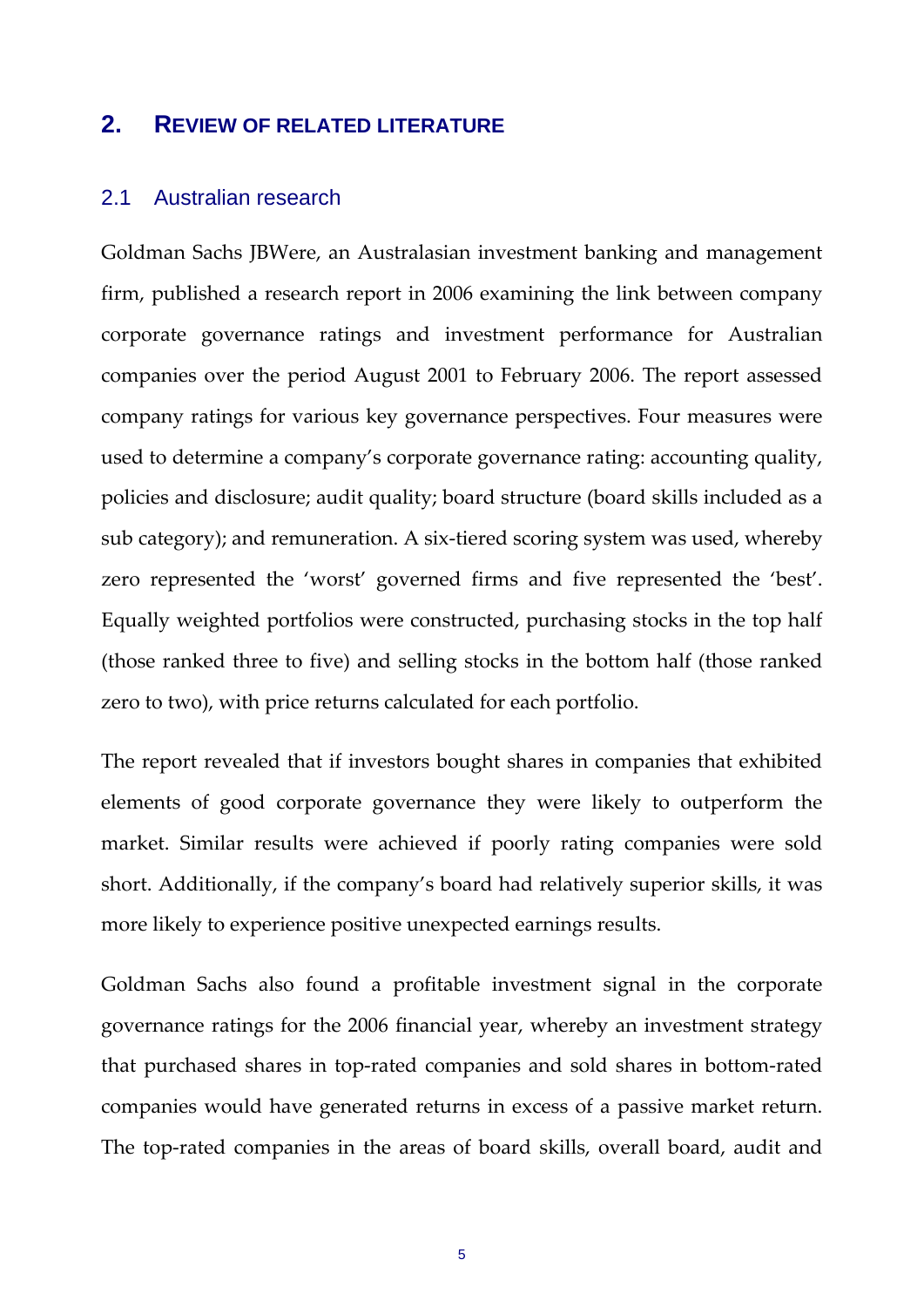remuneration had share values that outperformed the market and, conversely, the bottom‐rated companies had stocks that under‐performed the market.

BDO Kendalls, a worldwide network of public accounting firms, released a research report in 2007 assessing the corporate governance structures of 150 mid‐sized Australian companies (based on average capitalised value). The report contained an overall assessment of each company's corporate governance structures, comprising a star rating out of five and a relative ranking. The research model was based on disclosure of information related to: the company's board of directors and committees; the perception by external auditors of the company's level of independence; and disclosures about share trading policy, code of conduct, and risk management. The report found only two companies that achieved a five star rating but 13 companies that scored a one star rating. The research results suggested that there had been a deterioration in the corporate governance of mid‐cap companies within Australia.

#### <span id="page-8-0"></span>2.2 US research

A 2005 report released by Institutional Shareholder Services found that lower risk, better profitability and higher valuation were all associated with companies that had better corporate governance structures. These companies outperformed poorly governed firms based on return on investment, annual dividend yield, net profit margin and price to earning ratio. The best governed companies outperformed the worst governed companies on 13 out of 16 financial performance measures, supporting the proposition that better corporate governance leads to superior financial performance.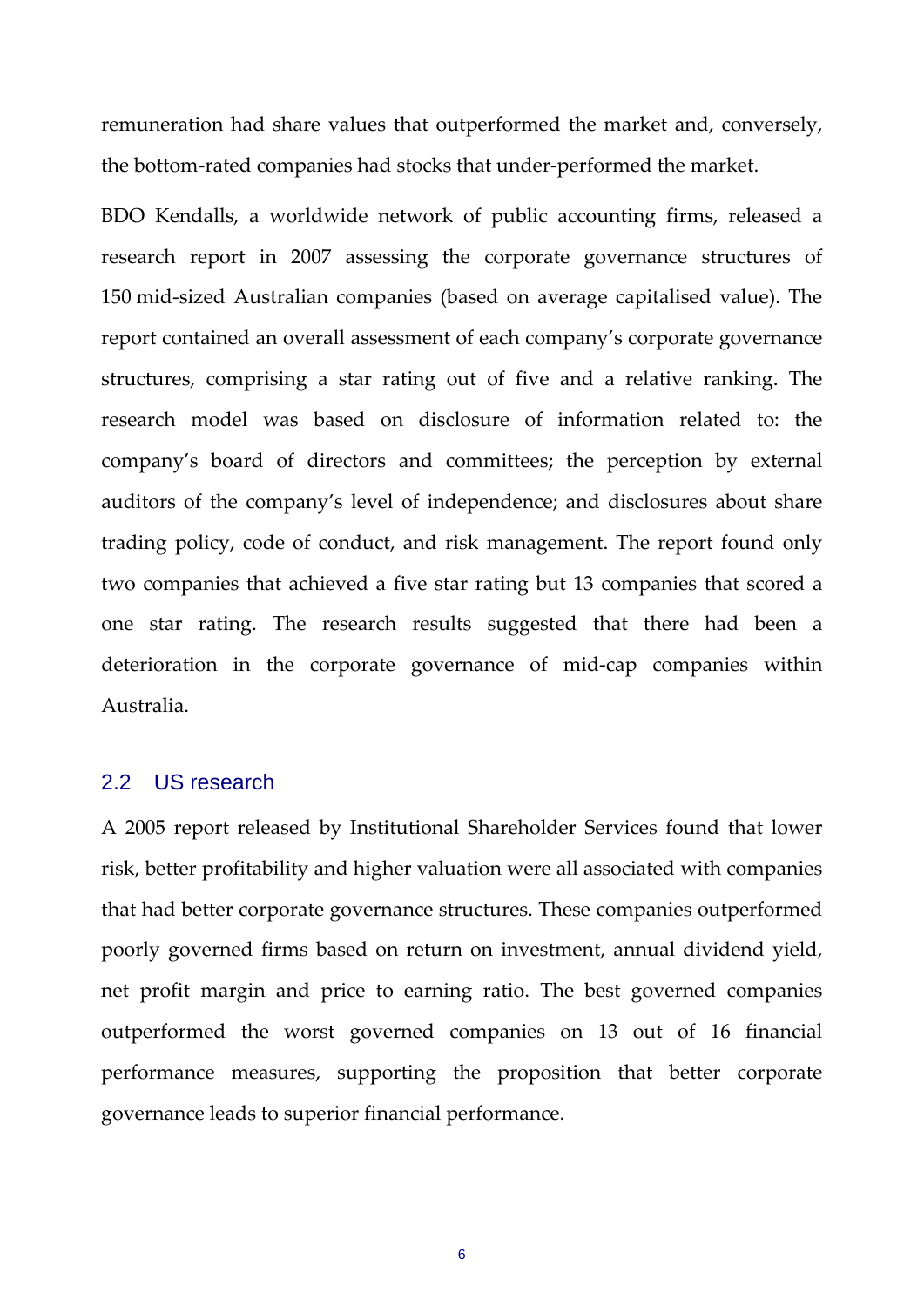Gompers, Ishii and Metrick (2003), in their paper 'Corporate Governance and Equity Prices', derived a 24‐factor Governance Index ('G‐Index'), to proxy the level of shareholder rights using Investor Responsibility Research Centre Data for 1,500 US firms throughout the 1990s. The index ranged from 0 to 24, adding one point for every provision that restricted shareholder rights. The study found a positive link between the quality of corporate governance and corporate performance, revealing that firms with fewer shareholder rights had lower firm valuation and lower stock returns. Gompers et al. also revealed that an investment strategy purchasing shares in the firms with the lowest governance index score (strongest shareholder rights) and selling shares in firms with the highest governance index score (weakest shareholder rights) outperformed the market by 8.5 per cent throughout the study period, supporting the proposition that companies with better corporate governance rankings were higher valued and had higher profits than those companies with a worse ranking.

Brown and Caylor (2004), in their paper 'Corporate Governance and Firm Performance', created a measure of corporate governance ('Gov‐Score'), based on data provided by Institutional Shareholder Services. Gov‐Score comprised 51 factors covering eight corporate governance categories: audit; board of directors; charter/bylaws; director education; executive and director compensation; ownership; progressive practices; and state of incorporation. For over 2,300 firms, Brown and Caylor relate Gov‐Score to six performance measures over three categories: operating performance (return on equity, net profit margin, sales growth); valuation (Tobin's Q); and shareholder payout (dividend yield, stock repurchase). This study found that better governed firms were relatively more profitable, more valuable and paid out more cash to shareholders, while poorly governed firms had lower operating performance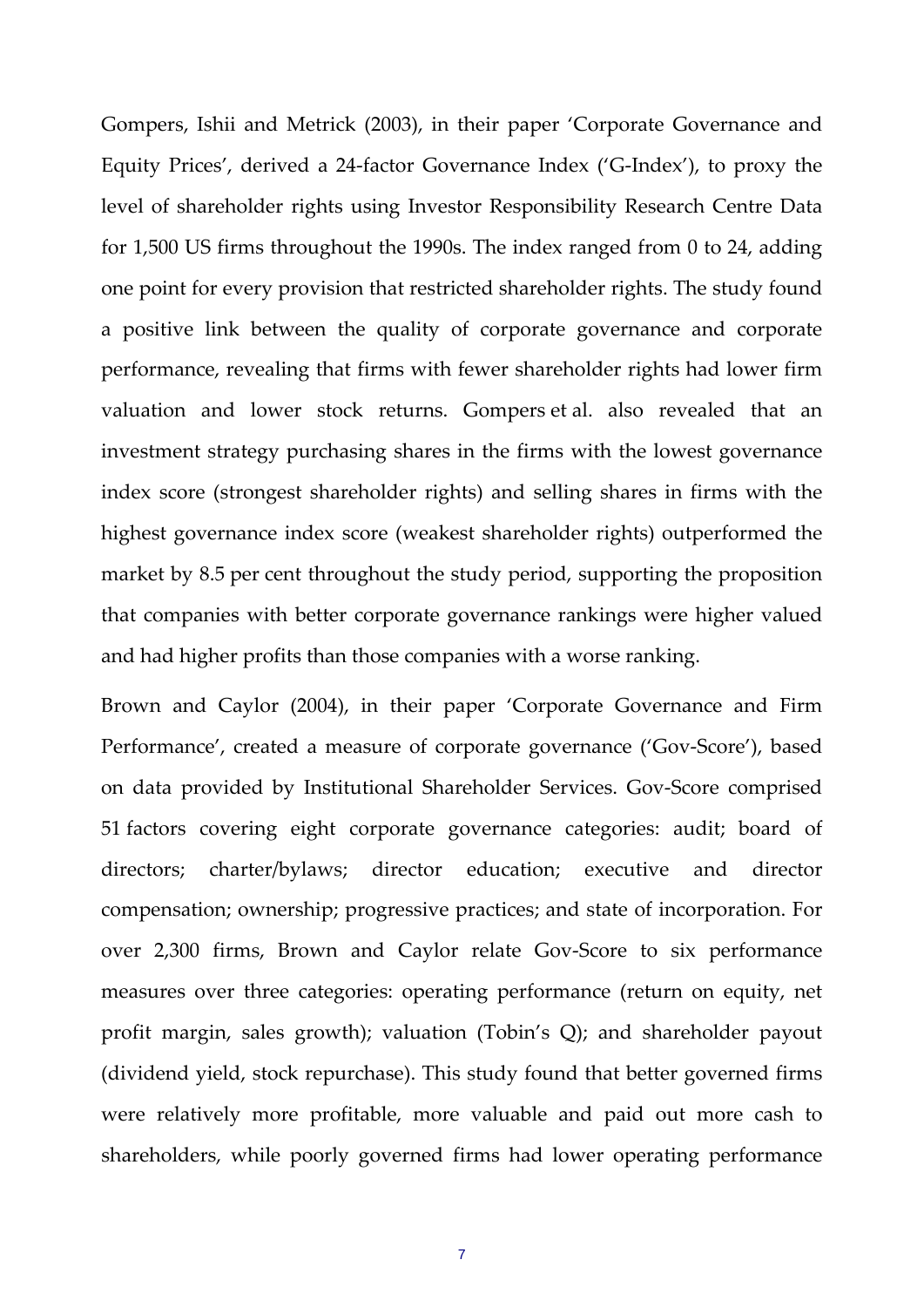and paid out less cash to shareholders. Additionally, Brown and Caylor found that firms with independent boards had higher returns on equity, higher profit margins, larger dividend yields and larger stock repurchase. They went on to suggest that limiting board size leads to improved firm performance as the increased monitoring benefits of larger boards were outweighed by poorer communication and decision‐making.

#### <span id="page-10-0"></span>2.3 International research

La Porta, Lopez‐de‐Silanes, Shleifer and Visney (2002) examined 539 large firms from 27 countries to test the effects of legal protection of minority shareholders and of cash‐flow ownership by a controlling shareholder on the valuation of firms. They found evidence that countries with better minority shareholder protection, and firms with higher cash‐flow ownership by the controlling shareholder, had higher firm valuations.

In Germany, Drobetz, Schillerhofer and Zimmermann (2003) created a corporate governance rating (CGR) for German listed firms. They investigated whether firm‐specific corporate governance differences explained expected returns in a cross‐section of firms within a single jurisdiction, finding a positive relationship between CGR and firm value. Drobetz et al. also found that an investment strategy that bought high‐CGR firms and shorted low‐CGR firms would have earned superior returns during the sample period.

In Great Britain, Selvaggi and Upton (2008) examined the correlation between good corporate governance, operating performance and share‐price returns for United Kingdom listed firms between 2003 and 2007. Selvaggi and Upton also tested the strength and direction of any potential link between the two variables,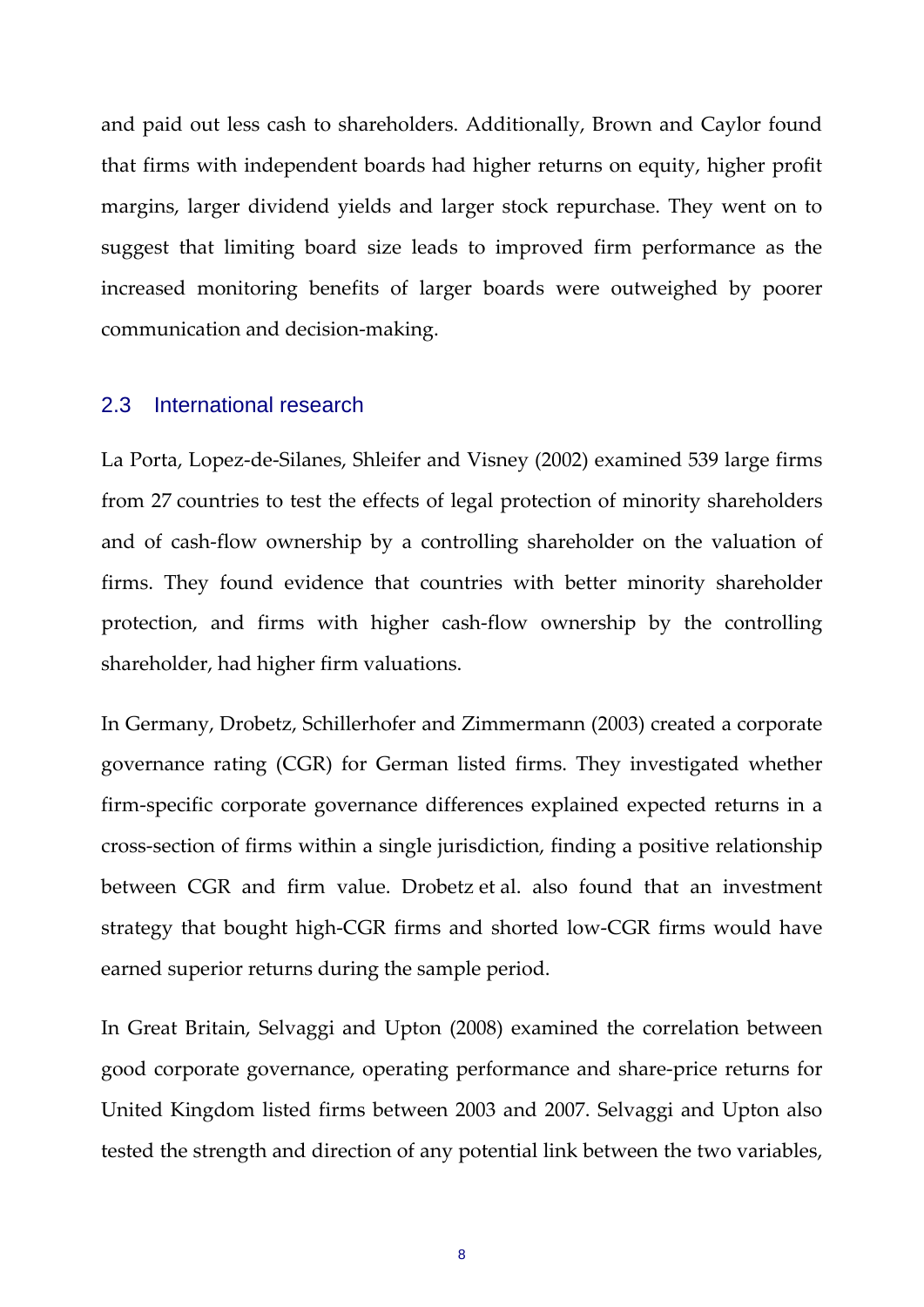finding a robust casual relationship between good corporate governance and superior company performance.

In Korea, Black, Jang and Kim (2003) constructed a corporate governance index based on six subindices for: shareholder rights; board of directors; outside directors; audit committee and internal auditor; disclosure to investors; and ownership parity. They applied this to 526 companies in response to a 2001 Korea Stock Exchange survey of all listed companies. They found that significantly better corporate governance ratings were linked to higher firm value (measured by Tobin's Q), and higher security prices for Korea Stock Exchange firms.

In Switzerland, Beiner, Drobetz, Schmid and Zimmerman (2003) conducted research on corporate governance and firm valuation (measured by Tobin's Q), for Swiss firms in 2002, based on compliance with the recommendations implemented in the Swiss Code of Best Practice. This research used a broad index for corporate governance and variables related to ownership structure, board characteristics and leverage. Breiner et al. found that significantly better ratings of corporate governance were linked to higher firm valuation for Swiss listed firms.

In summary, we found that the majority of relevant literature suggests that companies with better corporate governance structures outperform companies with poorer corporate governance in a number of performance areas. This paper goes on to investigate whether such a relationship exists for Australian companies.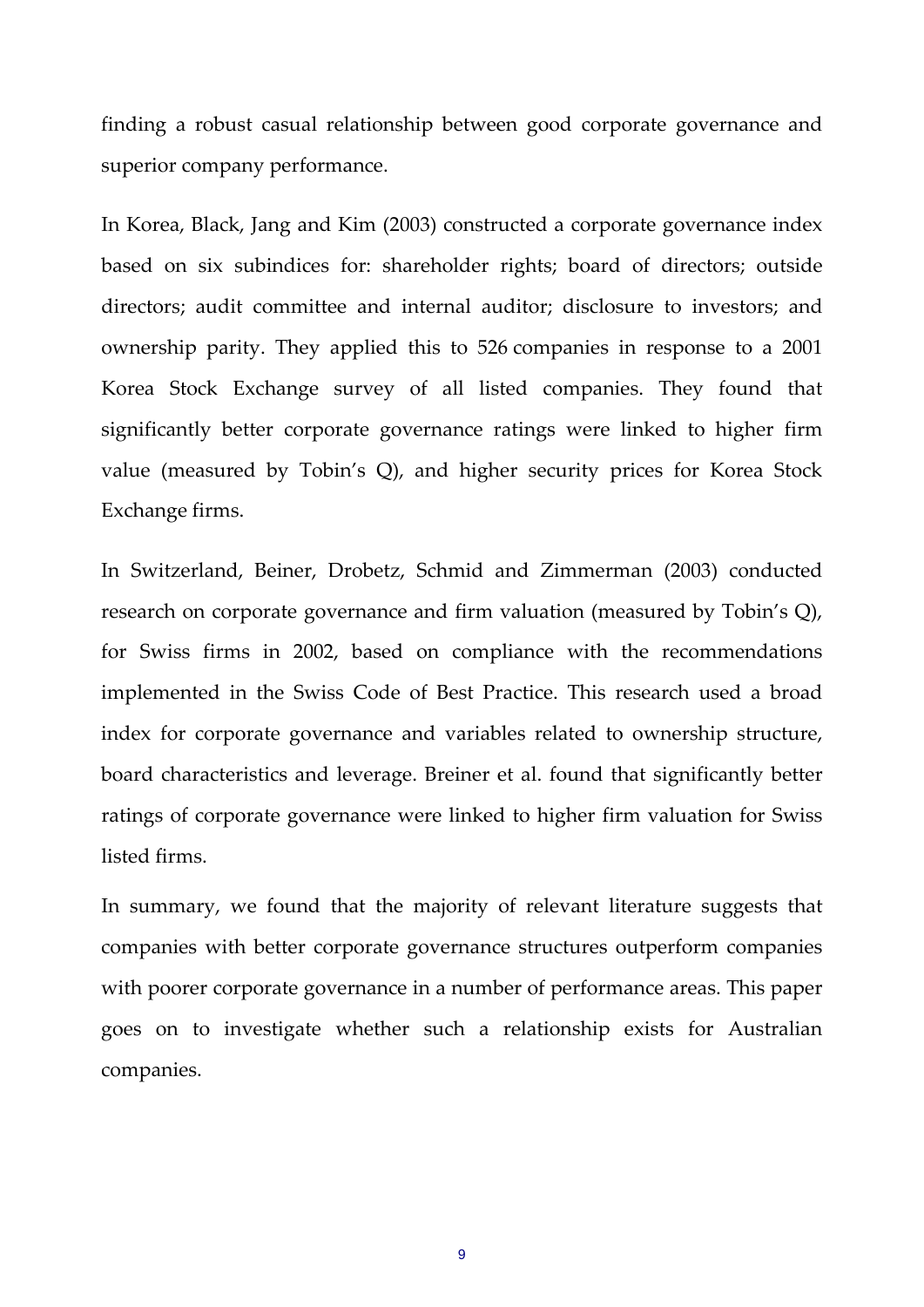#### <span id="page-12-0"></span>**3. RECENT CORPORATE GOVERNANCE REFORMS IN AUSTRALIA**

#### <span id="page-12-1"></span>3.1 Corporate Law Economic Reform Program

*The Corporate Law Economic Reform Program (Audit Reform and Corporate Disclosure) Act 2004* (the CLERP 9 Act) legislated certain governance requirements for Australian companies. Amendments were made to the *Corporations Act 2001* in four key areas: executive remuneration; financial reporting; continuous disclosure; and shareholder participation (CLERP 9 2007). As stated in the explanatory memorandum to the CLERP 9 Bill, the objective underlying these amendments was to: 'improve the operation of the market by promoting transparency, accountability and shareholder activism' (page 1, paragraph 1.4).

A range of provisions designed to encourage shareholder participation and improve compliance with the continuous disclosure regime were also introduced. These amendments strengthened the continuous disclosure regime by imposing personal liability on individual responsibility for a failure to disclose; and also by giving ASIC the power to issue infringement notices (Clarke et al. 2007; CLERP 9 2002).

#### <span id="page-12-2"></span>3.2 The ASX Corporate Governance Council's Principles of Good Corporate Governance and Best Practice Recommendations

The ASX has played a leading role in corporate governance since the formation of the ASX Corporate Governance Council in August 2002. In March 2003, the ASX Corporate Governance Council released ASX Corporate Governance Principles, identifying 10 core principles for effective corporate governance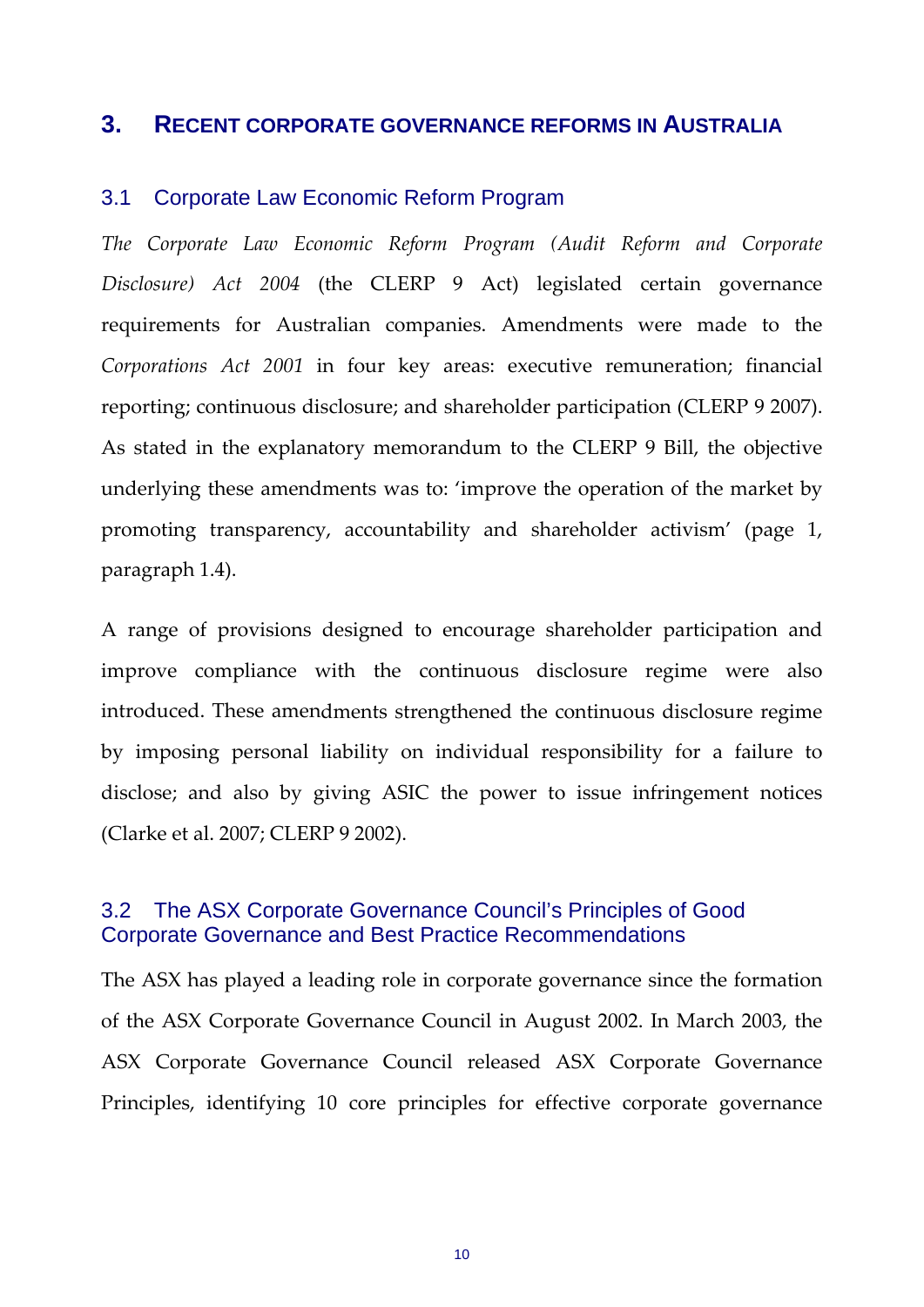along with 28 best practice guidelines.[3](#page-13-0) The ASX Corporate Governance Principles are guidelines and are not intended to be prescriptive. A company has the flexibility not to adopt a principle if it considers that the principle is inappropriate in its particular circumstance. Under the ASX listing rules, companies are required to include a statement in their annual report 'disclosing the extent to which the entity has followed the best practice recommendations set by the ASX Corporate Governance Council during the reporting period'[4](#page-13-1) and give reasons for any alternative approaches. In other words, 'if not, why not?' (ASX 2003).

The 'if not, why not?' approach to corporate governance is consistent with international best practice, with a number of other countries around the world taking similar approaches (International Monetary Fund 2005). The OECD Corporate Governance Principles, released in 2004, reinforced the benefits of the 'comply or explain' approach stating: '[p]olicy makers have a responsibility to put in place a framework that is flexible enough to meet the needs of corporations operating in widely different circumstances, facilitating their development of new opportunities to create value and to determine the most efficient deployment of resources' (OECD 2004, page 30).

<span id="page-13-0"></span><sup>3</sup> The Principles of Good Corporate Governance and Best Practice Recommendations were updated in 2007. As these revised principles came into effect from 1 January 2008 the principles referred to throughout this paper are the principles released in 2003.

<span id="page-13-1"></span><sup>4</sup> ASX Listing Rule 4.10.3.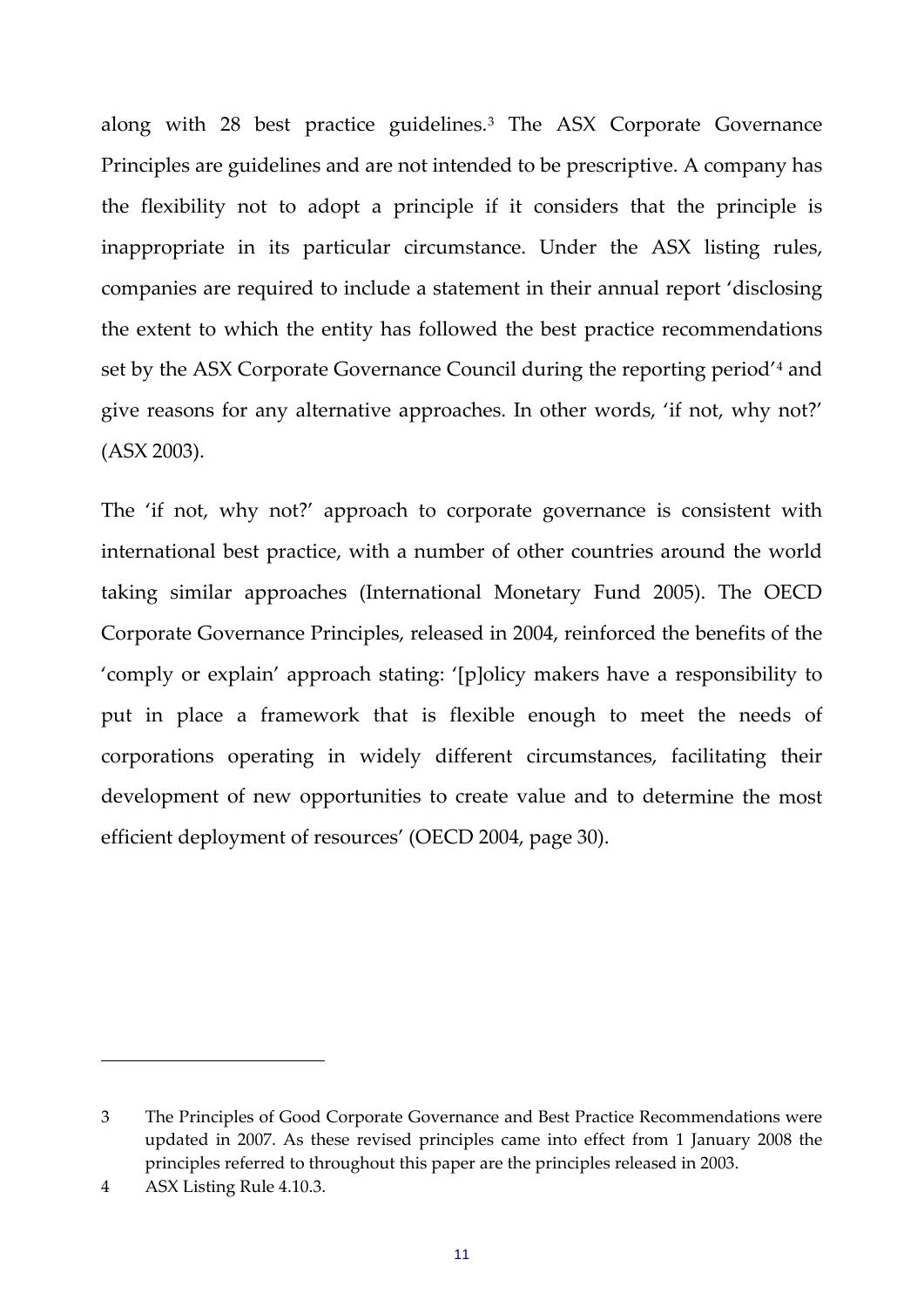The ASX Corporate Governance Principles state that establishing the roles of management and the board with a balance of skills, experience and independence appropriate to the nature and extent of the company's operations is fundamental to any corporate governance structure. Additionally, integrity among those who can influence a company's strategy and financial performance, together with responsible and ethical decision‐making are basic needs in any company (Principles 1, 2 and 3).

Meeting the information requirements of a modern investment community is vital in terms of accountability and attracting capital. Presenting a company's financial and non financial position requires processes that safeguard the integrity of company reporting, both internally and externally, providing a timely and balanced picture of all material matters. The rights of shareholders also need to be clearly recognised and maintained (Principles 4, 5 and 6).

Furthermore, every business decision has an element of uncertainty and carries risks that need to be managed through effective oversight and internal control. Keeping pace with the modern risks of business and other aspects of governance requires formal mechanisms that encourage enhanced board and management effectiveness (Principles 7 and 8).

Competitive remuneration packages are one key mechanism by which companies attract board members and managers with the skills required to achieve the performance expected by shareholders. The impact of company actions and decisions has become increasingly diverse and good corporate governance should recognise the legitimate interests of all stakeholders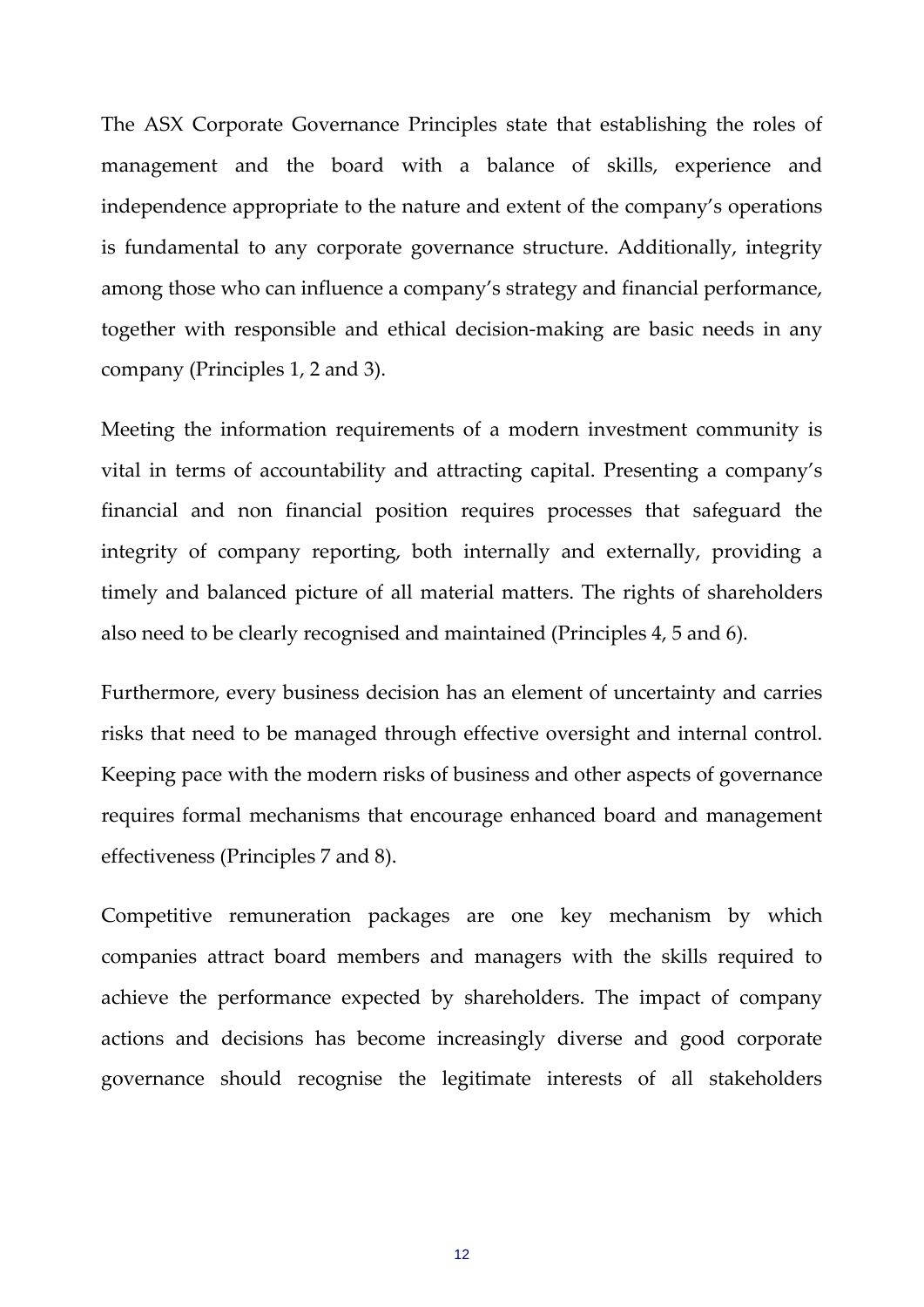(Principles 9 and 10). The following is a list of the 10 core principles for effective corporate governance:[5](#page-15-0)

- 1. Lay solid foundations for management and oversight. Recognise and publish the respective roles and responsibilities of board and management.
- 2. Structure the board to add value. Have a board of an effective composition, size and commitment to adequately discharge its responsibilities and duties.
- 3. Actively promote ethical and responsible decision‐making.
- 4. Safeguard integrity in financial reporting. Have a structure to independently verify and safeguard the integrity of the company's financial reporting.
- 5. Promote timely and balanced disclosure of all material matters concerning the company.
- 6. Respect the rights of shareholders and facilitate the effective exercise of those rights.
- 7. Establish a sound system of risk oversight and management and internal control.
- 8. Fairly review and actively encourage enhanced board and management effectiveness.

<span id="page-15-0"></span><sup>5</sup> A breakdown of the full 28 best practice guidelines is provided in Appendix B.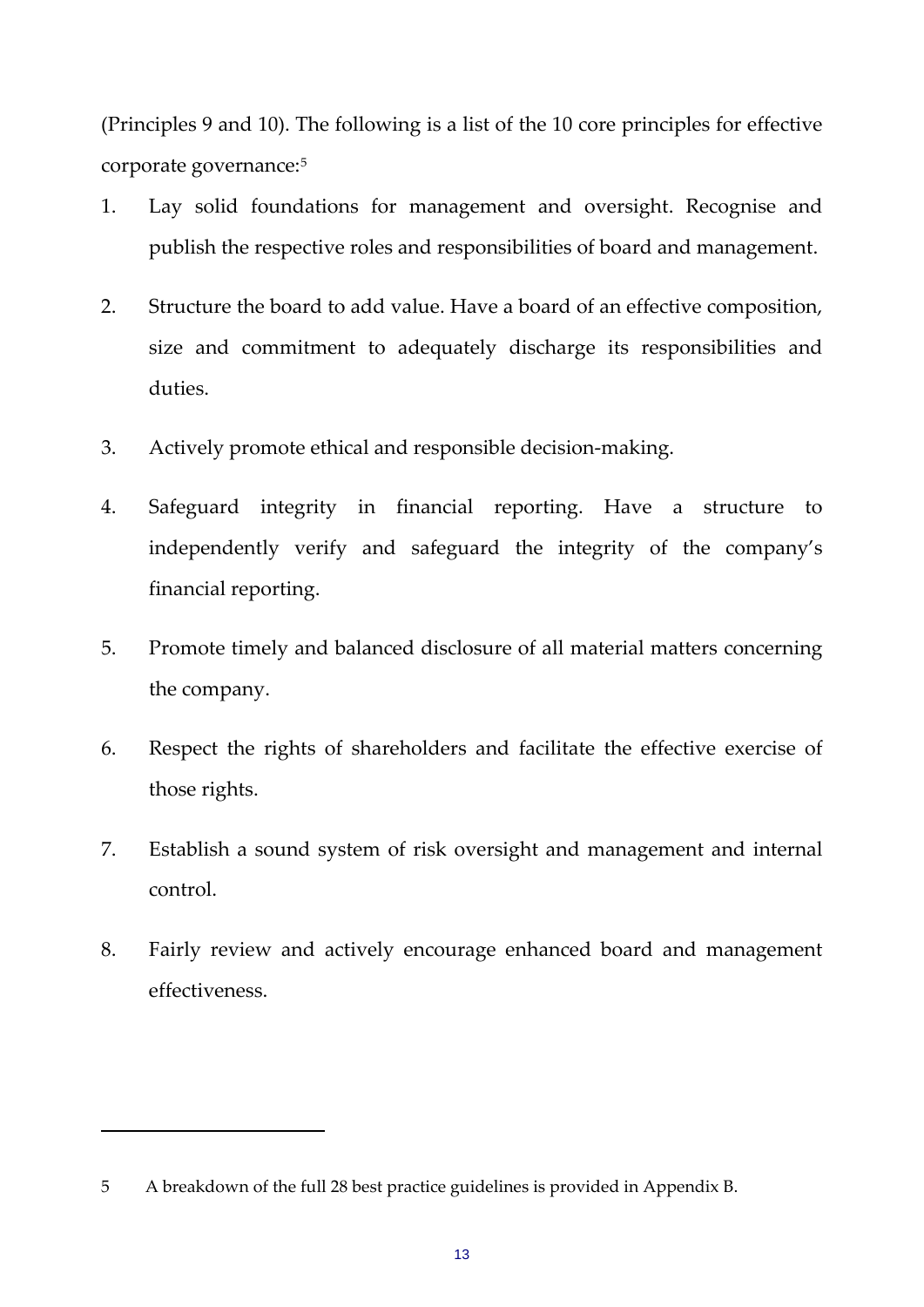9. Ensure that the level and composition of remuneration is sufficient and reasonable and that its relationship to corporate and individual performance is defined.

10. Recognise legal and other obligations to all legitimate stakeholders.

Both the CLERP 9 amendments and the introduction of the ASX Corporate Governance Principles were designed to increase the amount of information companies were to provide to their investors and the public. Both approaches were based on flexible regulation, designed to leave a majority of the enforcement to the market (Clarke et al. 2007).

#### <span id="page-16-0"></span>**4. DATA AND METHODOLOGY**

Our main source of information regarding corporate governance was company annual reports. As every listed company is required to report the extent to which they complied with the ASX Corporate Governance Principles in their annual reports, information about corporate governance was readily accessible. As the ASX Corporate Governance Principles only commenced in 2003, with 2004 being the first effective reporting year, our analysis of corporate governance was conducted on the ASX 300 companies between the years 2004 to 2006.[6](#page-16-1)

<span id="page-16-1"></span><sup>6</sup> In total, 304 companies were included in our analysis. In our preliminary analysis we performed Chow tests of whether the coefficients were the same in each year (except time dummies). This was rejected in the majority of cases so we proceeded with separate analysis by year.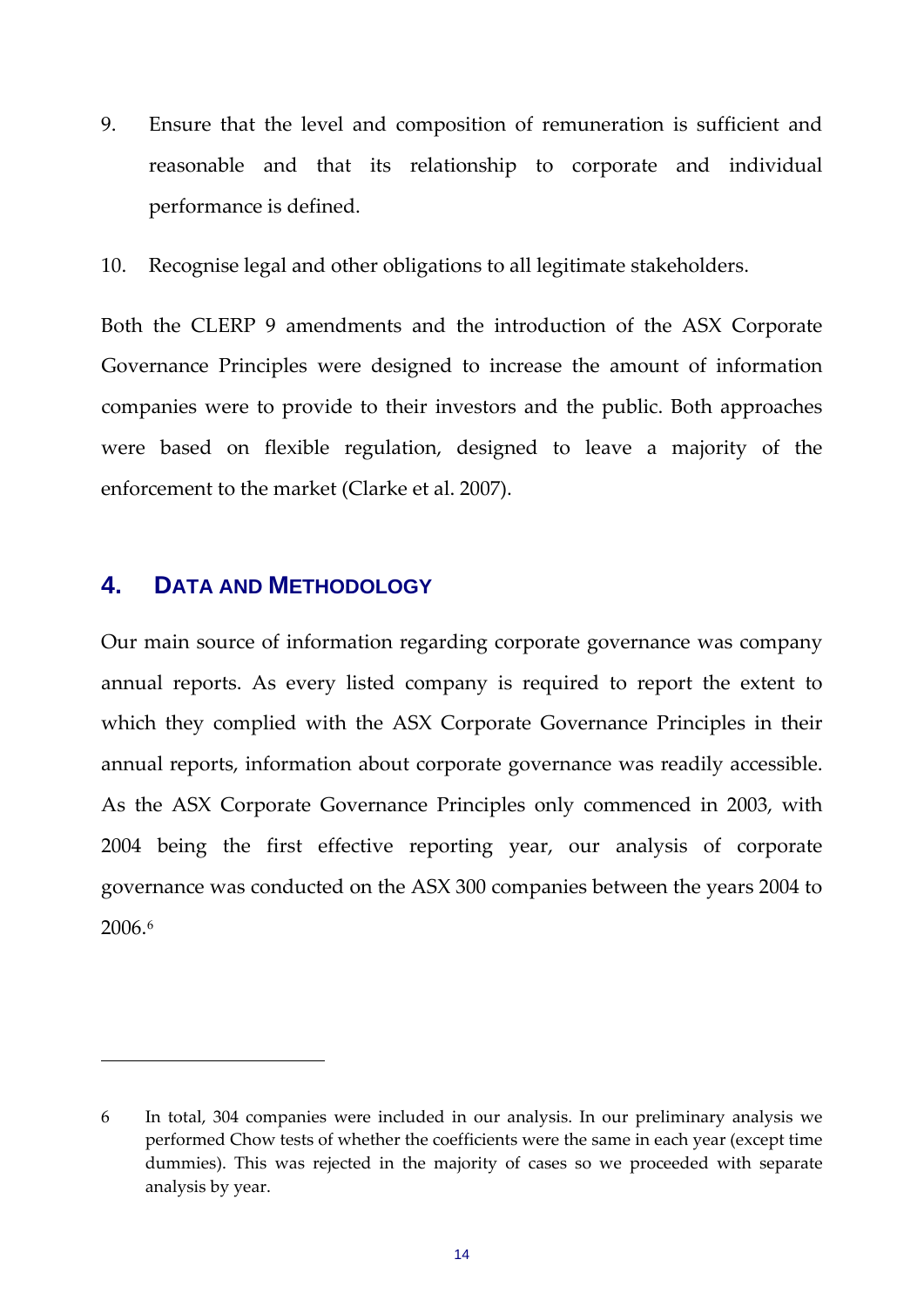We conducted testing in three key performance areas: shareholder returns, using earnings per share (EPS); operating performance, using return on assets (ROA); and one‐year sales growth. With respect to the data relating to financial performance, we supplemented the information obtained from annual reports with information gathered from Aspect Huntley's FinAnalysis, a database of Australian listed companies' financial history and analysis.

We controlled for the size (market capitalisation), industry (2‐digit Global Industry Classification Standard codes) and age of each company (number of years listed on the ASX). We also included capital expenditure (capex), foreign ownership and leverage as control variables.[7](#page-17-0)

For every governance principle, each company received a 1 if it complied with the principle or a 0 if it did not. Table 4.1 shows the percentage of companies compliant with each of the individual best practice guidelines in 2004, 2005 and 2006. Table 4.1 shows that compliance with each of the 28 best practice guidelines is very high and improving over time. On average, companies were compliant with over 25 out of the 28 guidelines in each of the three years.

As we can see from Table 4.1, in 2004, 2005 and 2006, 30 per cent, 36 per cent and 37 per cent of companies respectively were fully compliant with the guidelines. The high level of compliance made testing any relationship with the individual best practice guidelines difficult. As a result, we decided to conduct our testing at the 10 core principles level. A company was compliant with the principle if it had complied with each of the guidelines contained within the core principle. For example, a company was compliant with Principle 2 if it complied with 2.1,

<span id="page-17-0"></span><sup>7</sup> A full list of variables, and their definitions, is included in Appendix A.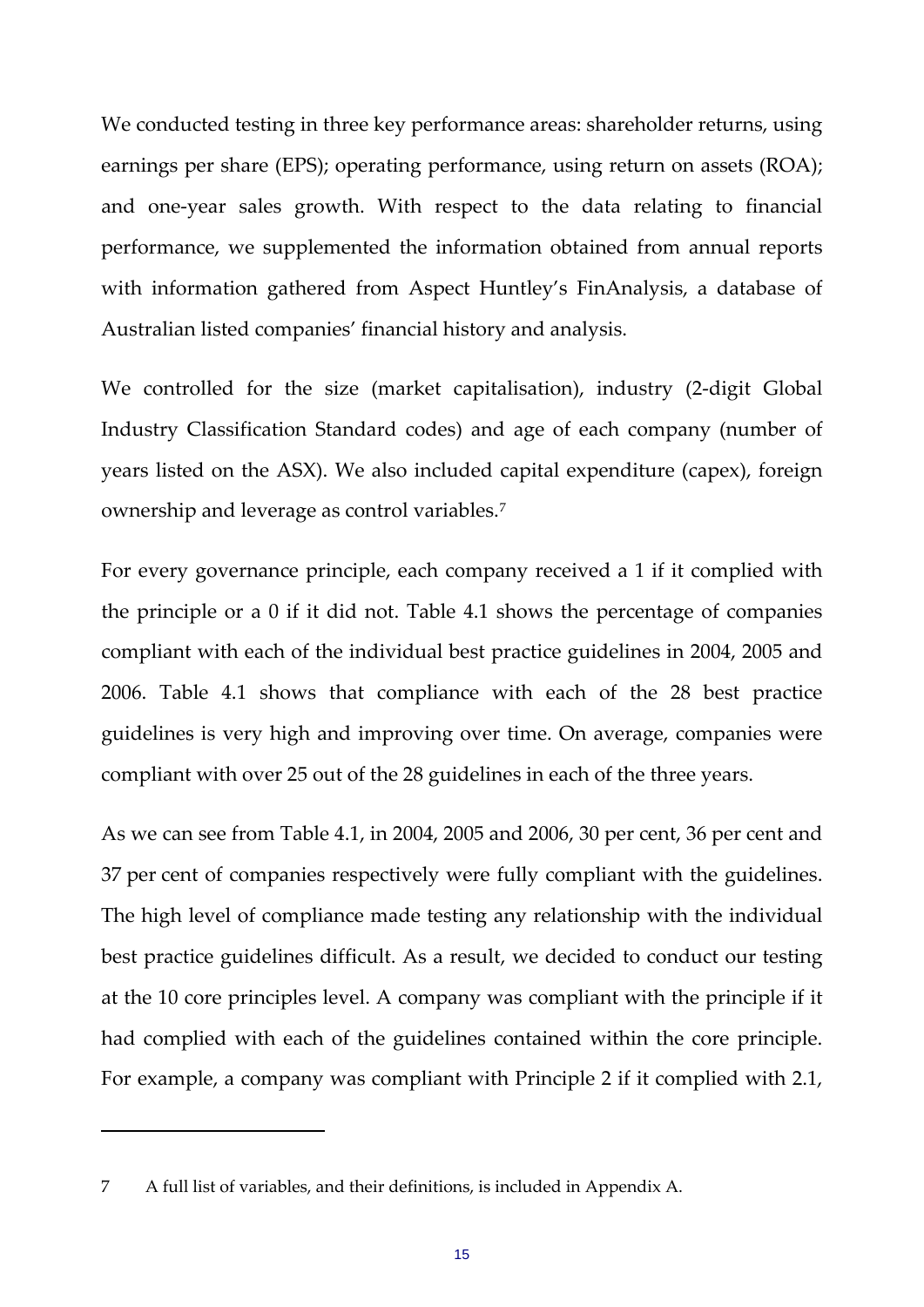2.2, 2.3, 2.4 and 2.5. If the company was not compliant with any of the five guidelines, it was considered not compliant with the core principle.

|                                                      | 2004         | 2005  | 2006  |
|------------------------------------------------------|--------------|-------|-------|
| <b>Guideline 1.1</b>                                 | 99%          | 99.7% | 99.7% |
| Guideline 2.1                                        | 61%          | 65%   | 67%   |
| <b>Guideline 2.2</b>                                 | 67%          | 69%   | 71%   |
| Guideline 2.3                                        | 92%          | 92%   | 94%   |
| Guideline 2.4                                        | 67%          | 71%   | 72%   |
| Guideline 2.5                                        | 95%          | 97%   | 97%   |
| Guideline 3.1                                        | 92%          | 96%   | 96%   |
| Guideline 3.2                                        | 94%          | 95%   | 96%   |
| Guideline 3.3                                        | 94%          | 95%   | 95%   |
| Guideline 4.1                                        | 96%          | 97%   | 97%   |
| Guideline 4.2                                        | 97%          | 98%   | 98%   |
| Guideline 4.3                                        | 70%          | 80%   | 85%   |
| Guideline 4.4                                        | 96%          | 97%   | 98%   |
| Guideline 4.5                                        | 97%          | 98%   | 98%   |
| Guideline 5.1                                        | 95%          | 97%   | 98%   |
| Guideline 5.2                                        | 94%          | 96%   | 96%   |
| Guideline 6.1                                        | 95%          | 97%   | 97%   |
| Guideline 6.2                                        | 94%          | 96%   | 96%   |
| Guideline 7.1                                        | 96%          | 97%   | 97%   |
| <b>Guideline 7.2</b>                                 | 92%          | 95%   | 95%   |
| Guideline 7.3                                        | 96%          | 98%   | 98%   |
| Guideline 8.1                                        | 89%          | 92%   | 92%   |
| Guideline 9.1                                        | 95%          | 97%   | 97%   |
| Guideline 9.2                                        | 80%          | 84%   | 84%   |
| Guideline 9.3                                        | 95%          | 96%   | 96%   |
| Guideline 9.4                                        | 92%          | 93%   | 93%   |
| Guideline 9.5                                        | 96%          | 97%   | 97%   |
| Guideline 10.1                                       | 92%          | 95%   | 95%   |
| Number of companies fully compliant                  |              |       |       |
| with 28 guidelines                                   | 92           | 108   | 113   |
| Average compliance with 28 guidelines<br>(out of 28) | 25.22        | 25.81 | 25.94 |
| Minimum number of guidelines complied                |              |       |       |
| with by any company                                  | $\mathbf{1}$ | 6     | 6     |
| Maximum number of guidelines complied                |              |       |       |
| with by any company                                  | 28           | 28    | 28    |
| <b>Standard Deviation</b>                            | 3.71         | 3.02  | 2.97  |
| <b>Number of companies</b>                           | 304          | 304   | 304   |

Table 4.1 — Compliance with 28 best practice guidelines

Table 4.2 shows the percentage of companies compliant with each of the 10 core principles in 2004, 2005 and 2006. On average, over each of the three years companies were compliant with more than 8 out of the 10 core principles. As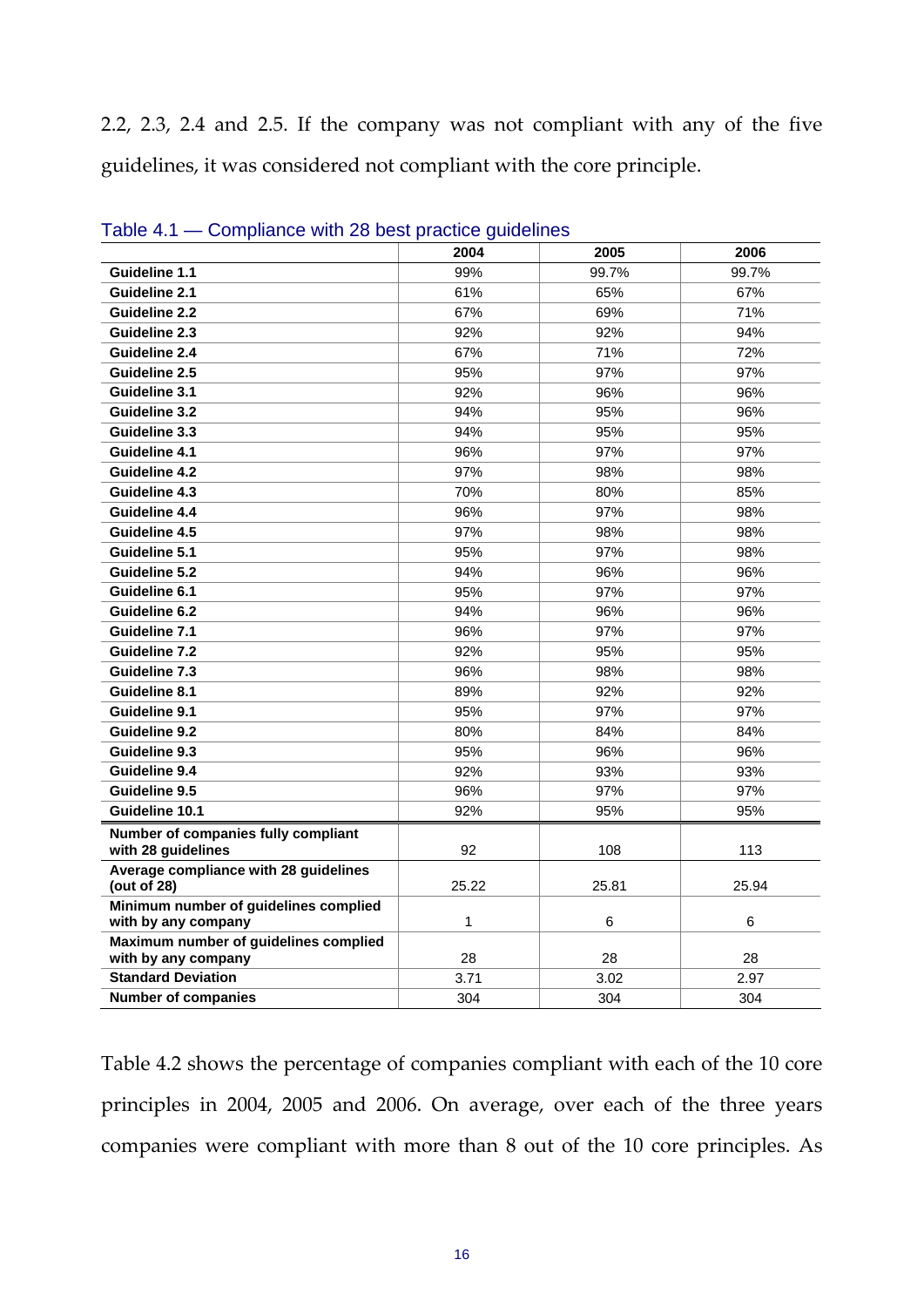you can see, with the exception of Principles 2, 4 and 9, compliance at the 10 principle level was still very high. As such, when we regressed the individual principles, we looked specifically for relationships associated with principles two, four and nine.

| ----                                          |      |       |       |
|-----------------------------------------------|------|-------|-------|
|                                               | 2004 | 2005  | 2006  |
| <b>Principle 1</b>                            | 99%  | 99.7% | 99.7% |
| <b>Principle 2</b>                            | 40%  | 45%   | 46%   |
| Principle 3                                   | 90%  | 93%   | 93%   |
| Principle 4r                                  | 69%  | 78%   | 83%   |
| Principle 5                                   | 93%  | 95%   | 96%   |
| Principle 6                                   | 93%  | 94%   | 95%   |
| <b>Principle 7n</b>                           | 89%  | 92%   | 92%   |
| Principle 8                                   | 89%  | 92%   | 92%   |
| Principle 9                                   | 72%  | 76%   | 77%   |
| Principle 10                                  | 92%  | 95%   | 95%   |
| Number of companies fully compliant with      |      |       |       |
| 10 principles                                 | 92   | 108   | 113   |
| Average compliance with                       |      |       |       |
| 10 principles                                 | 8.28 | 8.61  | 8.7   |
| Minimum number of principles complied with by |      |       |       |
| any company                                   | 0    | 1     | 1     |
| Maximum number of principles complied with by |      |       |       |
| any company                                   | 10   | 10    | 10    |
| <b>Standard deviation</b>                     | 1.93 | 1.68  | 1.61  |
| <b>Number of companies</b>                    | 304  | 304   | 304   |

Table 4.2 — Compliance with the 10 core principles

#### <span id="page-19-0"></span>4.1 Governance score and rank

A measure of corporate governance was created by adding one point for each of the principles a company was compliant with, giving each company its own corporate governance score. Following the creation of our corporate governance measure, we proceeded to rank each company high, medium, or low. The ranking was based on the corporate governance score (out of 28) the company received. Companies were ranked high if they complied with all 28 principles,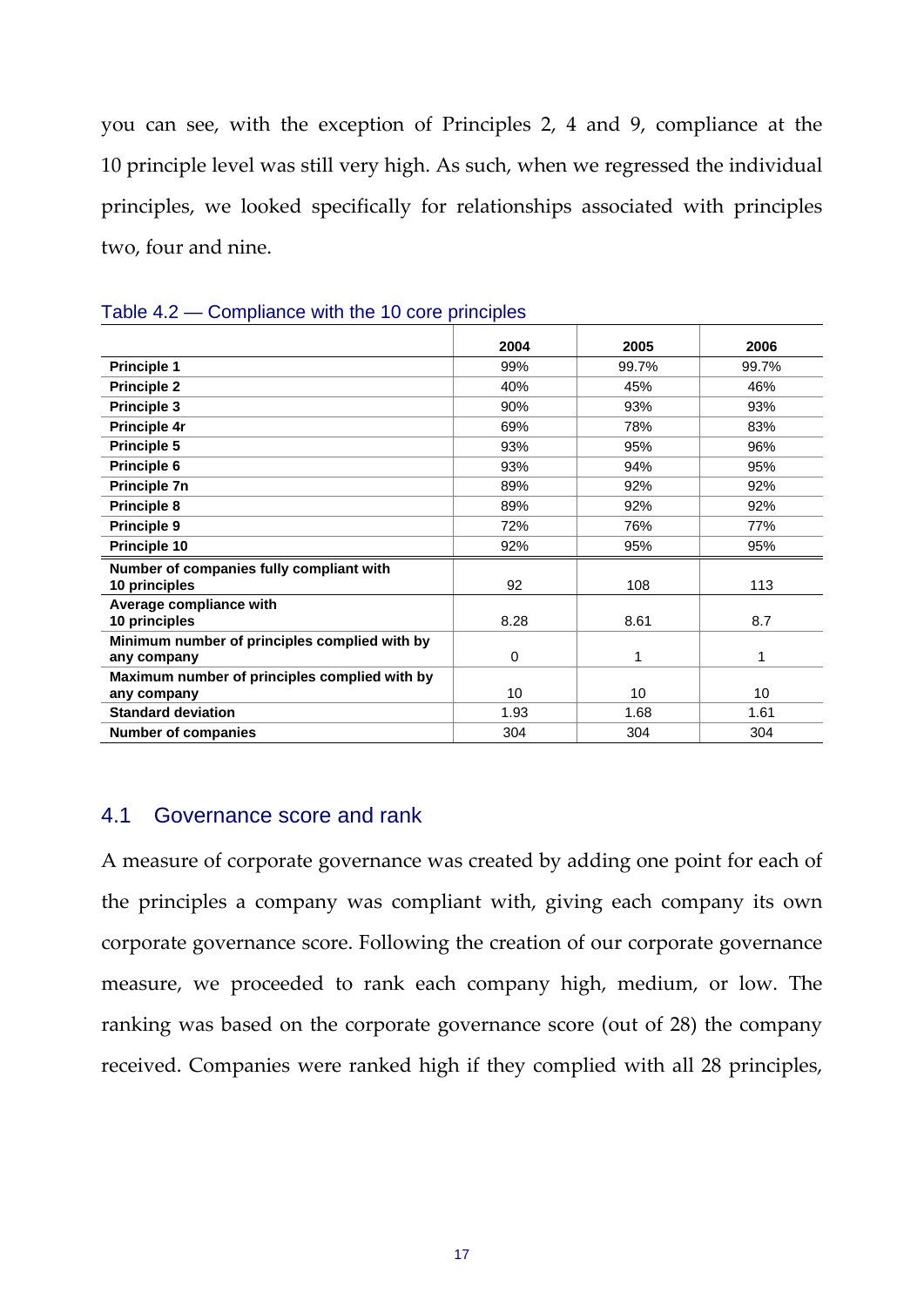medium if they scored between 25 to 27 and low if they scored below 25. Table 4.3 shows a summary of company rankings.<sup>[8](#page-20-2)</sup>

| $\sim$ , where $\sim$ , $\sim$ , $\sim$ , $\sim$ , $\sim$ , $\sim$ , $\sim$ , $\sim$ , $\sim$ , $\sim$ , $\sim$ , $\sim$ , $\sim$ , $\sim$ , $\sim$ , $\sim$ , $\sim$ , $\sim$ , $\sim$ , $\sim$ , $\sim$ , $\sim$ , $\sim$ , $\sim$ , $\sim$ , $\sim$ , $\sim$ , $\sim$ , $\sim$ , $\sim$ | 2004         |                |             | 2005         |                |             |              | 2006           |             |
|--------------------------------------------------------------------------------------------------------------------------------------------------------------------------------------------------------------------------------------------------------------------------------------------|--------------|----------------|-------------|--------------|----------------|-------------|--------------|----------------|-------------|
|                                                                                                                                                                                                                                                                                            | Rank<br>hiah | Rank<br>medium | Rank<br>low | Rank<br>hiah | Rank<br>medium | Rank<br>low | Rank<br>hiah | Rank<br>medium | Rank<br>low |
| Number of                                                                                                                                                                                                                                                                                  |              |                |             |              |                |             |              |                |             |
| companies                                                                                                                                                                                                                                                                                  | 92           | 130            | 82          | 108          | 130            | 66          | 113          | 134            | 57          |

Table 4.3 Number of companies ranked high, medium and low

#### <span id="page-20-0"></span>4.2 Grouped principles

Following our analysis of the individual guidelines and core principles, we conducted analysis based on grouped principles. Each of the 28 guidelines was categorised into one of three groups depending on whether it was structural, behavioural or disclosure related. This approach gave us an opportunity to determine which area in corporate governance, if any, companies should focus their efforts. These groups were based around Grant Fleming's analysis in his paper Corporate Governance in Australia (2003). Each principle was placed in only one group.

#### <span id="page-20-1"></span>4.2.1 Group 1 — Structural principles

The structural principles assume that corporate governance mechanisms matter for the performance of the company and the achievement of the company's goals. These principles determine: the ideal composition of the board of

<span id="page-20-2"></span><sup>8</sup> Regressions were run at both the 28 guideline and 10 principle level. The measure of corporate governance at the 10 principle level was created in the same with scores ranging from 0 to 10. At the 10 principle level, companies were ranked in the same way. Companies were ranked high if company fully compliant, ranked medium if company compliant with 9 out of the 10 and ranked low if compliant with 8 or less. The results obtained did not significantly differ in any way. As such, only the results at the 28 level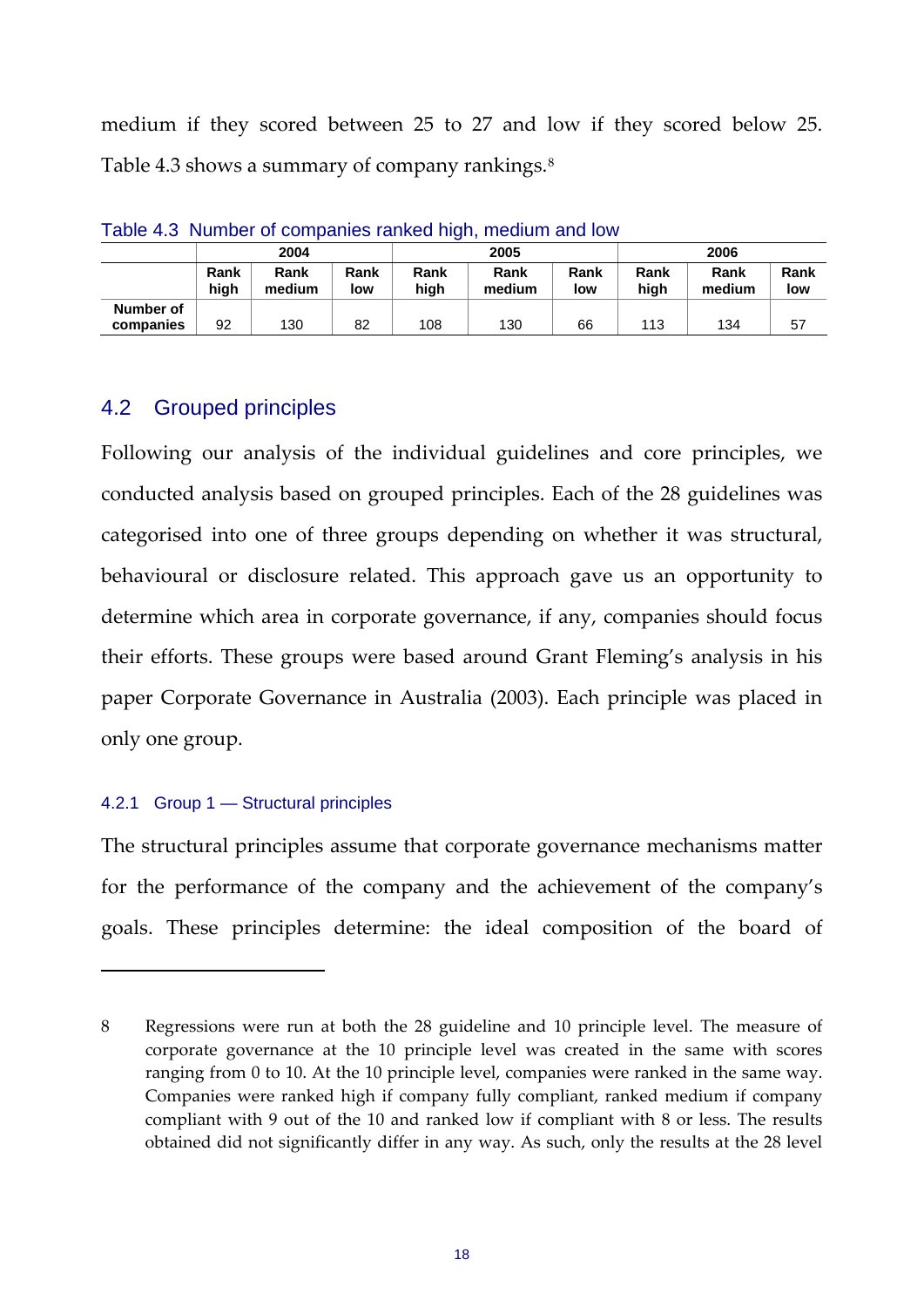directors; the separation of roles on the board for the existence and structure of board committees; and the operation of annual general meetings (Fleming 2003).[9](#page-21-2)

#### <span id="page-21-0"></span>4.2.2 Group 2 — Behavioural principles

While the structure of a company influences the framework for decision-making, it does not necessarily lead to better governance on its own. It will also depend on how well the implementation of these principles influences behaviour (Fleming 2003). Group 2 contains the majority of the ASX guidelines and assumes that adherence to structure in itself does not necessarily lead to better governance. This group of principles is designed to influence the behaviour of the management of major listed firms. These principles relate to the relative roles of the board and executives, codes of conduct and charters, the necessity for sign‐off of financial accounts and risk management policies, and the development of remuneration policies (Fleming 2003).<sup>[10](#page-21-3)</sup>

#### <span id="page-21-1"></span>4.2.3 Group 3 — Disclosure principles

Consistent with the continuous disclosure rules adopted in 1996, this group of principles assumes that more information is always better than less information, and that efficient market operations require information to be disclosed in a 'timely fashion'. Each of the ASX Corporate Governance Principles has an associated disclosure element to it, outlining how the firm is to communicate corporate governance information to the market. Further disclosure is required

<u> Andreas Andreas Andreas Andreas Andreas Andreas Andreas Andreas Andreas Andreas Andreas Andreas Andreas Andr</u>

are included in the body of this paper. Results at the 10 principle level are included in Appendix C.

<span id="page-21-2"></span><sup>9</sup> Structural principles include 2.1, 2.2, 2.3, 2.4, 4.2, 4.3, 6.1, 6.2 and 9.2.

<span id="page-21-3"></span><sup>10</sup> Behavioural principles include 1.1, 3.1, 3.2, 4.1, 4.4, 5.1, 7.1, 7.2, 9.3, 9.4 and 10.1.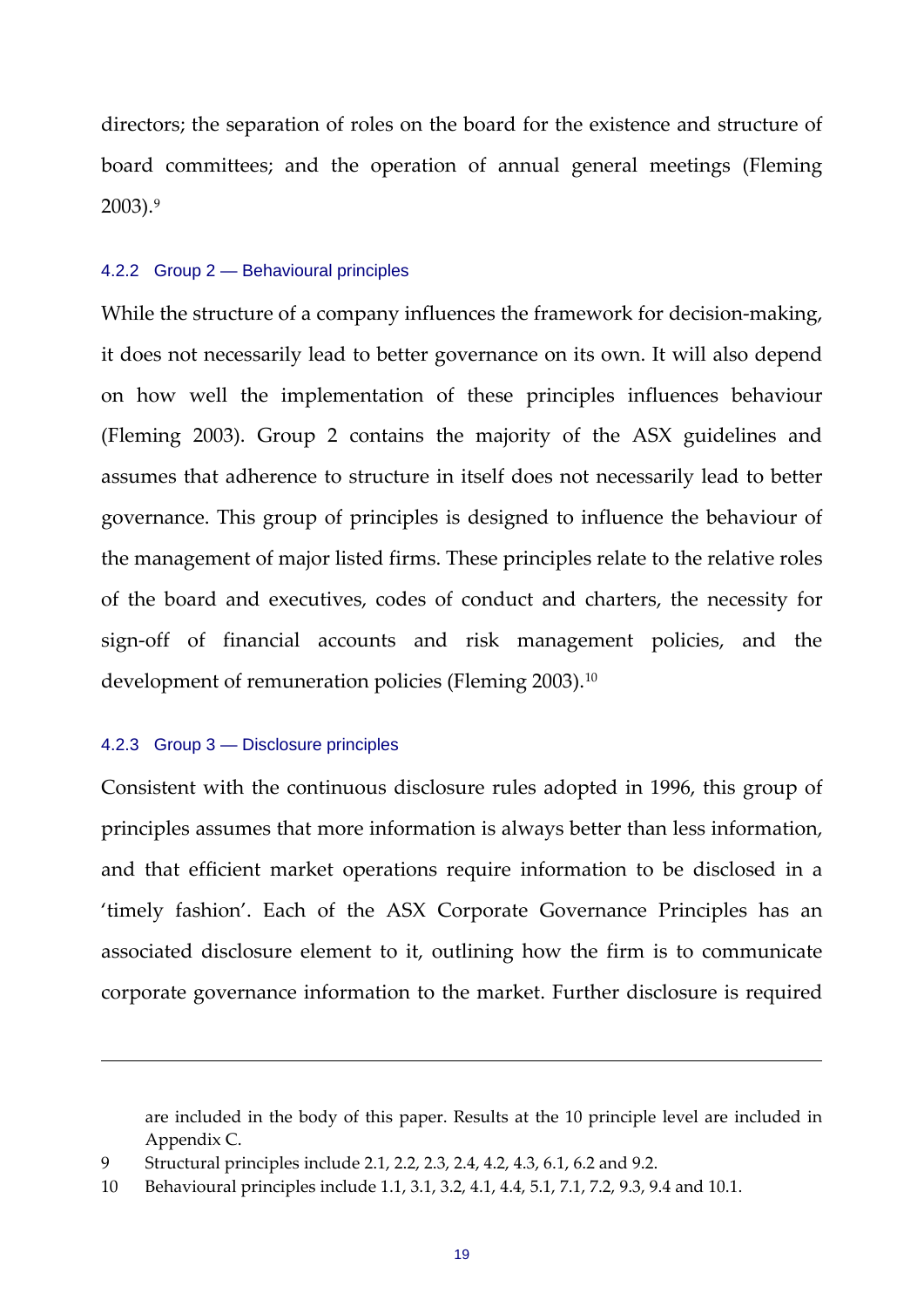on the process of evaluating the board and senior executives and remuneration details (Fleming 2003).<sup>[11](#page-22-0)</sup>

Table 4.4 shows the average compliance of companies to the principles contained in each group in 2004, 2005 and 2006. In 2004, on average, companies were compliant with 7.25 out of 9 of the structural principles (81 per cent), 10.4 out of 11 of the behavioural principles (95 per cent) and 7.57 out of 8 of the disclosure principles (95 per cent). In 2005, on average, companies were compliant with 7.52 out of 9 of the structural principles (84 per cent), 10.58 out of 11 of the behavioural principles (96 per cent) and 7.7 out of 8 of the disclosure principles (96 per cent). In 2006, on average, companies were compliant with 7.64 out of 9 of the structural principles (85 per cent), 10.61 out of 11 of the behavioural principles (96 per cent) and 7.7 out of 8 of the disclosure principles (96 per cent).

|                                                | 2004 | 2005  | 2006  |
|------------------------------------------------|------|-------|-------|
| Group 1 – Structural (contains 9 principles)   | 7.25 | 7.52  | 7.64  |
| Group 2 – Behavioural (contains 11 principles) | 10.4 | 10.58 | 10.61 |
| Group 3 – Disclosure (contains 8 principles)   | 7.57 |       |       |

Table 4.4 — Compliance with grouped principles (averages)

Table 4.4 shows that compliance with the behavioural and disclosure related principles is again quite high, while compliance with the structural principles is slightly lower. When we conduct our regressions, as stated previously with the individual principles, we will look for any significant results associated with Group 1, as this is the group showing the lowest compliance and most likely to show significant results.

<span id="page-22-0"></span><sup>11</sup> Disclosure principles include 2.5, 3.3, 4.5, 5.2, 7.3, 8.1, 9.1 and 9.5.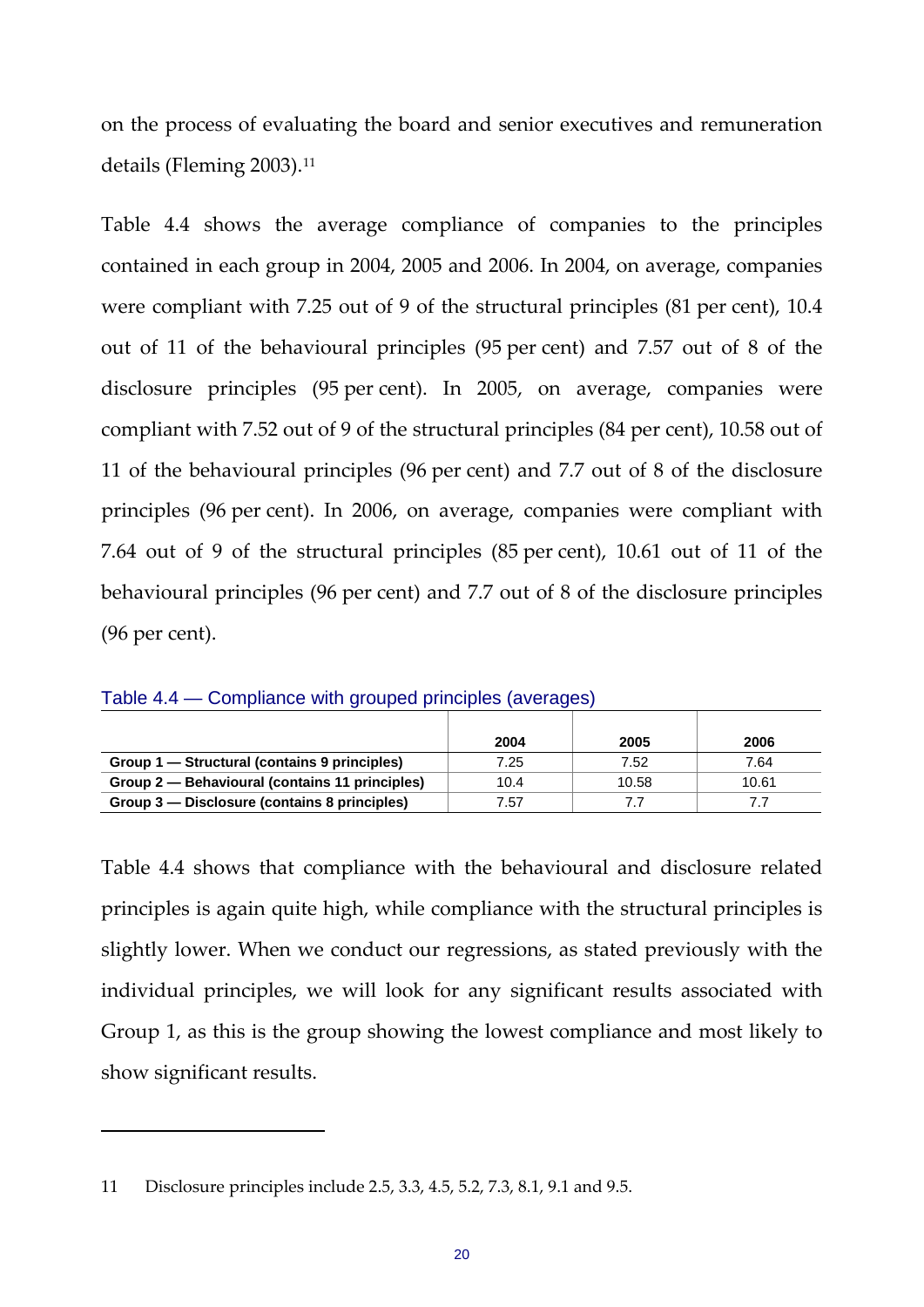#### <span id="page-23-0"></span>4.3 Econometric approach

We ran four estimations for each of the dependent variables in each of the three years. 'Ri,t' represented the dependent variable (either EPS, ROA or sales growth) at time period 't' for each company 'i'.[12](#page-23-1)

- (1)  $R_{i,t} = constant_t + \beta_{1t}$ \*score<sub>i,t</sub> +  $\beta_{2t}$ \*size<sub>i,t</sub> +  $\beta_{3t}$ \*age<sub>i,t</sub> +  $\beta_{4t}$ \*foreign<sub>i,t</sub> +  $\beta_{5t}$ \*leverage<sub>i,t</sub> + *β6t\*capexi,t + β7t\*industryi,t + residuali,t*
- *(2) Ri,t = constantt + β1t\*rankhighi,t + β2t\*rankmediumi,t + β3t\*sizei,t + β4t\*agei,t + β5t\*foreigni,t + β6t\*leveragei,t + β7t\*capexi,t + β8t\*industryi,t + residuali,t*
- $R_{i,t} = \text{constant}_{t} + \beta_{1t}*\text{principle1}_{i,t} + \beta_{2t}*\text{principle2}_{i,t} + \beta_{3t}*\text{principle3}_{i,t} + \beta_{4t}*\text{principle3}_{i,t} + \beta_{5t}*\text{principle3}_{i,t} + \beta_{6t}*\text{principle3}_{i,t} + \beta_{7t}*\text{principle3}_{i,t} + \beta_{8t}*\text{principle3}_{i,t} + \beta_{9t}*\text{principle3}_{i,t} + \beta_{1t}*\text{principle3}_{i,t} + \beta_{1t}*\text{principle3}_{i,t} + \beta_{1t}*\text{principle3}_{i,t} + \beta$ *β4t\*principle4i,t + β5t\*principle5i,t + β6t\*principle6i,t + β7t\*principle7i,t + β8t\*principle8i,t + β9t\*principle9i,t + β10t\*principle10i,t + β11t\*sizei,t + β12t\*agei,t + β13t\*foreigni,t + β14t\*leveragei,t + β15t\*capexi,t + β16t\*industryi,t + residuali,t*
- $R_{i,t} = constant_t + \beta_{1t}$ \*structural<sub>i,t</sub> +  $\beta_{2t}$ \*behavioural<sub>i,t</sub> +  $\beta_{3t}$ \*disclosure<sub>i,t</sub> +  $\beta_{4t}$ \*size<sub>i,t</sub> + *β5t\*agei,t + β6t\*foreigni,t + β7t\*leveragei,t + β8t\*capexi,t + β9t\*industryi,t + residuali,t*

Including 'rank high' and 'rank medium' together in estimation (2) allowed us to estimate the difference relative to 'rank low', the omitted category. Our results will give us the difference in 'rank high' relative to 'rank low' and 'rank medium' relative to 'rank low', allowing us to determine which group performed better.

<span id="page-23-1"></span><sup>12</sup> We tested whether we could pool the three years together and pooling was rejected in the majority of cases. As such, we have included the results of regressions run for each individual year.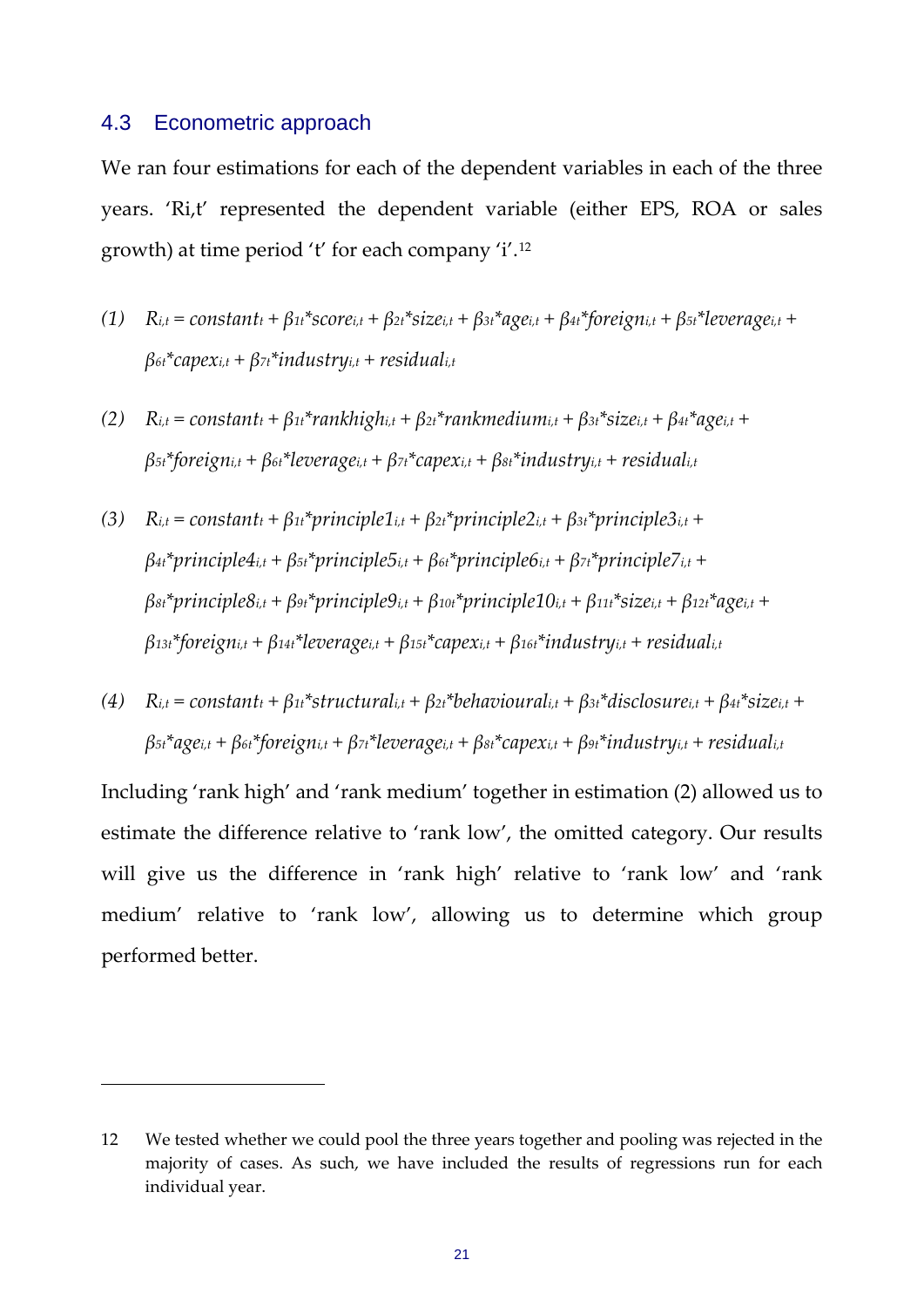#### <span id="page-24-0"></span>**5. RESULTS**

Our results are based on regressions by year and performance measure, containing all indicators and control variables. We examine the relationship between corporate governance in three key performance areas: shareholder returns (EPS); operating performance (ROA); and one‐year sales growth (measured as a per cent). We discuss these in turn.

#### <span id="page-24-1"></span>5.1 Corporate governance and shareholder returns (EPS)

Table 5.1 below shows the results of estimations (1) to (4) for corporate governance and EPS. As is evident from Table 5.1, EPS is positively related to corporate governance in all three years. An improvement in corporate governance of one percentage point is associated with an increase in EPS by 1.34 per cent in 2004, 1.54 per cent in 2005 and 2.36 per cent in 2006. These results indicate that those companies with better corporate governance scores performed better in the area of shareholder returns. With the exception of 2005, these results are statistically significant.

Table 5.1 also shows how high and medium ranked companies in corporate governance performed relative to low ranked companies, the omitted category. These results show that EPS is positively related to corporate governance in all three years. Both 'rank high' and 'rank medium' are positive, indicating that both of these groups outperformed companies that were ranked low in the area of corporate governance. Furthermore, those companies that were fully compliant with the principles, ('rank high'), outperformed those companies ranked medium and were significant over all three years. Companies fully compliant with the principles earned 15.13 per cent, 13.73 per cent and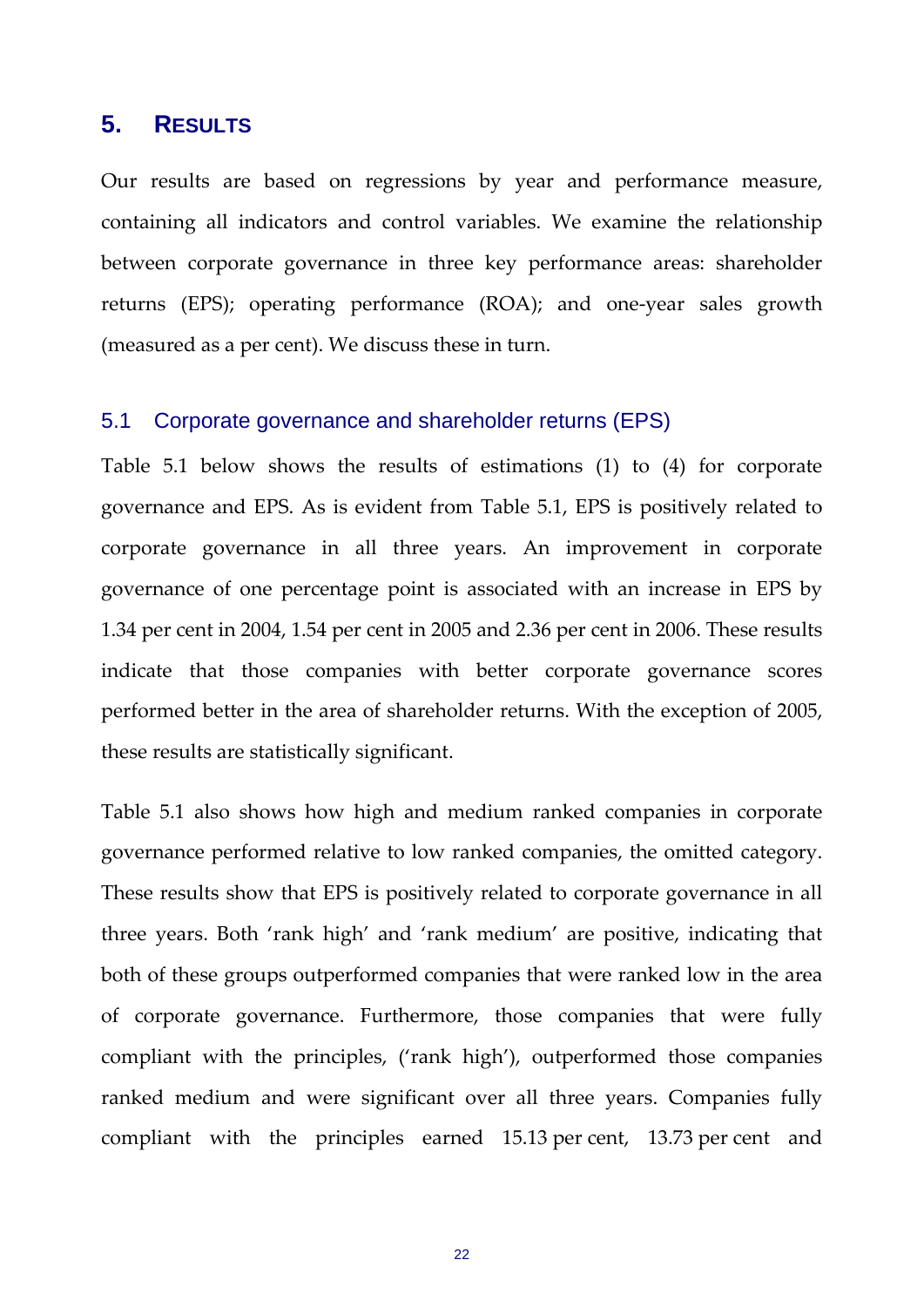23.49 per cent greater returns than low ranked companies in 2004, 2005 and 2006 respectively.

As discussed in the previous chapter, due to the high rates of compliance with the individual ASX Corporate Governance Principles, we looked specifically at those principles that had a lower level of compliance, namely Principles 2, 4 and 9. Our results show that EPS is positively correlated with Principles 2 and 4 over all three years. In regards to Principle 2, an improvement in the level of corporate governance is associated with an increase in EPS by 13.73 per cent, 12.57 per cent and 13.34 per cent in 2004, 2005 and 2006 respectively. Additionally, these results are statistically significant. In regards to Principle 4, an improvement in the level of corporate governance is associated with an increase in EPS by 3.41 per cent, 3.20 per cent and 9.54 per cent in 2004, 2005 and 2006 respectively. In contrast, EPS is negatively correlated with Principle 9. Table 5.3 shows that an increase in corporate governance compliance is associated with a fall in EPS by 2.16 per cent, 3.25 per cent and 4.47 per cent in 2004, 2005 and 2006 respectively. Our results for Principles 4 and 9, however, are not significant.

From Table 5.1 we can see that EPS is positively correlated with the structural and behavioural principles, but is negatively correlated with the disclosure principles. In regards to Group 1, an improvement in the level of corporate governance is associated with an increase in EPS by 3.13 per cent, 2.87 per cent and 4.35 per cent in 2004, 2005 and 2006 respectively. For Group 2, an improvement in corporate governance is associated with an increase in EPS by 3.45 per cent, 2.22 per cent and 9.24 per cent in 2004, 2005 and 2006 respectively. However, for Group 3, an improvement in corporate governance is associated with a fall in EPS by 2.07 per cent, 0.91 per cent and 5.98 per cent in 2004, 2005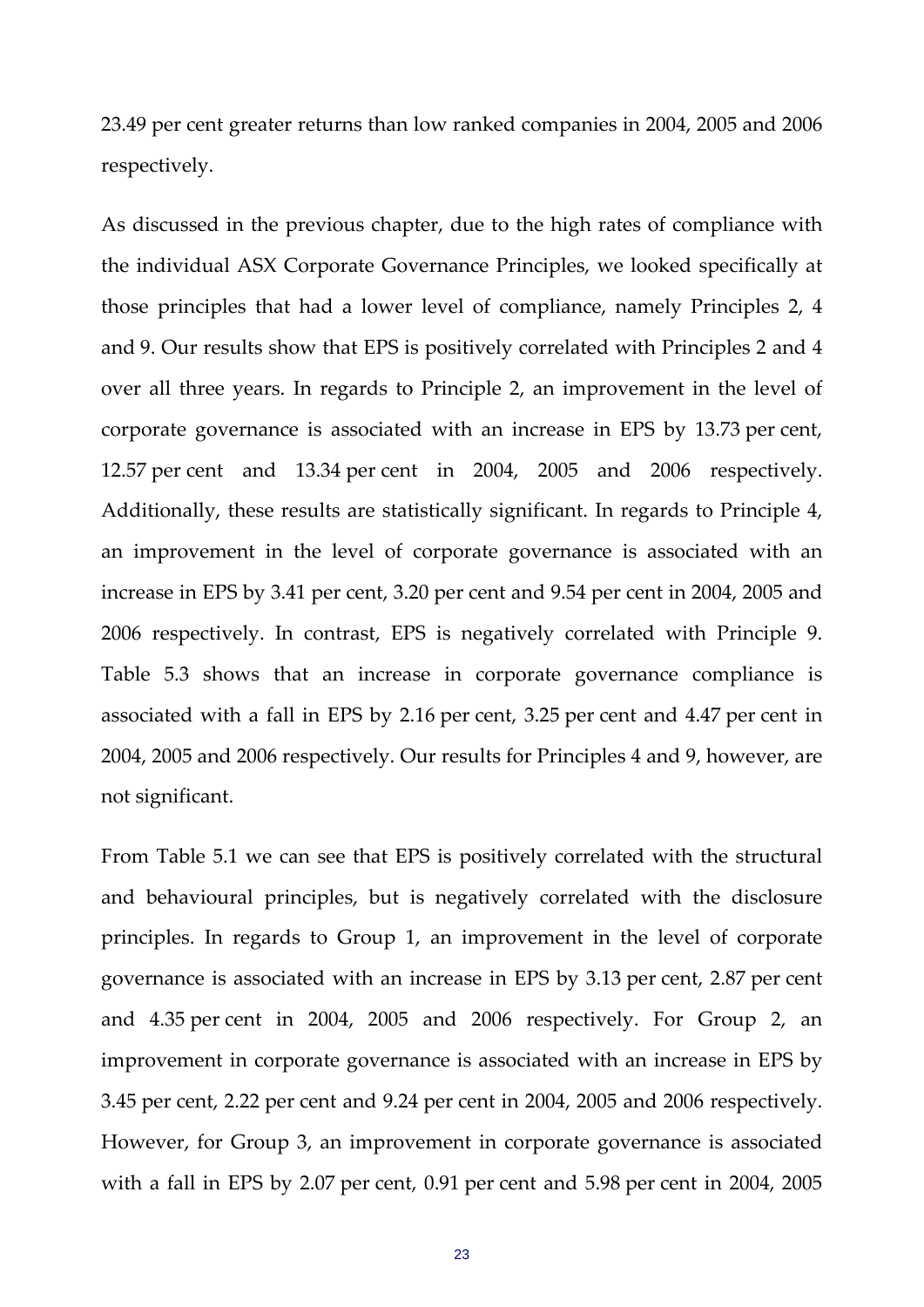and 2006 respectively. As mentioned in the previous chapter, compliance was quite high with respect to the principles contained in Groups 2 and 3. As such, Group 1 was most likely to return the most significant results. The results obtained for the structural group are significant in both 2004 and 2006.

In summary, we found that people who invested in companies that were more compliant with the ASX corporate governance principles would have earned greater returns on their investments over the sample period.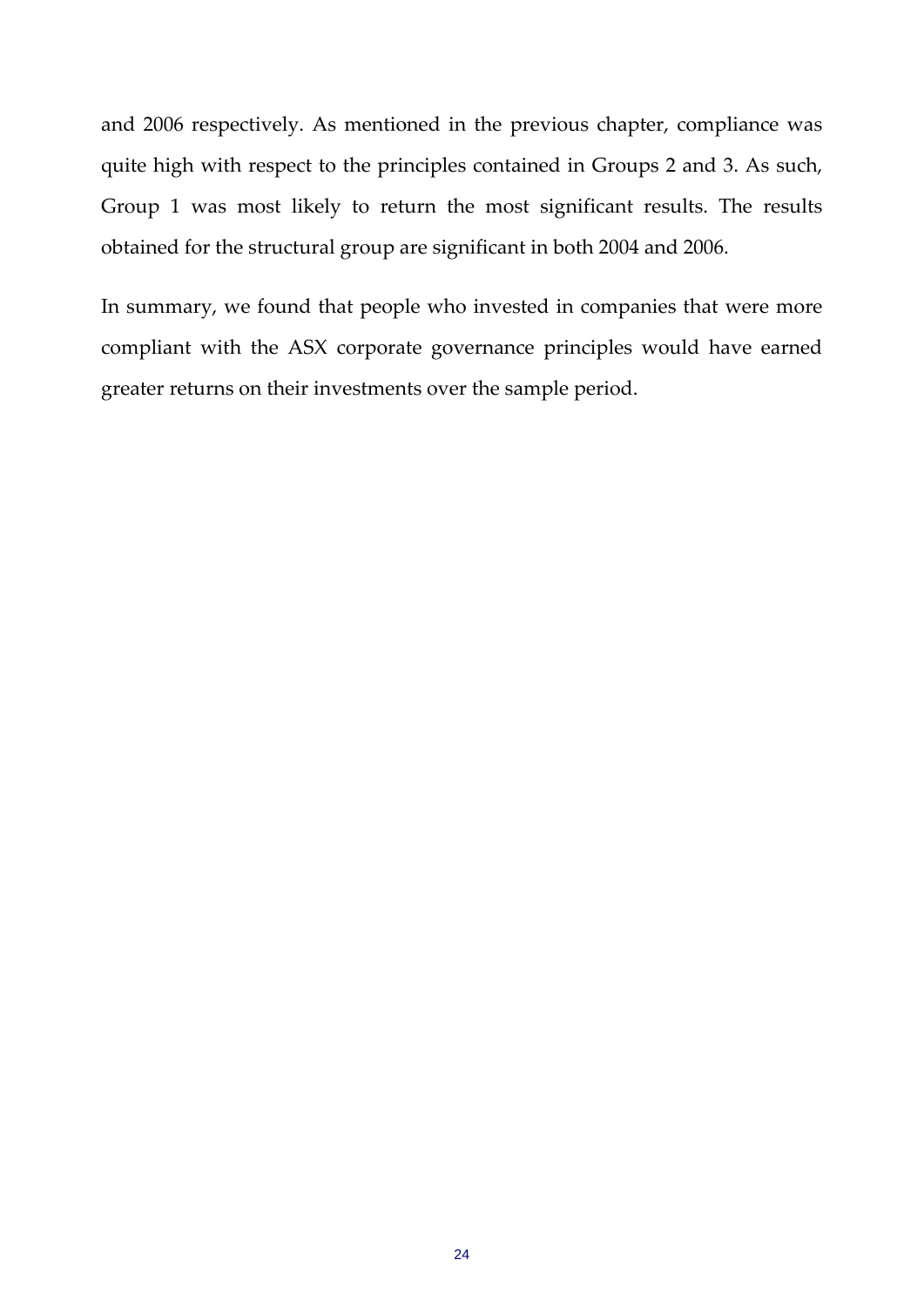|                       |                            | 2004       | 2005     | 2006      |
|-----------------------|----------------------------|------------|----------|-----------|
| <b>Summary Stats</b>  | <b>Mean</b>                | 29.04      | 35.6     | 41.29     |
|                       | <b>Standard deviation</b>  | 44.35      | 62.4     | 70.87     |
|                       | <b>Minimum</b>             | $-81.3$    | $-80.65$ | $-153.65$ |
|                       | <b>Maximum</b>             | 262.61     | 519.42   | 702.14    |
|                       | <b>Number of companies</b> | 304        | 304      | 304       |
| <b>Estimation (1)</b> | <b>Score</b>               | $1.34**$   | 1.54     | $2.36**$  |
|                       |                            | (0.58)     | (0.98)   | (1.05)    |
| <b>Estimation (2)</b> | Rank high                  | $15.13***$ | $13.73*$ | 23.49***  |
|                       |                            | (5.71)     | (8.24)   | (8.98)    |
|                       | Rank medium                | 4.61       | 6.97     | 12.21     |
|                       |                            | (5.12)     | (7.70)   | (8.57)    |
| <b>Estimation (3)</b> | <b>Principle 1</b>         | 6.17       | 19.54    | 13.31     |
|                       |                            | (22.14)    | (52.67)  | (55.29)   |
|                       | <b>Principle 2</b>         | $13.73***$ | $12.57*$ | 13.34*    |
|                       |                            | (4.92)     | (6.82)   | (6.98)    |
|                       | <b>Principle 3</b>         | $-0.17$    | $-6.64$  | $-3.98$   |
|                       |                            | (14.44)    | (22.08)  | (25.86)   |
|                       | <b>Principle 4</b>         | 3.41       | 3.20     | 9.54      |
|                       |                            | (5.24)     | (8.19)   | (9.37)    |
|                       | Principle 5                | 0.07       | $-1.69$  | 34.92     |
|                       |                            | (11.49)    | (19.45)  | (22.65)   |
|                       | Principle 6                | 0.88       | $-2.44$  | $-15.09$  |
|                       |                            | (10.72)    | (17.31)  | (19.13)   |
|                       | <b>Principle 7</b>         | 9.96       | 10.04    | 9.64      |
|                       |                            | (10.68)    | (15.83)  | (16.00)   |
|                       | <b>Principle 8</b>         | 0.80       | $-0.77$  | 9.18      |
|                       |                            | (7.81)     | (12.62)  | (13.66)   |
|                       | Principle 9                | $-2.16$    | $-3.25$  | $-4.47$   |
|                       |                            | (5.18)     | (7.66)   | (8.01)    |
|                       | Principle 10               | $-7.01$    | 5.72     | $-15.95$  |
|                       |                            | (14.87)    | (24.89)  | (27.12)   |
| <b>Estimation (4)</b> | Group 1 - Structural       | $3.13***$  | 2.87     | $4.35*$   |
|                       |                            | (1.38)     | (1.99)   | (2.25)    |
|                       | Group 2 - Behavioural      | 3.45       | 2.22     | 9.24      |
|                       |                            | (3.19)     | (5.23)   | (5.67)    |
|                       | Group 3 - Disclosure       | $-2.07$    | $-0.91$  | $-5.98$   |
|                       |                            | (2.28)     | (4.12)   | (4.57)    |

#### Table 5.1 Corporate governance score and EPS

Note: Full results can be found in Tables A1-A4 in Appendix C. The numbers contained in the table are ordinary least squares regression coefficients with standard errors in parentheses. Statistical significance at the 10 per cent, 5 per cent and 1 per cent level indicated by \*, \*\* and \*\*\* respectively. Controls include age, foreign owned, market capitalisation, leverage, capital expenditure and industry.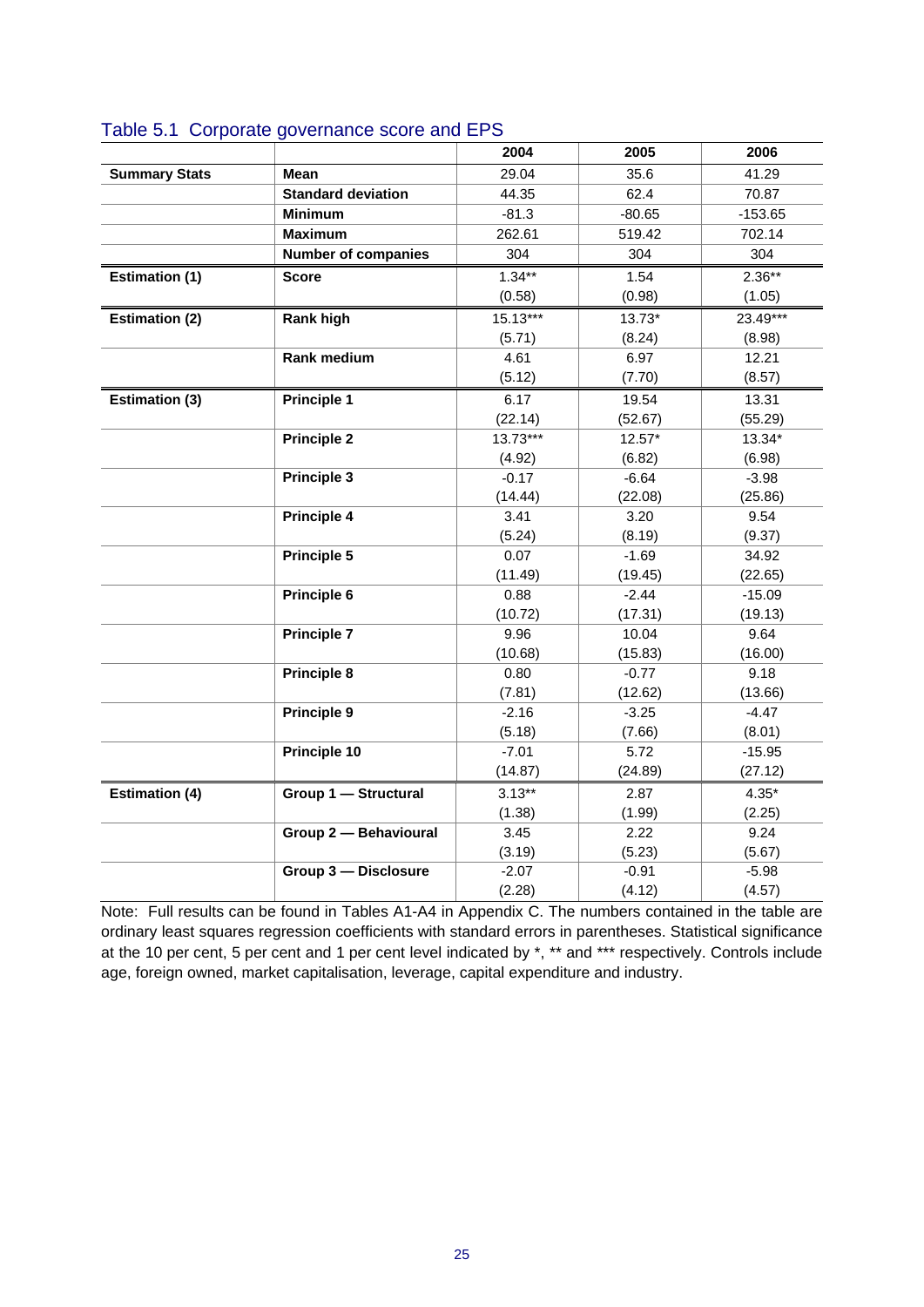#### <span id="page-28-0"></span>5.2 Corporate governance and operating performance (ROA)

Table 5.2 shows the results of estimations (1) to (4) for corporate governance and ROA.[13](#page-28-1) Our results illustrate that ROA is positively correlated with corporate governance in all three years. An improvement in a company's corporate governance score by one percentage point is associated with an increase in operating performance by 0.37 per cent in 2004, 0.42 per cent in 2005 and 0.50 per cent in 2006. These results are statistically significant in all three years.

Table 5.2 also shows how high and medium ranked companies in corporate governance performed relative to low ranked companies, the omitted category. Both 'rank high' and 'rank medium' are positive, indicating that companies with better corporate governance outperformed companies that were ranked low for corporate governance. Furthermore, as was the case with EPS, companies that were fully compliant with the principles, ('rank high'), outperformed medium ranked companies. The results of companies that were fully compliant are also significant in all three years. Companies fully compliant with the ASX Corporate Governance Principles earned 3.73 per cent, 3.2 per cent and 3.14 per cent greater returns on assets than low ranked companies in 2004, 2005 and 2006 respectively.

With the exception of Principle 2 in 2004, our results show that ROA is positively correlated with Principles 2, 4 and 9. With respect to Principle 2, an improvement in the level of corporate governance is associated with a fall in ROA of 0.13 per cent in 2004 and an increase in ROA by 0.62 per cent and 1.51 per cent in 2005 and 2006 respectively. These results are not significant.

<span id="page-28-1"></span><sup>13</sup> We removed outliers from our regressions. Two companies were removed in 2004, five companies were removed in 2005 and eight companies were removed in 2006.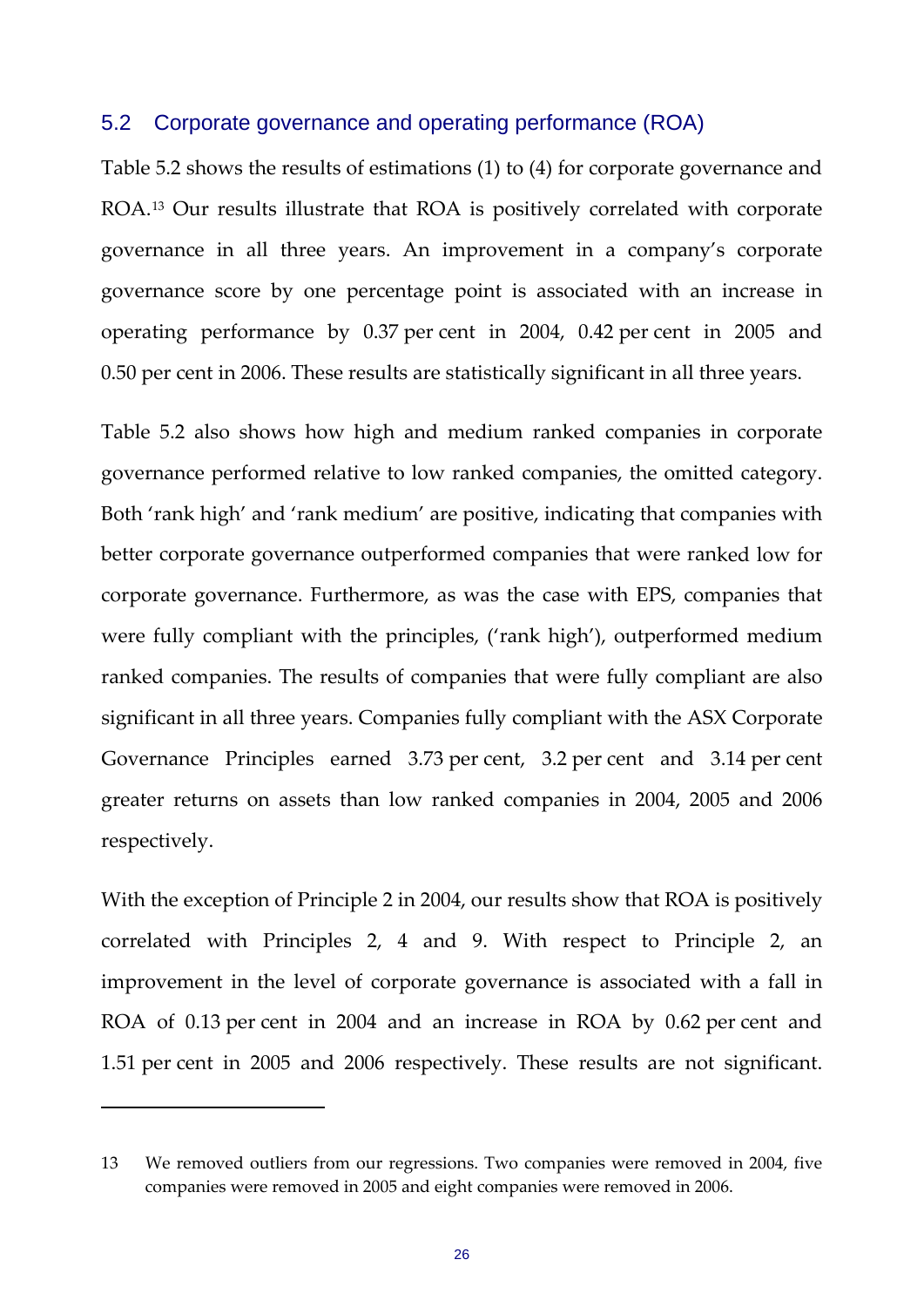In regards to Principle 4, an improvement in the level of corporate governance is associated with an increase in ROA by 3.03 per cent, 0.34 per cent and 3.94 per cent in 2004, 2005 and 2006 respectively. These results are significant in 2004 and 2006. For Principle 9, our results show that an improvement in corporate governance was associated with an increase in ROA by 2.91 per cent in 2004, 2.80 per cent in 2005 and 0.13 per cent in 2006. These results are significant in 2004 and 2005.

Some interesting results appear for a number of the individual principles. For example, the coefficients for Principle 1 in 2004 and 2005, and Principle 5 in 2004, are quite large, significant but with different signs. These results are likely to be due to multicollinearity and the high level of compliance associated with the principles.[14](#page-29-0) Additionally, there may be outliers remaining in the analysis distorting the results. As such, we do not place great credibility in the results for these principles, even though they are significant.

Our results also show that ROA is positively correlated with the principles contained within the structural group in all three years. A rise in compliance with the principles contained in Group 1 is associated with an increase in ROA by 1.00 per cent in 2004, 0.90 per cent in 2005 and 0.91 per cent in 2006. These results are significant over all three years. In regards to Group 2, our results are positive in 2005, but negative in both 2004 and 2006. An improvement in compliance with the principles contained in Group 2 is associated with a fall in

<span id="page-29-0"></span><sup>14</sup> Multicollinearity occurs when two or more variables in a regression are highly correlated. This can cause an issue as it can cause: small changes in the data to produce wide variations in parameter estimates; coefficients to have high standard errors and low significance level; and, coefficients to have the 'wrong' sign or implausible magnitudes (Greene 2007).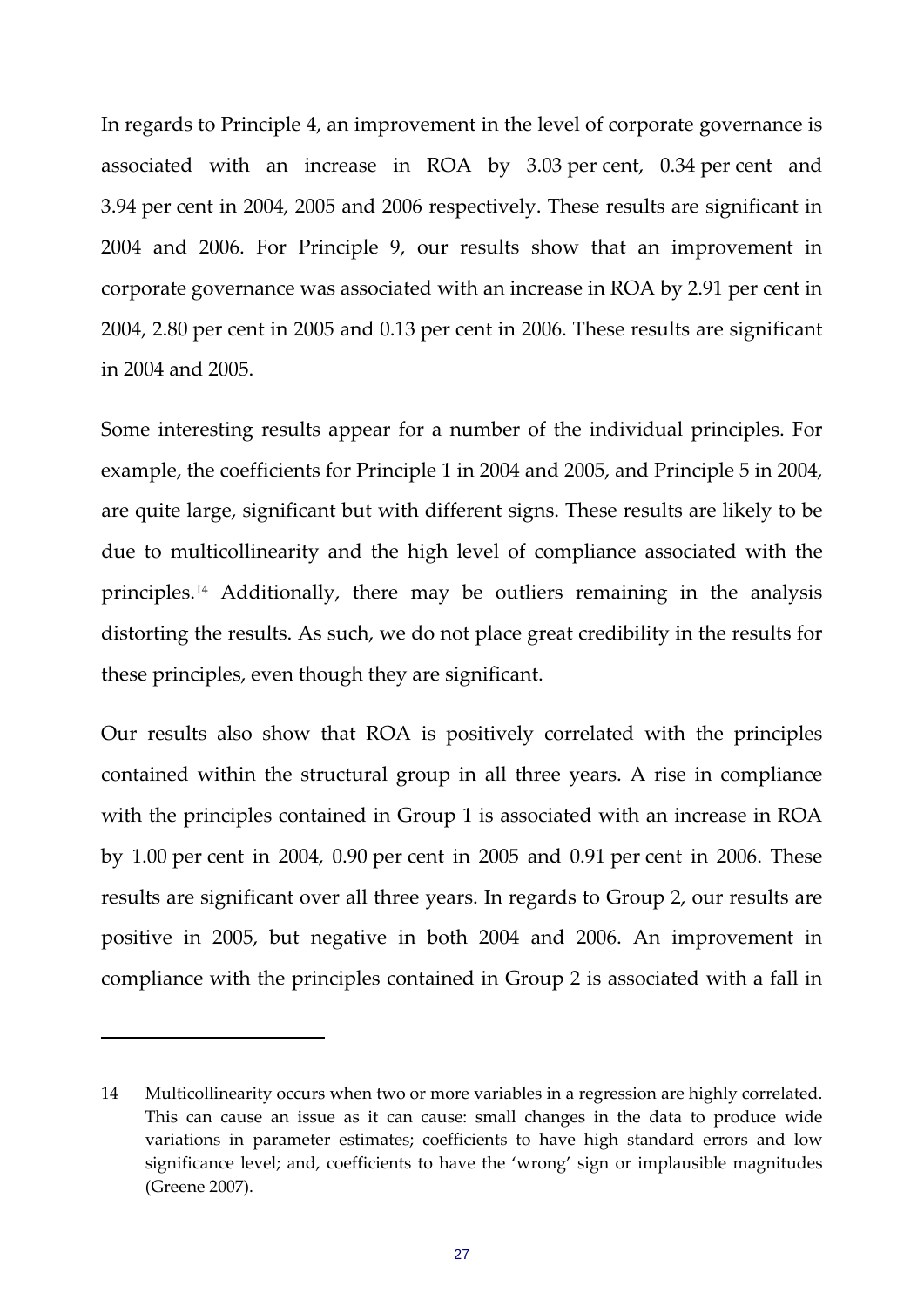ROA of 0.28 per cent in 2004, an increase in ROA of 0.11 per cent in 2005, and a fall in ROA of 0.89 per cent in 2006. The results are also mixed with respect to Group 3. An improvement in compliance with the principles contained in Group 3 is associated with an increase in ROA by 0.31 per cent in 2004, a fall of 0.08 per cent in 2005 and an increase of 1.51 per cent in 2006. As with EPS, none of these results are significant.

Our results show that companies that are more compliant with the corporate governance principles, at an aggregate level, had greater operating performance than companies that were less compliant with the principles.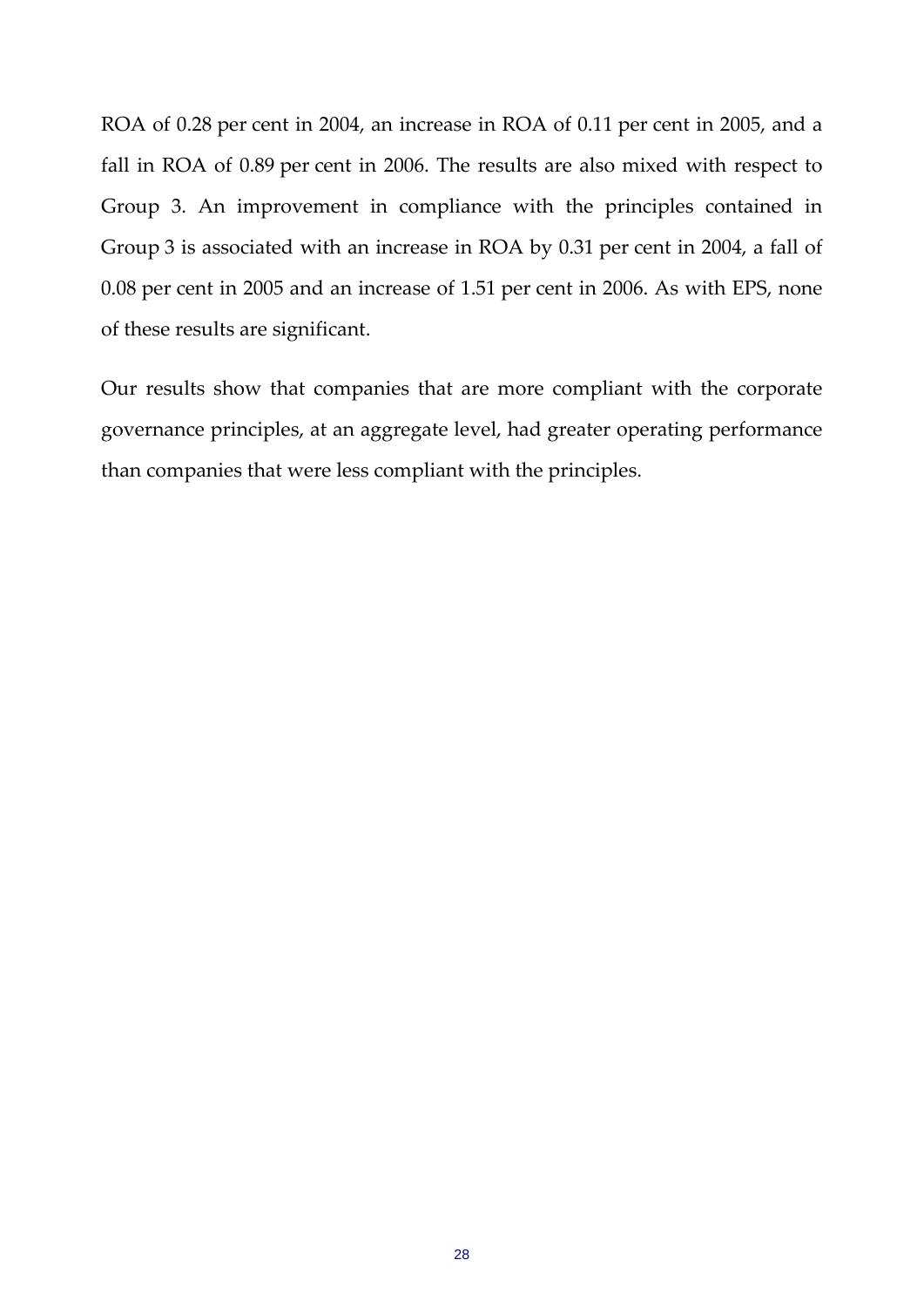|                           |                            | 2004           | 2005              | 2006           |
|---------------------------|----------------------------|----------------|-------------------|----------------|
| <b>Summary statistics</b> | <b>Mean</b>                | 6.11           | 6.98              | 7.73           |
|                           | <b>Standard deviation</b>  | 11.34          | 10.88             | 10.10          |
|                           | <b>Minimum</b>             | $-45.55$       | $-45.46$          | $-38.94$       |
|                           | <b>Maximum</b>             | 47.69          | 55.25             | 42.10          |
|                           | <b>Number of companies</b> | 302            | 299               | 296            |
| <b>Estimation (1)</b>     | <b>Score</b>               | $0.37**$       | $0.42***$         | $0.50***$      |
|                           |                            | (0.18)         | (0.21)            | (0.19)         |
| <b>Estimation (2)</b>     | <b>Rank high</b>           | $3.73***$      | $3.20*$           | $3.14*$        |
|                           |                            | (1.81)         | (1.78)            | (1.66)         |
|                           | <b>Rank medium</b>         | $3.25**$       | 2.23              | 1.21           |
|                           |                            | (1.63)         | (1.66)            | (1.59)         |
| <b>Estimation (3)</b>     | <b>Principle 1</b>         | 15.45**        | 47.08***          | 5.12           |
|                           |                            | (6.84)         | (10.90)           | (10.10)        |
|                           | <b>Principle 2</b>         | $-0.13$        | 0.62              | 1.51           |
|                           |                            | (1.52)         | (1.43)            | (1.28)         |
|                           | Principle 3                | 3.96           | 4.38              | 5.85           |
|                           |                            | (4.46)         | (4.56)            | (4.70)         |
|                           | <b>Principle 4</b>         | $3.03*$        | 0.34              | $3.94***$      |
|                           |                            | (1.63)         | (1.70)            | (1.72)         |
|                           | Principle 5                | $-10.42***$    | $-2.75$           | 2.07           |
|                           |                            | (3.55)         | (4.02)            | (4.13)         |
|                           | Principle 6                | $5.87*$        | 4.55              | 0.03           |
|                           |                            | (3.31)         | (3.57)            | (3.48)         |
|                           | <b>Principle 7</b>         | $-3.66$        | $-3.79$           | $-2.96$        |
|                           |                            | (3.30)         | (3.27)            | (2.91)         |
|                           | <b>Principle 8</b>         | 0.64           | 0.65              | 0.73           |
|                           |                            | (2.46)         | (2.60)            | (2.48)         |
|                           | <b>Principle 9</b>         | $2.91*$        | $2.80*$           | 0.13           |
|                           |                            | (1.61)         | (1.58)            | (1.49)         |
|                           | Principle 10               | $-0.11$        | $-2.36$           | $-4.85$        |
|                           |                            | (4.59)         | (5.14)            | (4.95)         |
| <b>Estimation (4)</b>     | Group 1 - Structural       | $1***$         | $0.90**$          | $0.91**$       |
|                           |                            | (0.44)         | (0.43)            | (0.42)         |
|                           | Group 2 - Behavioural      | $-0.28$        | 0.11              | $-0.89$        |
|                           | Group 3 - Disclosure       | (0.72)<br>0.31 | (0.88)<br>$-0.08$ | (0.84)<br>1.51 |
|                           |                            |                |                   |                |
|                           |                            | (1.01)         | (1.12)            | (1.04)         |

#### Table 5.2 Corporate Governance Score and ROA

Note: Full results can be found in Tables A5-A8 in Appendix C. The numbers contained in the table are ordinary least squares regression coefficients with standard errors in parentheses. Statistical significance at the 10 per cent, 5 per cent and 1 per cent level indicated by \*, \*\* and \*\*\* respectively. Controls include age, foreign owned, market capitalisation, leverage, capital expenditure and industry.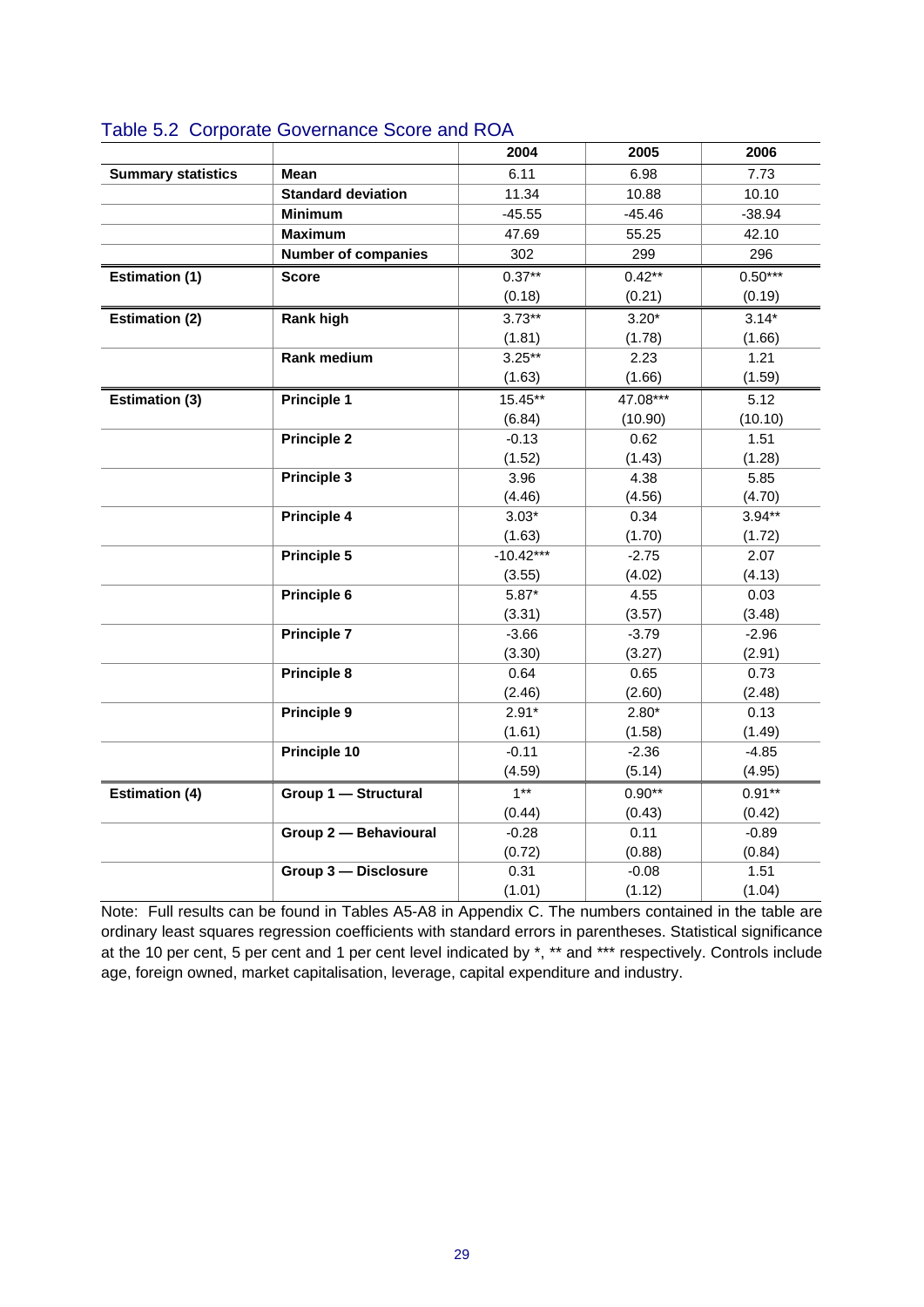#### <span id="page-32-0"></span>5.3 Corporate governance and one-year sales growth

Table 5.3 shows the results of estimations (1) to (4) for corporate governance and one‐year sales growth.[15](#page-32-1) As is evident from Table 5.3, our results are negatively correlated with corporate governance in 2004, become positively related in 2005 and remain so in 2006. In 2004, an improvement in corporate governance is associated with a fall in sales growth of 12.75 per cent, an increase in sales growth in 2005 by 0.46 per cent and an increase in sales growth in 2006 by 4.28 per cent. These results are significant in 2004 and 2006.

Table 5.3 also shows how high and medium ranked companies in corporate governance performed relative to low ranked companies, the omitted category. Sales growth is negatively correlated with corporate governance in 2004, but is positively correlated with corporate governance by 2006. This is true for companies ranked high and medium. Furthermore, as was the case with EPS and ROA, those companies that were fully compliant with the principles, ('rank high'), outperformed companies ranked medium. These results are also significant at the 1 per cent level in 2006. In 2006, companies fully compliant with the principles had sales growth 28.95 per cent higher than those companies ranked low, and companies ranked medium had sales growth 24.71 per cent higher than companies ranked low.

Our results for principles two and nine align with our previous results. Sales growth and corporate governance are negatively correlated in 2004, but by 2006 are positively correlated. In regards to Principle 2, an improvement in corporate governance is associated with a fall in sales growth by 36.01 per cent in 2004,

<span id="page-32-1"></span><sup>15</sup> We removed outliers from our regressions. In 2004 two companies were removed, in 2005 five companies were removed and in 2006 eight companies were removed.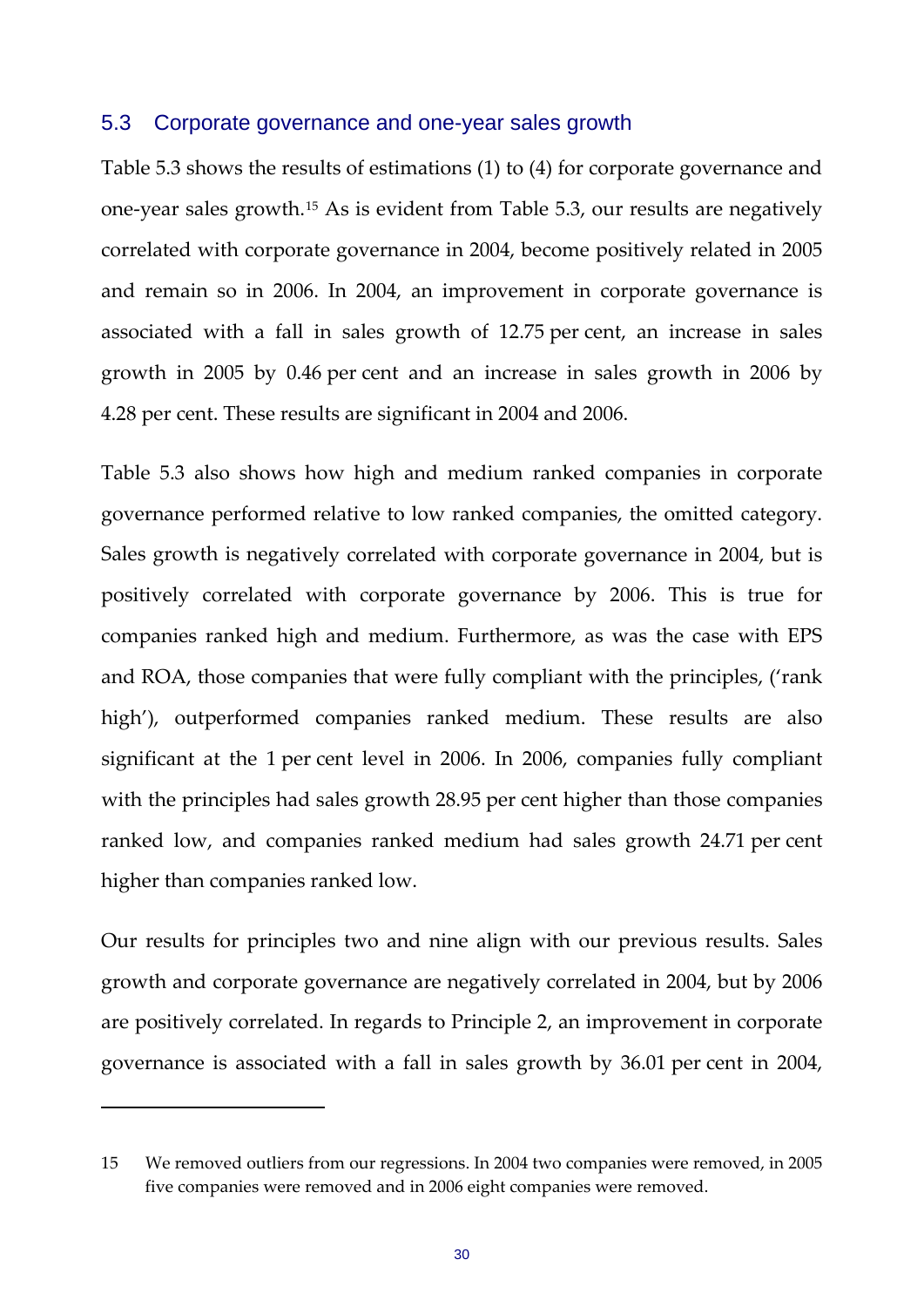and an increase in sales growth by 0.18 per cent and 5.31 per cent in 2005 and 2006 respectively. With respect to Principle 4, an improvement in corporate governance is associated with an increase in sales growth by 16.91 per cent in 2004. However, in 2005 and 2006 an improvement in corporate governance is associated with a fall in sales growth by 10.68 per cent and 5.67 per cent respectively. With respect to Principle 9, an improvement in corporate governance is associated with a fall in sales growth by 46.5 per cent and 3.71 per cent in 2004 and 2005, but an increase in sales growth by 19.38 per cent in 2006. Other than Principle 9 in 2006, none of these results are significant.

A similar pattern emerges for our grouped principles. For Group 1, an improvement in corporate governance is associated with a fall in sales growth by 8.54 per cent in 2004 and 3.39 per cent in 2005. However, an improvement in corporate governance is associated with an increase in sales growth of 4.25 per cent in 2006. These results are not significant over the sample period. For Group 2, an improvement in corporate governance is associated with an increase in sales growth by 45.20 per cent in 2004, a fall in sales growth by 1.14 per cent in 2005 and an increase in sales growth by 7.06 per cent in 2006. These results are significant in 2005. Finally for Group 3, our results begin negative in 2004, but are positive in 2005 and in 2006. An improvement in corporate governance rating in 2004 is associated with a fall in sales growth by 104.80 per cent, an increase in sales growth by 10.09 per cent in 2005 and 0.78 per cent in 2006. These results are significant in 2004.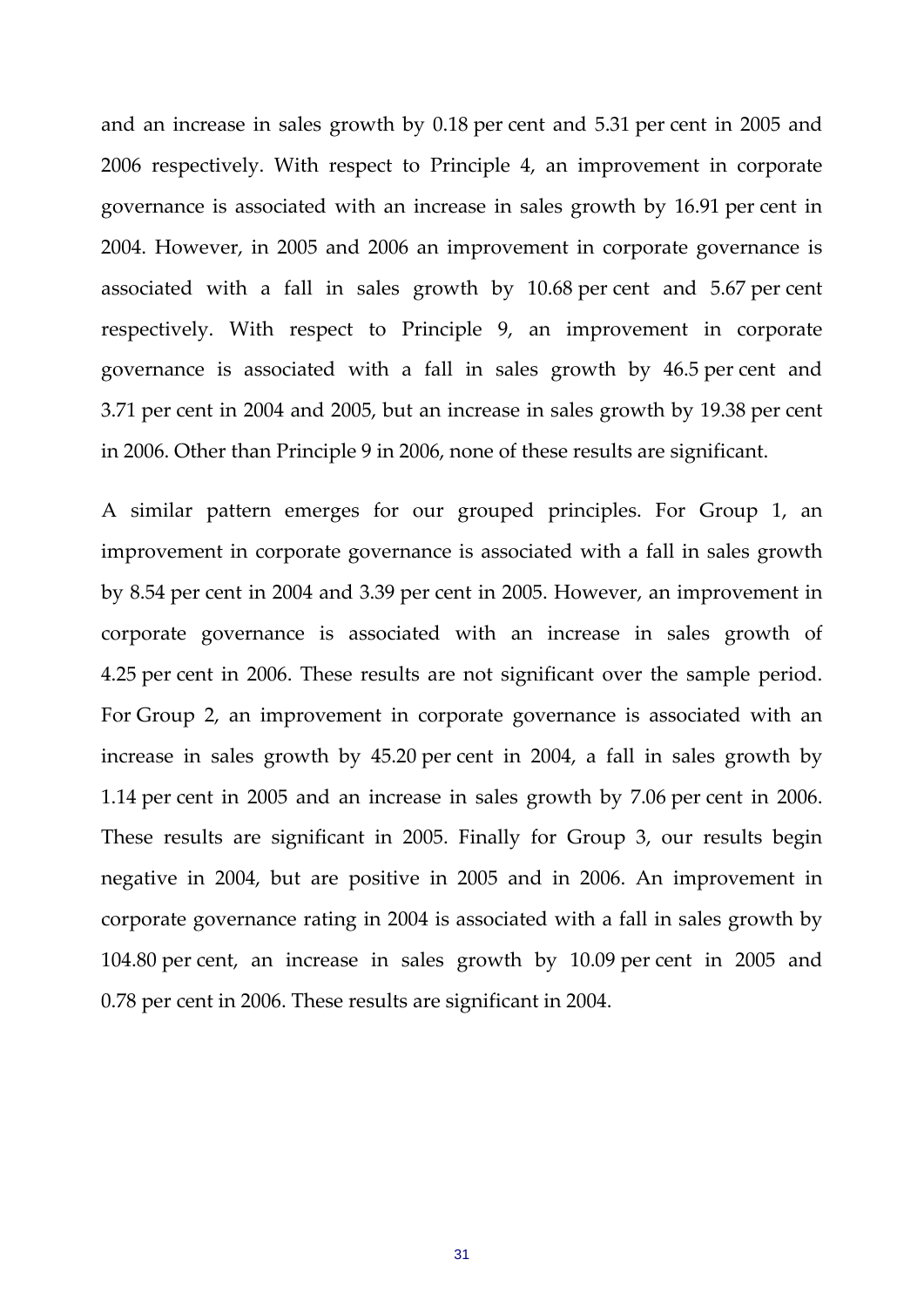|                           |                            | 2004         | 2005     | 2006      |
|---------------------------|----------------------------|--------------|----------|-----------|
| <b>Summary Statistics</b> | <b>Mean</b>                | 71.25        | 31.43    | 21.35     |
|                           | <b>Standard deviation</b>  | 329.29       | 83.68    | 61.07     |
|                           | <b>Minimum</b>             | $-100$       | $-100$   | $-100$    |
|                           | <b>Maximum</b>             | 3748.96      | 564.33   | 348.27    |
|                           | <b>Number of companies</b> | 302          | 299      | 296       |
| <b>Estimation (1)</b>     | <b>Score</b>               | $-12.75***$  | 0.46     | $4.28***$ |
|                           |                            | (5.40)       | (1.69)   | (1.32)    |
| <b>Estimation (2)</b>     | <b>Rank high</b>           | $-64.30$     | $-6.03$  | 28.95***  |
|                           |                            | (54.73)      | (14.23)  | (10.64)   |
|                           | <b>Rank medium</b>         | $-31.28$     | $-19.02$ | 24.71***  |
|                           |                            | (49.82)      | (13.36)  | (10.27)   |
| <b>Estimation (3)</b>     | <b>Principle 1</b>         | 284.69       | 29.00    | 40.15     |
|                           |                            | (201.37)     | (87.85)  | (63.43)   |
|                           | <b>Principle 2</b>         | $-36.01$     | 0.18     | 5.31      |
|                           |                            | (45.66)      | (11.68)  | (8.21)    |
|                           | Principle 3                | 172.16       | $-3.42$  | 7.28      |
|                           |                            | (132.05)     | (36.75)  | (29.76)   |
|                           | <b>Principle 4</b>         | 16.91        | $-10.68$ | $-5.67$   |
|                           |                            | (49.63)      | (13.92)  | (11.12)   |
|                           | <b>Principle 5</b>         | $-9.74$      | 60.28*   | 18.03     |
|                           |                            | (112.67)     | (33.44)  | (26.51)   |
|                           | Principle 6                | $-49.23$     | $-21.41$ | $-5.84$   |
|                           |                            | (110.46)     | (30.17)  | (22.26)   |
|                           | <b>Principle 7</b>         | $-71.55$     | $-29.44$ | 24.34     |
|                           |                            | (108.51)     | (26.46)  | (18.92)   |
|                           | Principle 8                | $-264.21***$ | 42.26**  | $-3.62$   |
|                           |                            | (72.82)      | (21.21)  | (16.34)   |
|                           | <b>Principle 9</b>         | $-46.50$     | $-3.71$  | 19.38**   |
|                           | Principle 10               | (49.29)      | (13.04)  | (9.70)    |
|                           |                            | 12.49        | 15.54    | 5.89      |
|                           |                            | (138.09)     | (42.48)  | (32.05)   |
| <b>Estimation (4)</b>     | Group 1 - Structural       | $-8.54$      | $-3.39$  | 4.25      |
|                           |                            | (13.05)      | (3.46)   | (2.76)    |
|                           | Group 2 - Behavioural      | 45.20**      | $-1.14$  | 7.06      |
|                           |                            | (21.06)      | (6.98)   | (5.30)    |
|                           | Group 3 - Disclosure       | $-104.80***$ | 10.09    | 0.78      |
|                           |                            | (29.74)      | (8.97)   | (6.78)    |

#### Table 5.3 Corporate governance and one-year sales growth

Note: Full results can be found in Tables A9-A12 in Appendix C. The numbers contained in the table are ordinary least squares regression coefficients with standard errors in parentheses. Statistical significance at the 10 per cent, 5 per cent and 1 per cent level indicated by \*, \*\* and \*\*\* respectively. Controls include age, foreign owned, market capitalisation, leverage, capital expenditure and industry.

As with our results for corporate governance and ROA, some interesting results appear for a number of the principles. Principles one, three and eight in 2004 are again quite large, in the case of Principle 8, significant, but with different signs. Furthermore, Groups 2 and 3 in 2004 are large, significant, but again with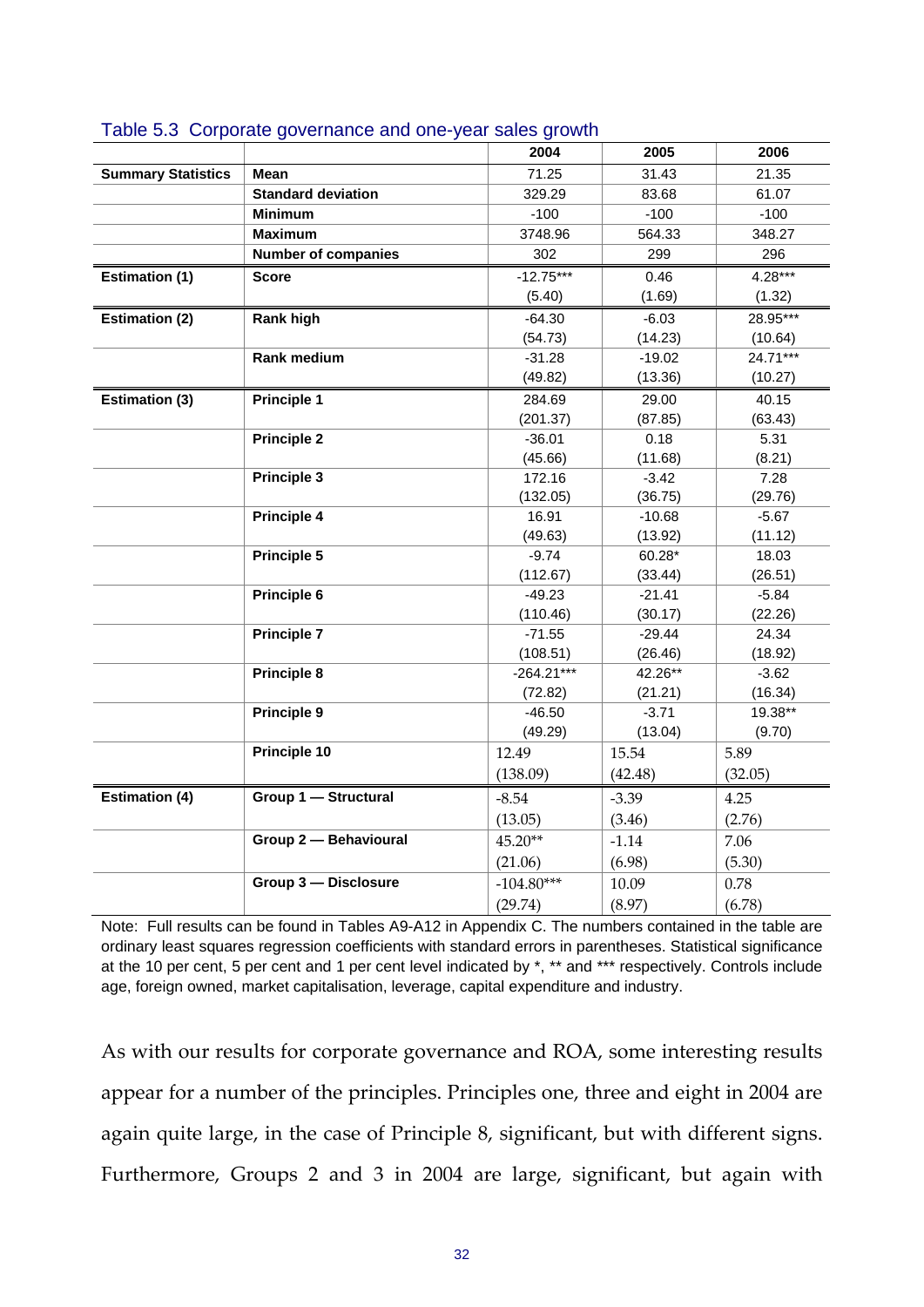different signs. We believe these results are also due to the high level of compliance with these principles and the resultant multicollinearity. As previously stated, we do not place great credibility in the results for these principles even though they appear to be significant.

These results are quite consistent, in that, at the aggregate level, our findings show a negative relationship between sales growth and the corporate governance rating in 2004; however, by 2006 the relationship between sales growth and corporate governance is positive and significant. These results imply that those companies that were more compliant with the ASX Corporate Governance Principles have greater sales growth than those that were less compliant.

#### <span id="page-35-0"></span>**6. SUMMARY AND FURTHER RESEARCH**

There is ongoing debate about the existence and nature of any relationship between good corporate governance and good financial performance. As supported by our literature review in section two, it is widely accepted that good governance processes can help to focus those in charge of a company on the purpose of their corporate activities and the direction of their business, enabling them to identify emerging problems early (Tirole 2006). While the systems and structures of a company may provide a setting conducive to good corporate governance, whether or not the objectives of a company are achieved ultimately lies in the acts of these people charged with the relevant responsibilities. If the objectives of corporate governance are to be achieved, an understanding that systems should be adapted to suit the specific traits and needs of each company is required (La Porta et al. 2002).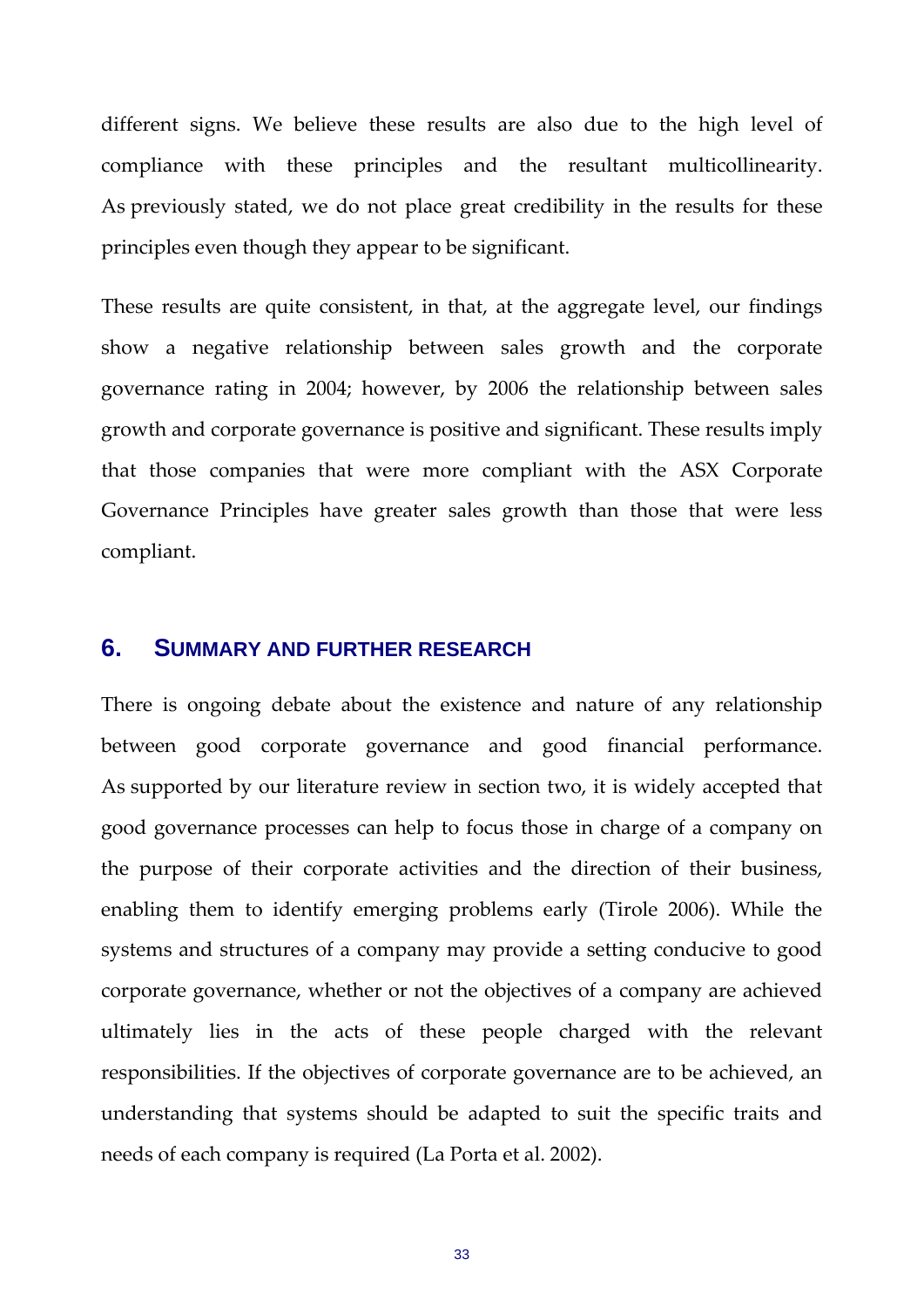Corporate governance is not a 'one size fits all' concept. Even with companies within a defined category, the capital base, risk profile, corporate history, business activity and management, and personnel arrangements of a company will all be unique. It would not be practicable or desirable to attempt to place all companies within a single defined set of structures and processes. Corporate governance principles should have some degree of flexibility and evolve in the light of changing circumstances of a company. Governance practices should also develop in the framework of developments both within and across countries (ASX 2007).

Identifying the specific principles that contribute to the improved financial performance of Australian companies would further provide a useful focus for succeeding corporate governance research and practice, improving our understanding of relationships between corporate governance and financial performance. These provisions are the ones that would have potential relevance for policy‐making (Bebchuk, Cohen and Ferrell 2005).

In this paper we tested corporate governance and company performance in three areas for the ASX 300, between the years 2004 to 2006, using the ASX Corporate Governance Council's Principles of Good Corporate Governance and Best Practice Recommendations. We created a measure of corporate governance, testing this against performance in EPS, ROA and one‐year sales growth. We found that companies with better corporate governance outperformed those companies that were less compliant. In particular, companies that were fully compliant with the ASX Corporate Governance Principles significantly outperformed companies that were not in the areas of EPS and ROA over the sample period.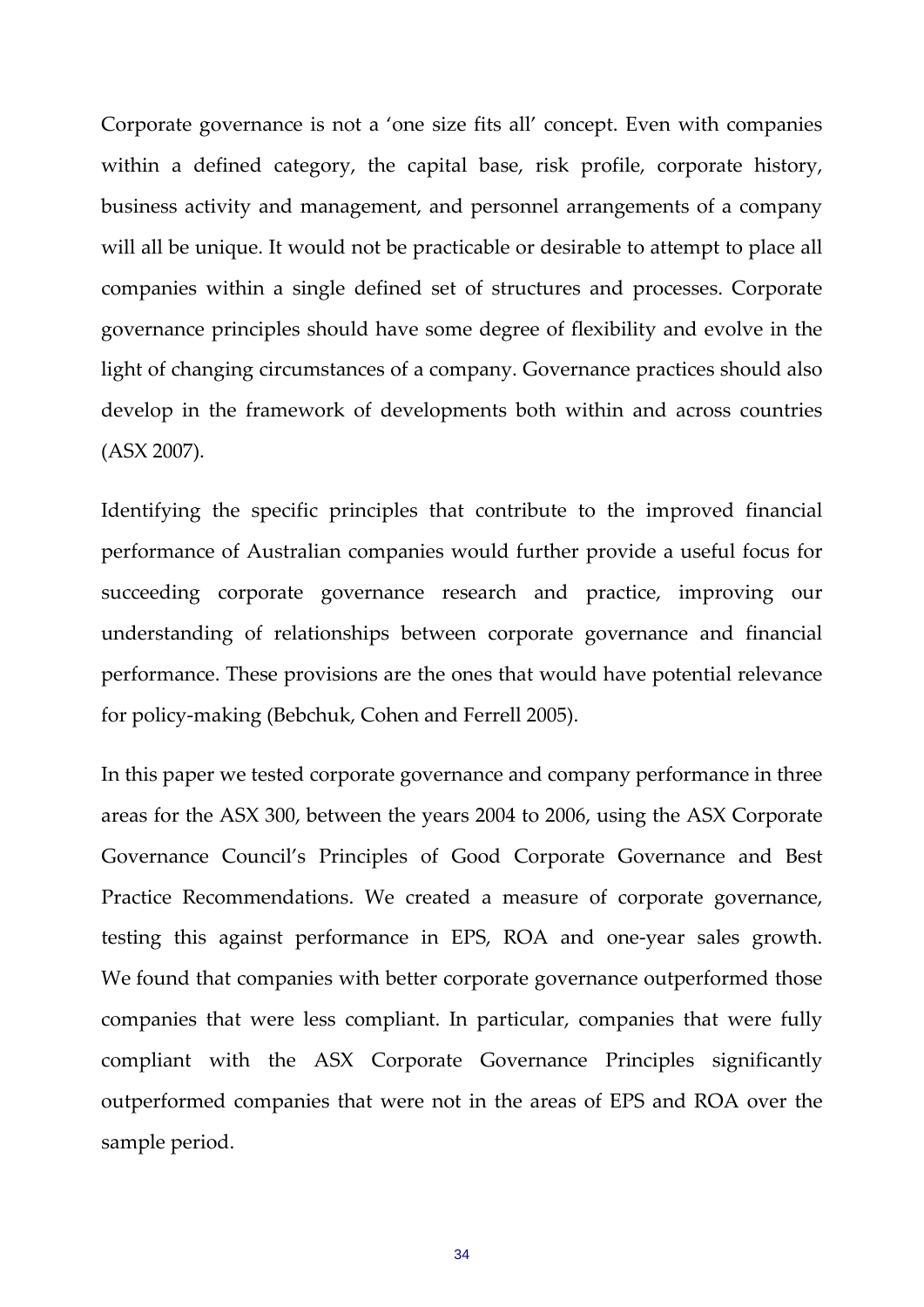While each of the individual principles may be equally important in influencing the financial performance of a company, the high compliance of companies to a number of the principles made it difficult for us to test the presence of a relationship. Furthermore, data limitations did not allow us to draw any causal inferences from our findings, and as such, we make no assumptions about the direction of any potential relationships that we did find. Our results indicated that companies may find it useful to focus their efforts on improving corporate governance in the areas of board composition, remuneration, the formation of committees (that is, board, audit and remuneration committees), and those principles related to the structure of the company.

Our study focused on the association between corporate governance and financial performance for the top 300 companies in Australia. It would be worthwhile to conduct further research based on small or medium sized companies and compare the results. Furthermore, increasing the sample size, say from the top 300 Australian listed companies to the top 500 listed companies, may provide interesting results for comparison. It may also be interesting to continue to examine sales growth to see whether this relationship remains positive and significant into the future.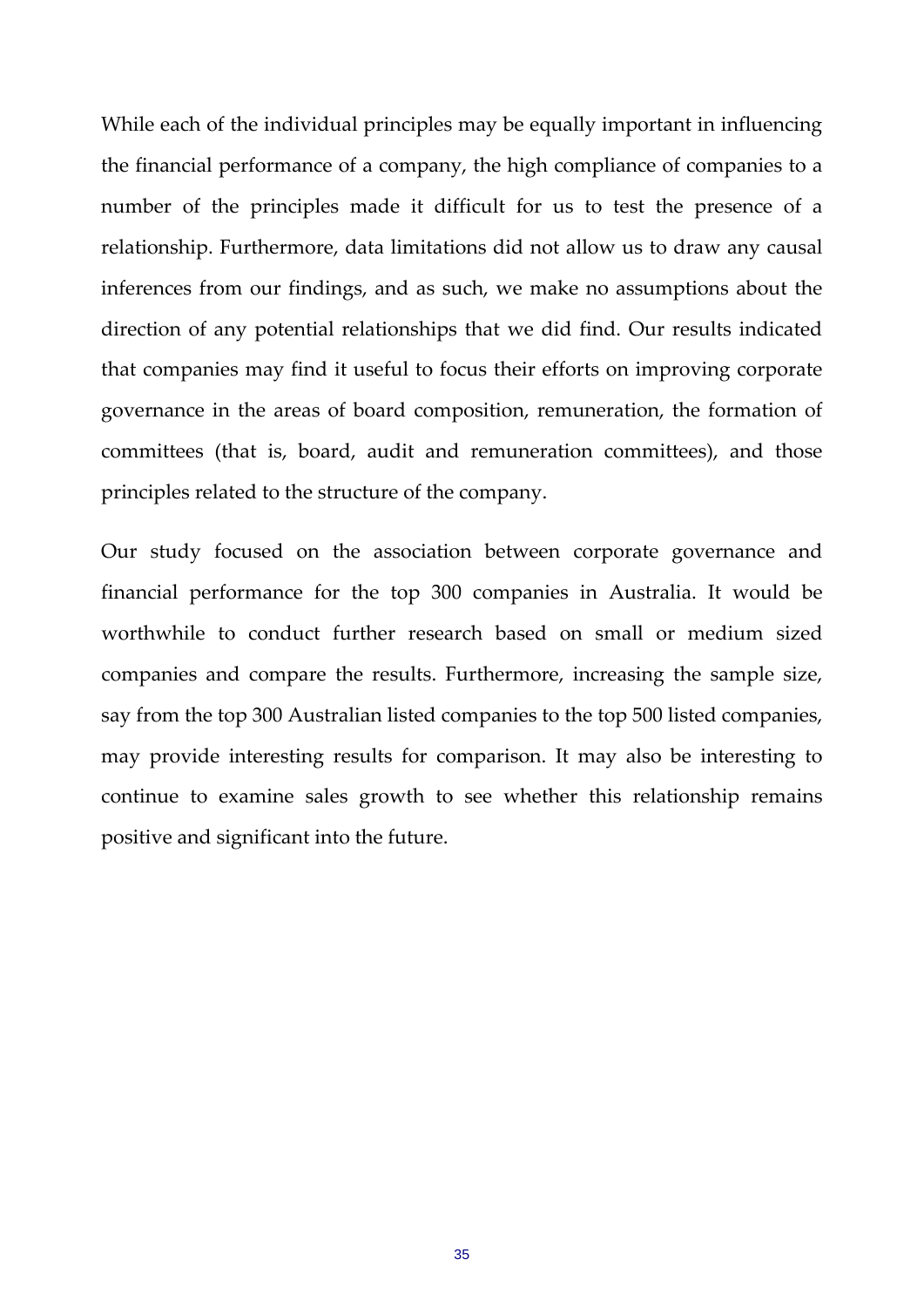### **REFERENCES**

Aspect Huntley FinAnalysis, available at http://www.aspectfinancial.com.au, date last accessed 23 May 2008.

Australian Securities Exchange 2003, 'Principles of Good Corporate Governance and Best Practice Recommendations', ASX Corporate Governance Council, March.

Australian Securities Exchange 2007, 'Corporate Governance Principles and Recommendations', 2nd Edition, ASX Corporate Governance Council, August.

BDO Kendalls 2007, 'Mid‐Cap Corporate Governance Report', The University of Newcastle Australia.

Bebchuk, L., Cohen, A. and Ferrell, A. 2005, 'What Matters in Corporate Governance?', Harvard, John M. Olim Centre for Law, Economics, and Business, Discussion Paper No. 491.

Beckley, C., Dubiel, S., Elia, A., Lyons, J., Parker, G., Perrett, J., Whittle, O. and Wu, B. 2005, 'FTSE ISS Corporate Governance Rating and Index Series — Measuring the Impact of Corporate Governance on Global Portfolios', FTSE Research, April.

Black. B., Jang. H. and Kim. W., 2003, 'Does Corporate Governance Affect Firm Value? Evidence from Korea', Working Paper, February.

Brown, L. and Caylor, M. 2004, 'Corporate Governance and Firm Performance', Working Paper, December.

Clarke, T., Klettner, A., Adams, M. and Boyce, L., 2007, 'The Changing Roles of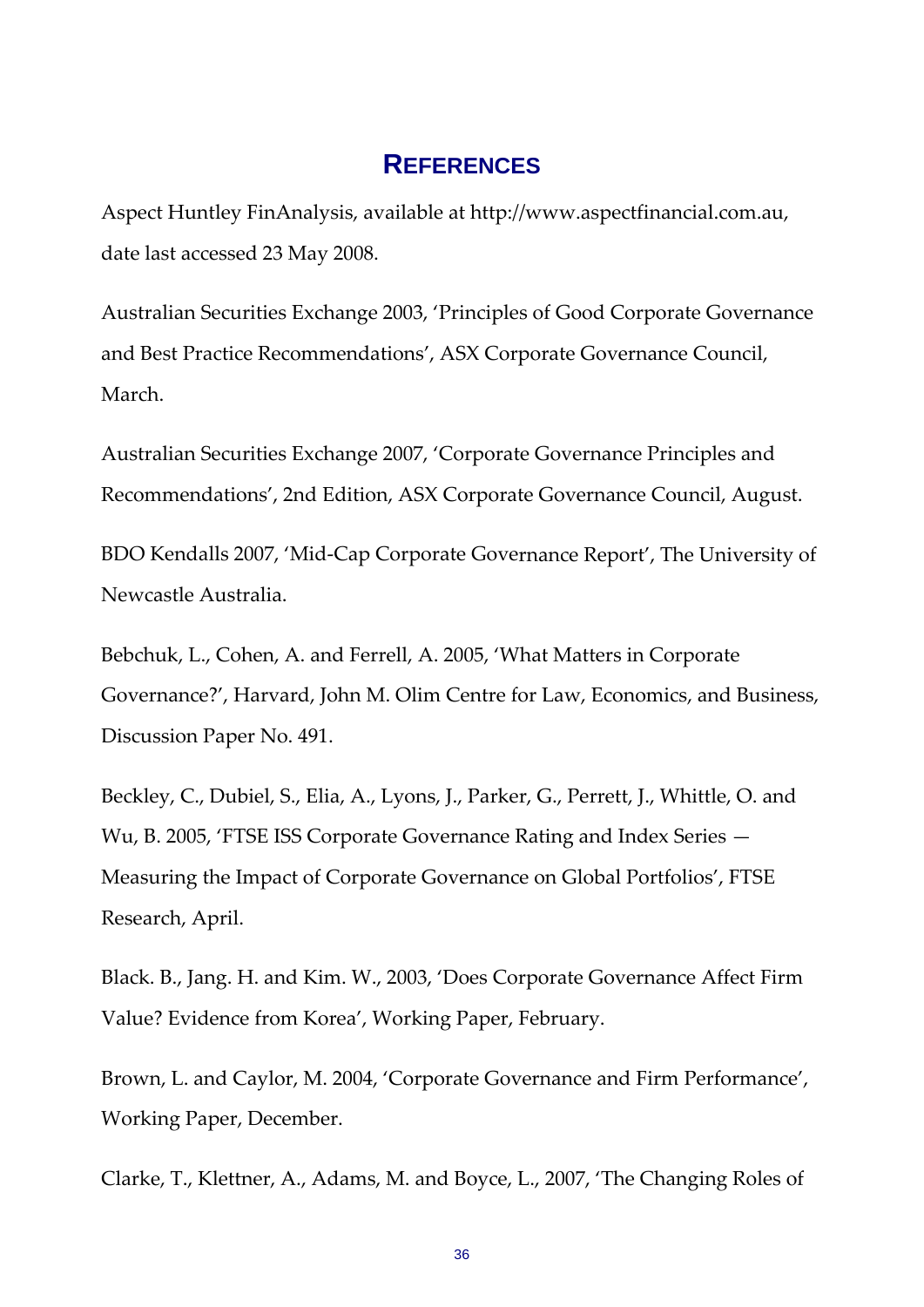Company Board and Directors', UTS Centre for Corporate Governance Australian Research Council, September.

Corporate Law Economic Reform Bill (Audit Reform and Continuous Disclosure) Bill 2003, Explanatory Memorandum, available at http://parlinfoweb.aph.gov.au/piweb/Repository/Legis/OldEms/Linked/2807042 0.pdf, date accessed 21 May 2008.

Corporate Law Economic Reform Program Proposals for Reform: Paper No. 9 2002, Commonwealth of Australia.

De Nicolo, G., Laeven, L. and Ueda, K. 2008, 'Corporate Governance Quality: Trends and Real Effects', Journal of Financial Intermediation, Vol 17(2), April, p. 198‐228.

Dignam, A. 2007, 'Lamenting reform? The changing nature of common law corporate governance regulation', Company and Securities Law Journal, 25(5), p. 283‐299.

Drobetz, W., Schillhofer, A. and Zimmerman, H. 2003, 'Corporate Governance and Expected Stock Returns: Evidence from Germany', WWZ/Department of Finance, Working Paper No. 2/03, January.

Fleming, G. 2003, 'Corporate Governance in Australia', Agenda, 10(3), p. 195‐212.

Gompers. P., Ishii. J. and Metrick. A. 2003, 'Corporate Governance and Equity Prices', The Quarterly Journal of Economics, 118(1), p. 107‐155, February.

Gray, A. 2006, 'Good Corporate Governance = Good Investment Returns', Goldman Sachs JBWere Research Report, June.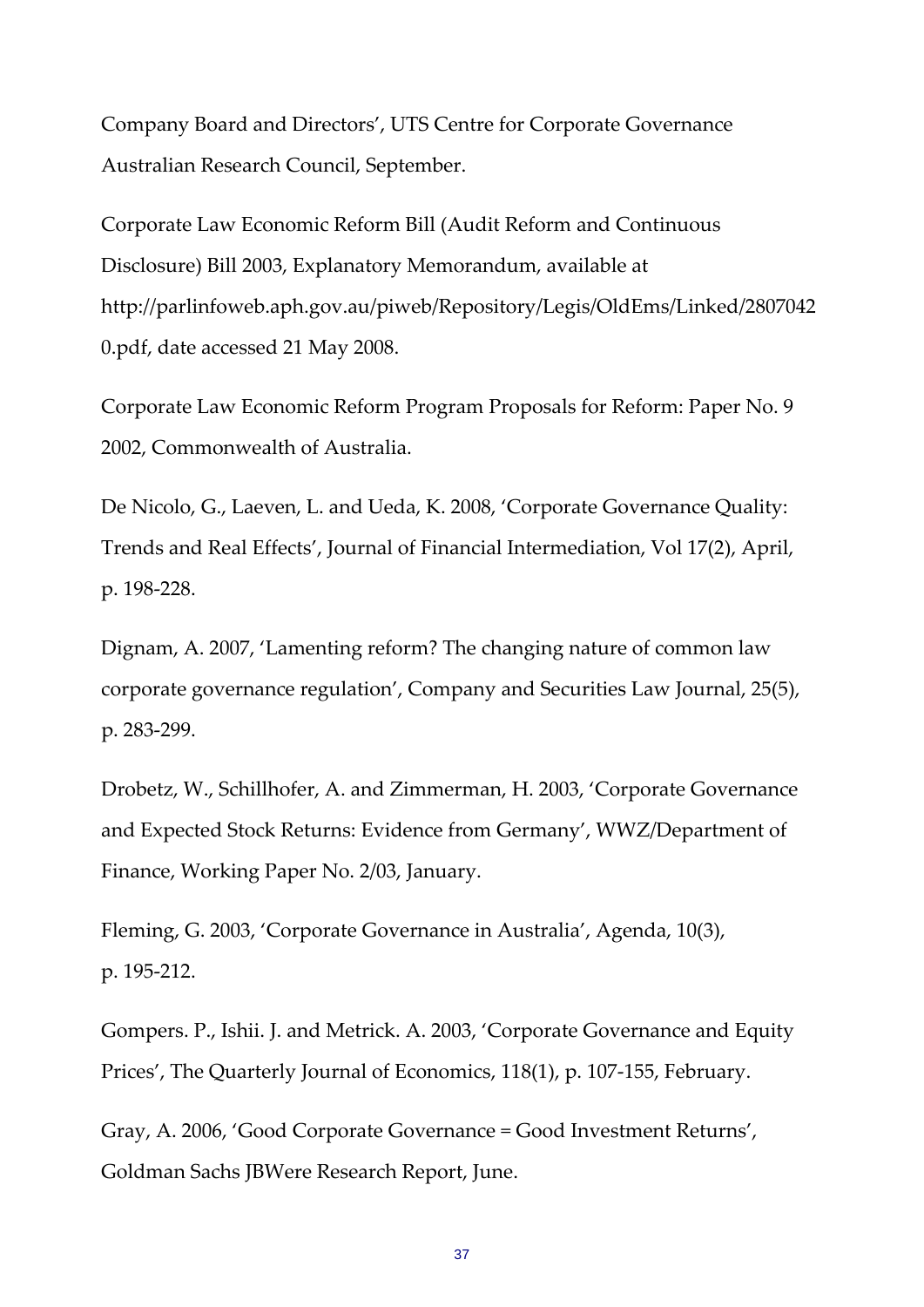Greene, W.H. 2007, Econometric Analysis, 6th Edition, Pearson Prentice Hall, New Jersey, United States of America.

Hermalin, B. and Weisbach, M. 2003, 'Board of directors as an endogenously determined institution: A survey of the economic literature', Economic Policy Review 9, April, p. 7‐21.

Institutional Shareholder Services 2005, 'Better Corporate Governance Results in Higher Profit and Lower Risk'.

International Monetary Fund, 2005, 'Technical Note: Investor Protection, Disclosure, and Financial Literacy in Australia', Financial Sector Assessment Program, December.

John, K. and Senbet, L.W. 1998, 'Corporate governance and board effectiveness', Journal of Banking and Finance, Vol 22, May, p. 371‐403.

La Porta, R., Lopdez‐de‐Silanes, F., Shleifer, A and Vishney, R. 2002, 'Investor Protection and Corporate Valuation', Journal of Finance, 57(3), June, p. 1147‐1170.

Organisation for Economic Cooperation and Development 2004, 'OECD Principles of Corporate Governance'.

Selvaggi, M and Upton, J. 2008, 'Governance and Performance in Corporate Britain: Evidence from the IVIS colour-rating system', ABI Research Paper 7, Report from ABI Research and Investment Affairs Department, February.

Sharp, C. and Stock, H. 2005, 'In search of a program logic for the evaluation of corporate governance and organisational performance', Evaluation Journal of Australasia, 5(2), p. 48 59.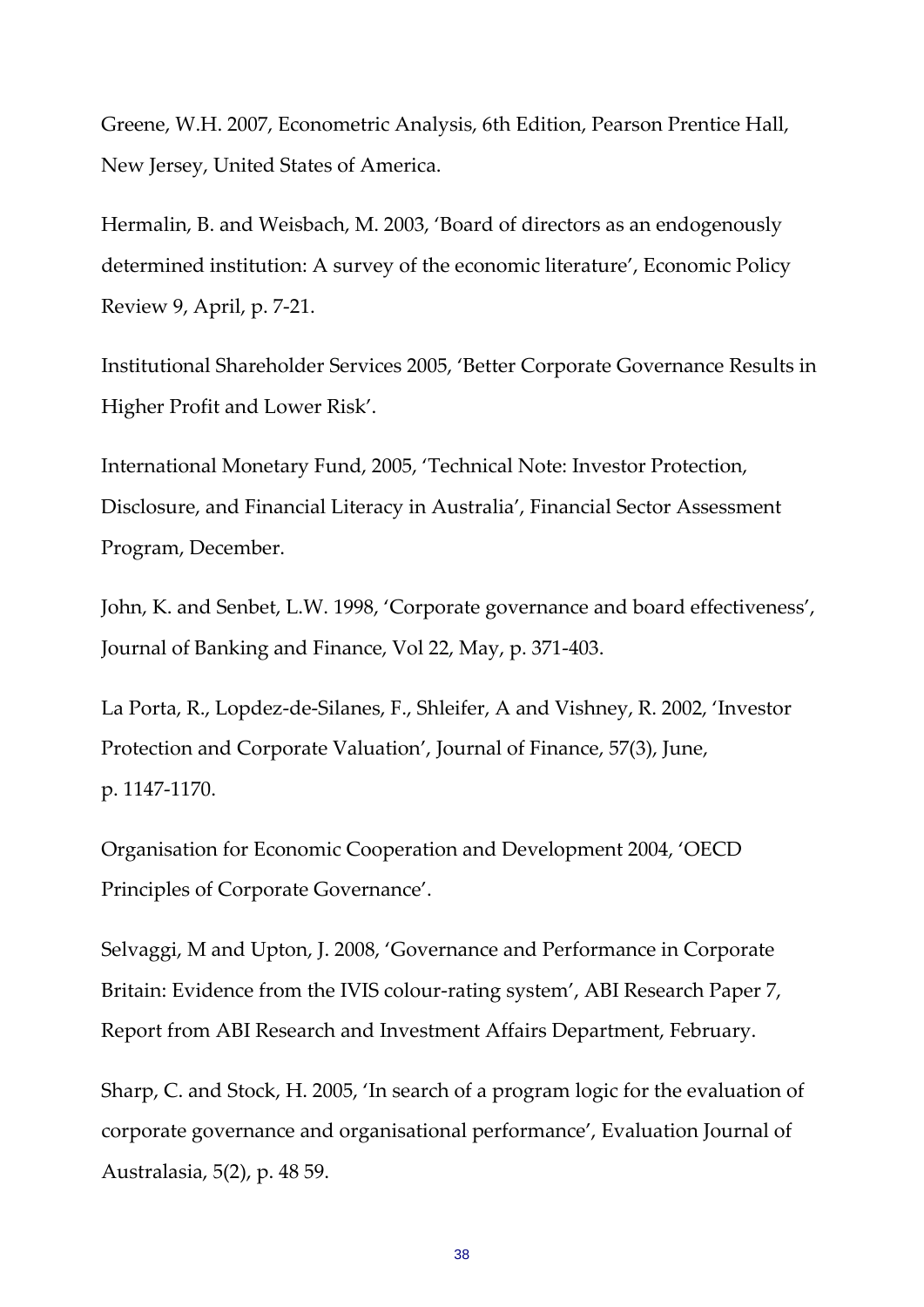Shleifer, A. and Vishney, R 1997, 'A Survey of Corporate Governance', National Bureau of Economic Research, Working Paper 5554.

The HIH Royal Commission 2003, The Failure of HIH Insurance: Volume I, A corporate collapse and its lessons, Commonwealth of Australia.

Tirole, J. 2006, The Theory of Corporate Finance, Princeton University Press, United States of America.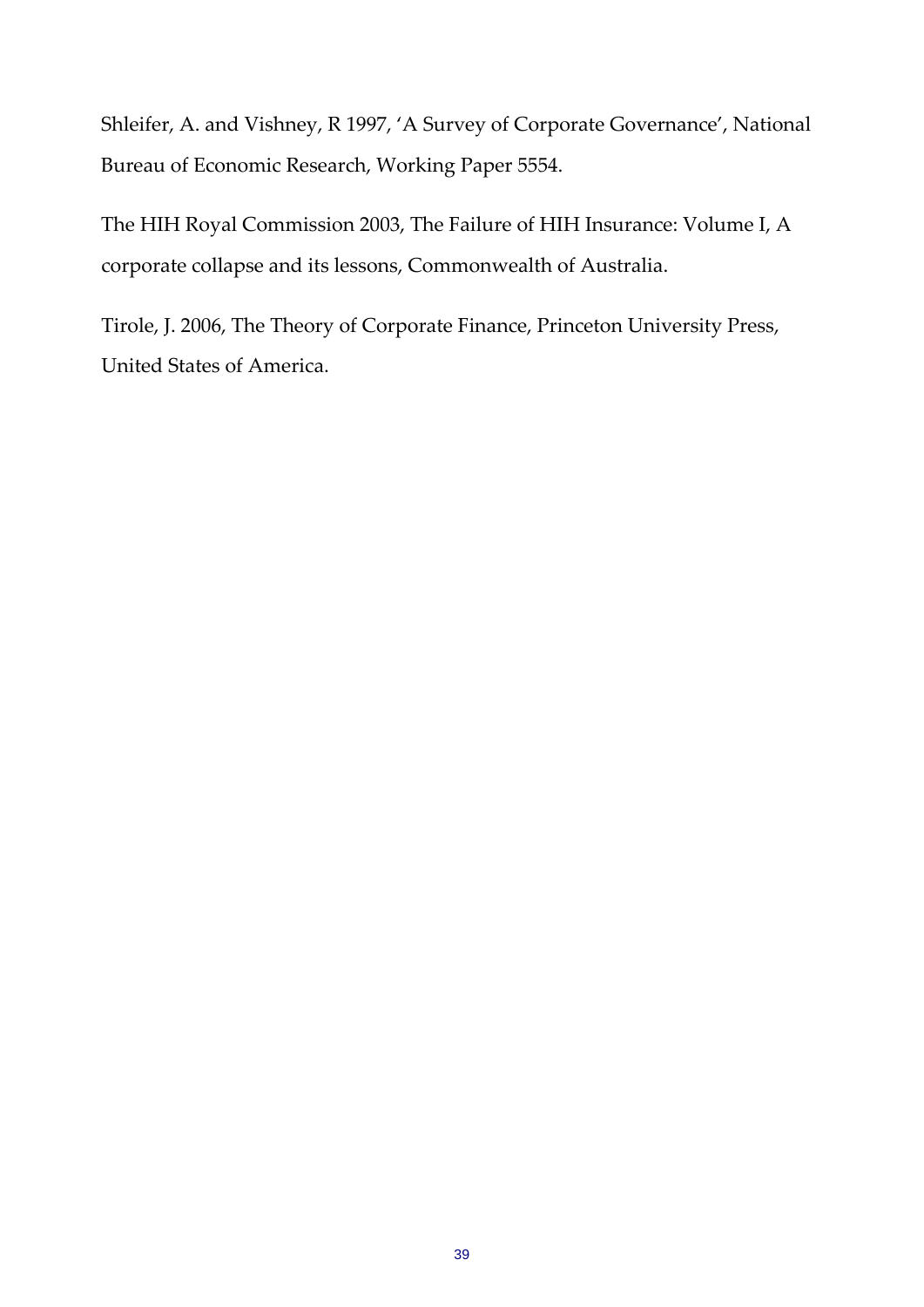## **APPENDIX A**

#### **DEFINITION OF VARIABLES**

**Return on assets (ROA)** gives an indication of how profitable a company's assets are in generating revenue. ROA is a key measure of a company's profitability and shows how much profit a company is making on the assets used in its business (Aspect Huntley 2008).

**Earnings per share (EPS)** is an indicator of a company's profitability and represents the portion of a company's profits allocated to each outstanding share of common stock (Aspect Huntley 2008).

**Sales growth** is the increase in sales over a specific time period. We have used annual sales growth indicating the growth in sales from one year to the next.

**Financial leverage** represents the use of various financial instruments or borrowed capital to increase the potential return of an investment. It shows the amount of debt used to finance a firm's assets. Leverage helps investors and firms to invest or operate. Financial leverage magnifies both gains and losses as a company can use leverage to generate shareholder wealth, however, if it fails to do so, the interest expense and credit risk of default can destroy shareholder value (Aspect Huntley 2008).

**Capital expenditures (capex)** are expenditures creating future benefits and are incurred when a company spends money to either buy fixed assets or to add to the value of an existing fixed asset with a useful life that extends beyond the taxable year (Aspect Huntley 2008).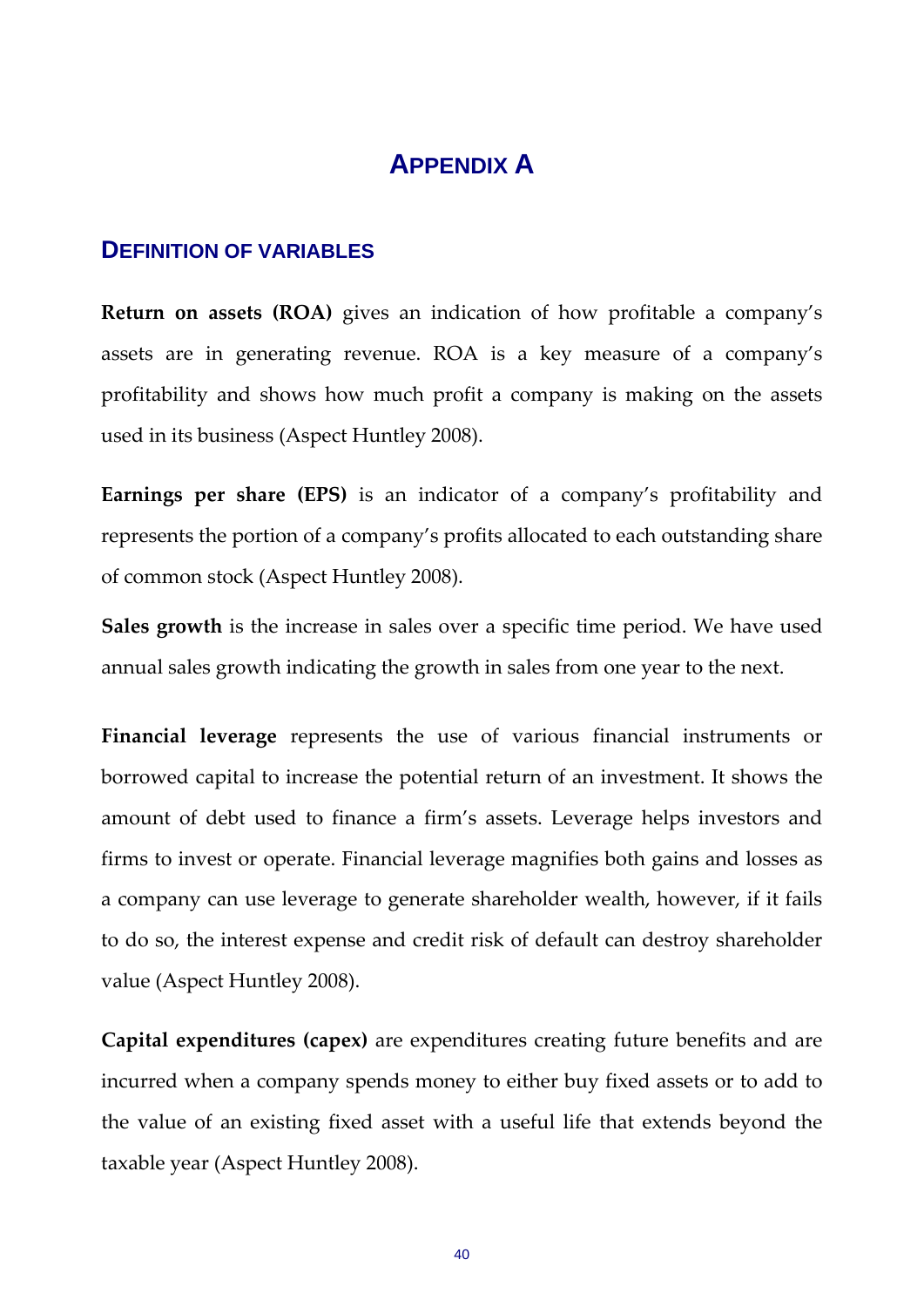**Market capitalisation** is measured as the closing share price on the last day of the company's financial year multiplied by the number of outstanding shares at the end of the period. This is a measurement of the size of each company (Aspect Huntley 2008).

**Firm age** is also considered to potentially affect the valuation of a firm and is calculated as the number of years listed on the ASX.

**Foreign ownership**. This is a dummy variable with a value of 1 if the company is foreign owned and 0 if it is not.

**Industry**, based on ASX 2‐digit Global Industry Classification Standard codes. There are 10 industries, each an individual dummy variable, with a 1 if the company is in that industry and 0 otherwise. The industries are energy, utilities, technology, information technology, financials, health care, consumer staples, consumer discretionary, industrials, and materials.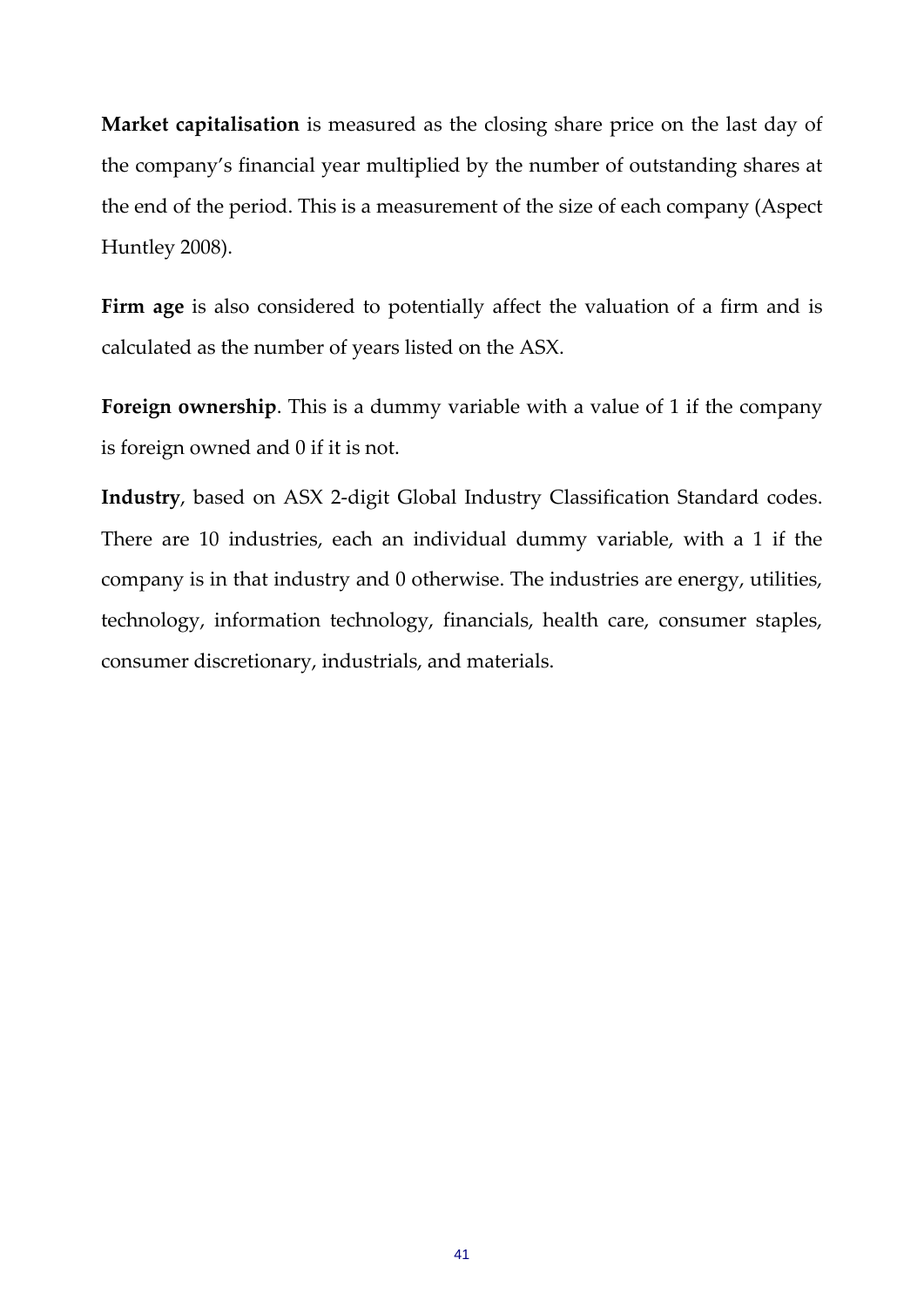# **APPENDIX B**

## **ASX CORPORATE GOVERNANCE COUNCIL PRINCIPLES OF GOOD CORPORATE GOVERNANCE AND BEST PRACTICE RECOMMENDATIONS**

The full 28 best practice guidelines state that a company should:

*1.1* Formalise and disclose the functions reserved to the board and those delegated to management.

*2.1* A majority of the board should be independent directors.

*2.2* The chairperson should be an independent director.

*2.3* The roles of the chairperson and CEO should not be exercised by the same individual.

*2.4* The board should establish a nomination committee.

*2.5* Provide the information in *Guide to reporting on Principle 2*.

*3.1* Establish a code of conduct to guide the directors, the CEO and the CFO and any other key executives as to:

*3.1.1* the practices necessary to maintain confidence in the company's integrity,

*3.1.2* the responsibility and accountability of individuals for reporting and investigating reports of unethical practices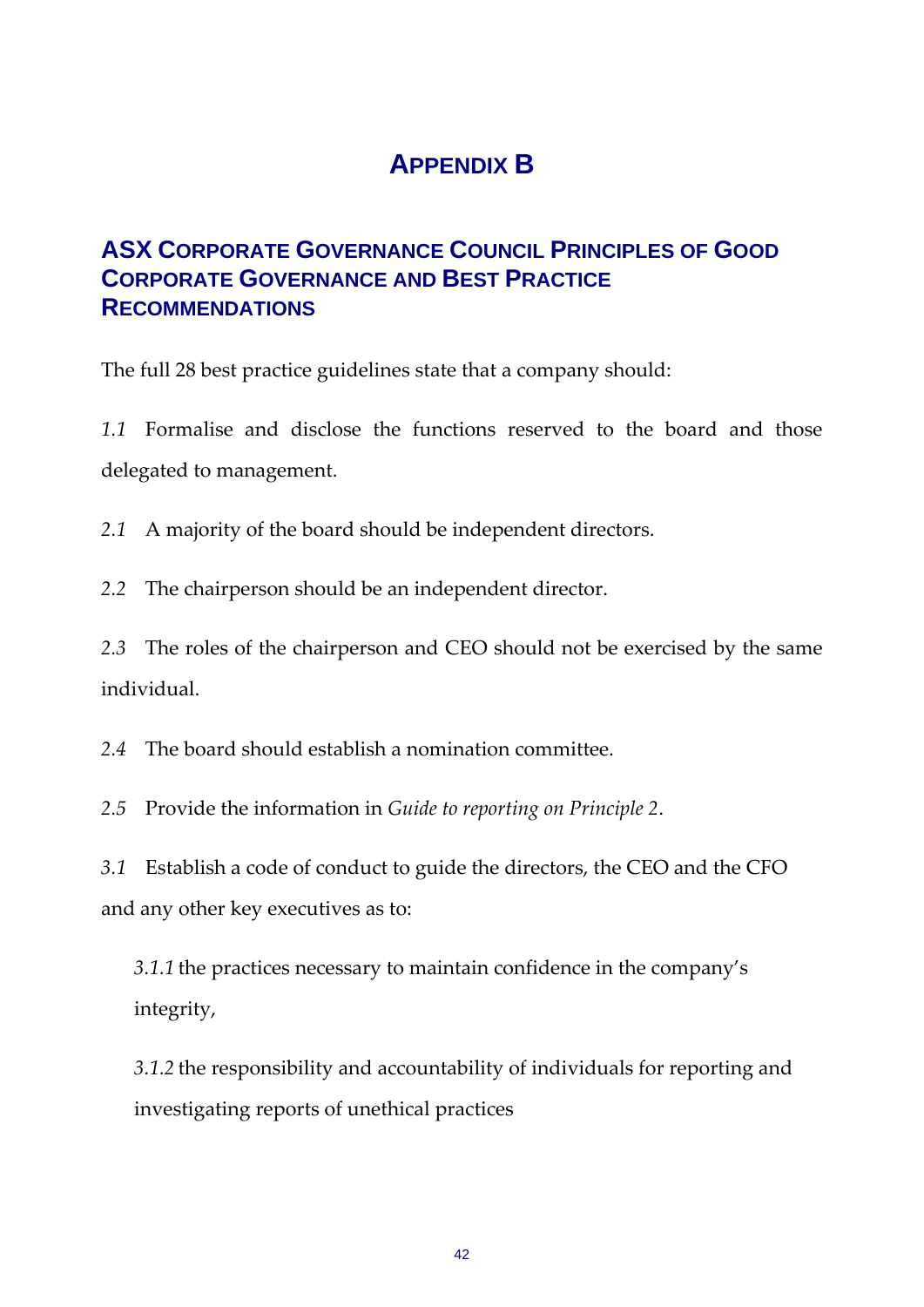*3.2* Disclose the policy concerning trading in company securities by directors, officers and employees.

*3.3* Provide the information indicated in *Guide to reporting on Principle 3*.

*4.1* Require the CEO (or equivalent) and the CFO (or equivalent) to state in writing to the board that the company's financial reports present a true and fair view, in all material respects, of the company's financial condition and operational results and are in accordance with relevant accounting standards.

*4.2* The board should establish an audit committee.

*4.3* Structure the audit committee so that it consists of: only non‐executive directors; a majority of independent directors; an independent chairperson, who is not chairperson of the board; at least three members.

*4.4* The audit committee should have a formal charter.

*4.5* Provide the information indicated in *Guide to reporting on Principle 4*.

*5.1* Establish written policies and procedures designed to ensure compliance with ASX Listing Rule disclosure requirements and to ensure accountability at a senior management level for that compliance.

*5.2* Provide the information indicated in *Guide to reporting on Principle 5*.

*6.1* Design and disclose a communications strategy to promote effective communication with shareholders and encourage effective participation at general meetings.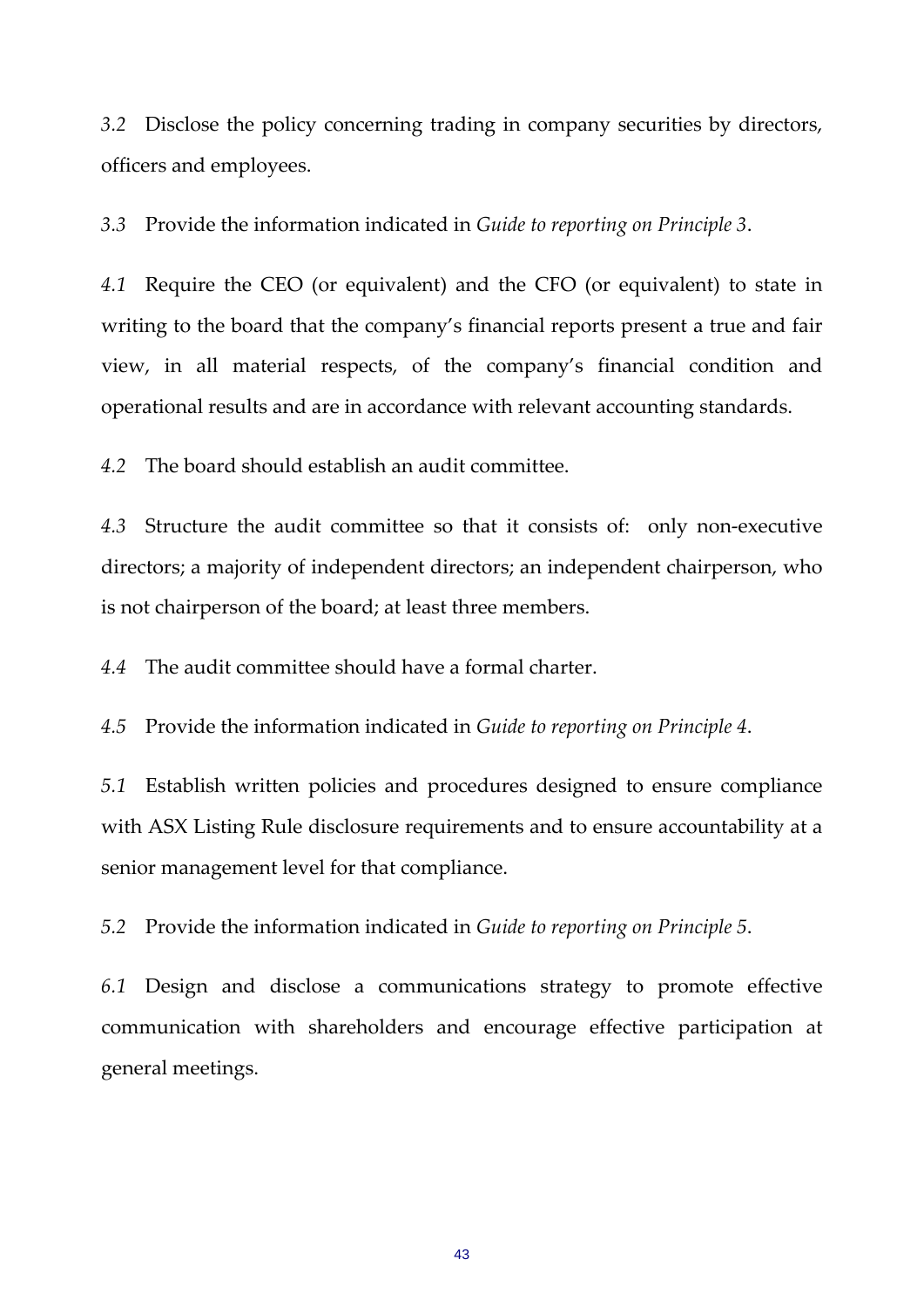*6.2* Request the external auditor to attend the annual general meeting and be available to answer shareholder questions about the conduct of the audit and the preparation and context of the auditor's report.

*7.1* The board or appropriate board committee should establish policies on risk oversight and management.

*7.2* The CEO (or equivalent) and the CFO (or equivalent) should state to the board in writing that:

*7.2.1* the statement given in accordance with best practice recommendation 4.1 (the integrity of financial statements) is founded on a sound system of risk management and internal compliance and control which implements the policies adopted by the board,

*7.2.2* the company's risk management and internal compliance and control system is operating efficiently and effectively in all material respects.

*7.3* Provide the information indicated in *Guide to reporting on Principle 7*.

*8.1* Disclose the process for performance evaluation of the board, its committees and individual directors, and key executives.

*9.1* Provide disclosure in relation to the company's remuneration policies to enable investors to understand: (i) the costs and benefits of those policies; and, (ii) the link between remuneration paid to directors and key executives and corporate performance.

*9.2* The board should establish a remuneration committee.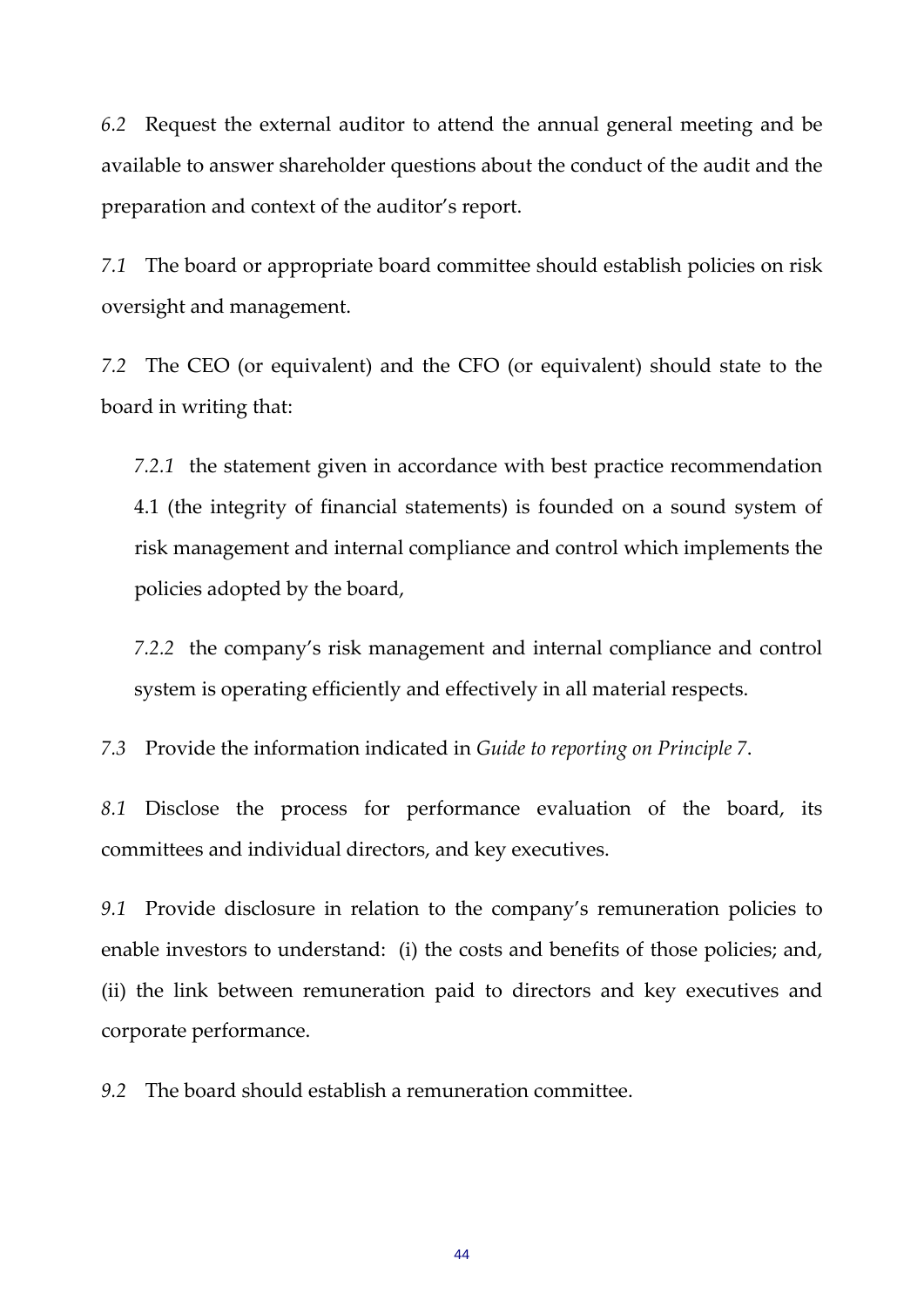*9.3* Clearly distinguish the structure of non‐executive directors' remuneration from that of executives.

*9.4* Ensure that payment of equity‐based executive remuneration is made in accordance with thresholds set in plans approved by shareholders.

*9.5* Provide the information indicated in *Guide to reporting on Principle 9*.

*10.1* Establish and disclose a code of conduct to guide compliance with legal and other obligations to legitimate stakeholders.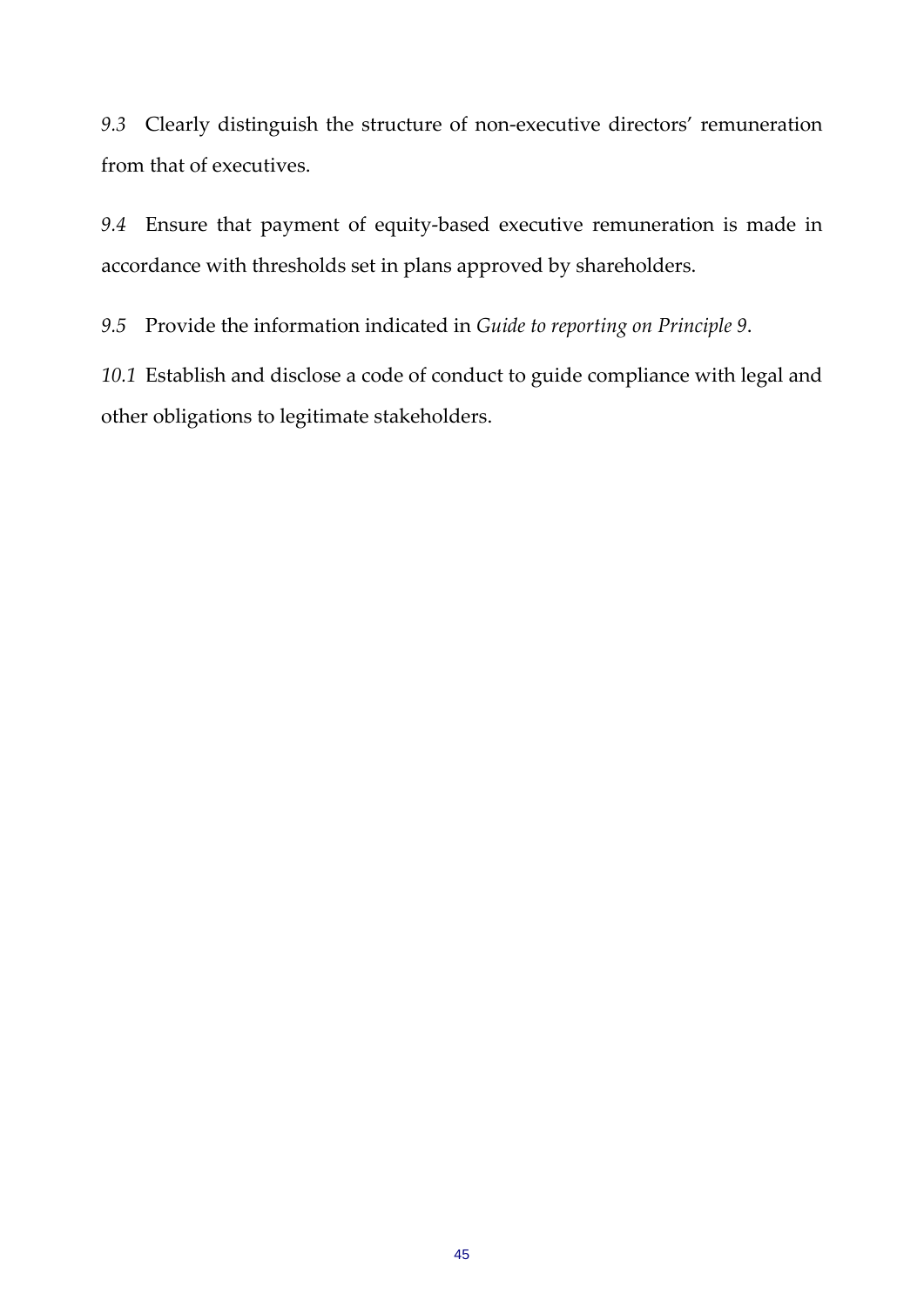# **APPENDIX C**

### **TABLES**

|                               |             | <b>BASED ON 28 PRINCIPLES</b> |             |             | <b>BASED ON 10 PRINCIPLES</b> |            |
|-------------------------------|-------------|-------------------------------|-------------|-------------|-------------------------------|------------|
|                               | 2004        | 2005                          | 2006        | 2004        | 2005                          | 2006       |
| <b>Score</b>                  | $1.34***$   | 1.54                          | $2.36**$    | $2.88***$   | 2.68                          | $4.71***$  |
|                               | (0.58)      | (0.98)                        | (1.05)      | (1.11)      | (1.78)                        | (1.94)     |
| Age                           | $0.41***$   | $0.57***$                     | $0.70***$   | $0.40***$   | $0.57***$                     | $0.69***$  |
|                               | (0.15)      | (0.21)                        | (0.23)      | (0.51)      | (0.21)                        | (0.23)     |
| Foreign                       | $-14.78$    | $-25.59**$                    | $-21.84$    | $-15.32$    | $-26.83**$                    | $-23.19*$  |
|                               | (9.47)      | (13.03)                       | (13.98)     | (9.38)      | (12.98)                       | (13.91)    |
| <b>Market capitalisation</b>  | $0.003***$  | $0.003***$                    | $0.002***$  | $0.003***$  | $0.003***$                    | $0.002***$ |
|                               | (0)         | (0)                           | (0)         | (0)         | (0)                           | (0)        |
| Leverage                      | $0.04***$   | $0.03***$                     | $0.01*$     | $0.04***$   | $0.03***$                     | $0.01*$    |
|                               | (0.01)      | (0.01)                        | (0.01)      | (0.01)      | (0.01)                        | (0.01)     |
| Capex                         | $-0.02*$    | $\Omega$                      | $0.02***$   | $-0.02*$    | $\Omega$                      | $0.02***$  |
|                               | (0.01)      | (0)                           | (0.01)      | (0.01)      | (0)                           | (0.01)     |
| <b>Utilities</b>              | $-25.36$    | $-1.23$                       | $-10.35$    | $-25.60$    | $-1.81$                       | $-11.42$   |
|                               | (19.75)     | (27.61)                       | (29.13)     | (19.71)     | (27.63)                       | (29.10)    |
| <b>Telecommunications</b>     | $-46.88***$ | $-65.84***$                   | $-79.44***$ | $-45.32***$ | $-64.67***$                   | $-77.85**$ |
|                               | (16.35)     | (22.39)                       | (23.63)     | (16.28)     | (22.39)                       | (23.59)    |
| <b>Information technology</b> | $-22.98$    | $-29.89$                      | $-15.49$    | $-22.54$    | $-30.02$                      | $-15.67$   |
|                               | (14.36)     | (20.15)                       | (21.39)     | (14.32)     | (20.16)                       | (21.36)    |
| <b>Financials</b>             | $-5.99$     | $-3.18$                       | 23.31*      | $-5.28$     | $-2.98$                       | 24.01*     |
|                               | (8.85)      | (12.26)                       | (13.16)     | (8.83)      | (12.27)                       | (13.15)    |
| <b>Health care</b>            | $-10.96$    | $-17.23$                      | $-8.68$     | $-9.89$     | $-16.88$                      | $-7.35$    |
|                               | (10.79)     | (15.12)                       | (16.04)     | (10.75)     | (15.12)                       | (16.03)    |
| <b>Consumer staples</b>       | $-1.05$     | $-13.82$                      | 7.04        | $-0.86$     | $-13.79$                      | 7.28       |
|                               | (12.10)     | (16.92)                       | (19.92)     | (12.06)     | (16.93)                       | (17.89)    |
| <b>Consumer discretionary</b> | $-12.10$    | $-19.99$                      | $-8.54$     | $-11.83$    | $-20.18$                      | $-8.60$    |
|                               | (9.45)      | (13.22)                       | (14.13)     | (9.42)      | (13.23)                       | (14.10)    |
| <b>Industrials</b>            | $-11.88$    | $-18.21$                      | $-2.39$     | $-11.58$    | $-18.32$                      | $-2.23$    |
|                               | (9.30)      | (13.06)                       | (13.86)     | (9.28)      | (13.07)                       | (13.84)    |
| <b>Materials</b>              | $-9.89$     | $-19.49$                      | $-8.59$     | $-8.75$     | $-19.11$                      | $-7.81$    |
|                               | (9.03)      | (12.70)                       | (13.43)     | (9.01)      | (12.71)                       | (13.42)    |
| <b>Constant</b>               | $-14.94$    | $-15.12$                      | $-47.06$    | $-5.31$     | 1.58                          | $-26.97$   |
|                               | (16.37)     | (27.61)                       | (30.04)     | (12.21)     | (19.08)                       | (21.12)    |

#### Table A1 Corporate governance score and EPS

 $EPS_{i,t} = constant_i + \beta_{1t} * score_{i,t} + \beta_{2t} * size_{i,t} + \beta_{3t} * age_{i,t} + \beta_{4t} * foreign_{i,t} + \beta_{5t} * leverage_{i,t} + \beta_{6t} * capacity_{i,t} + \beta_{7t} * industry_{i,t} +$ *residual i,t*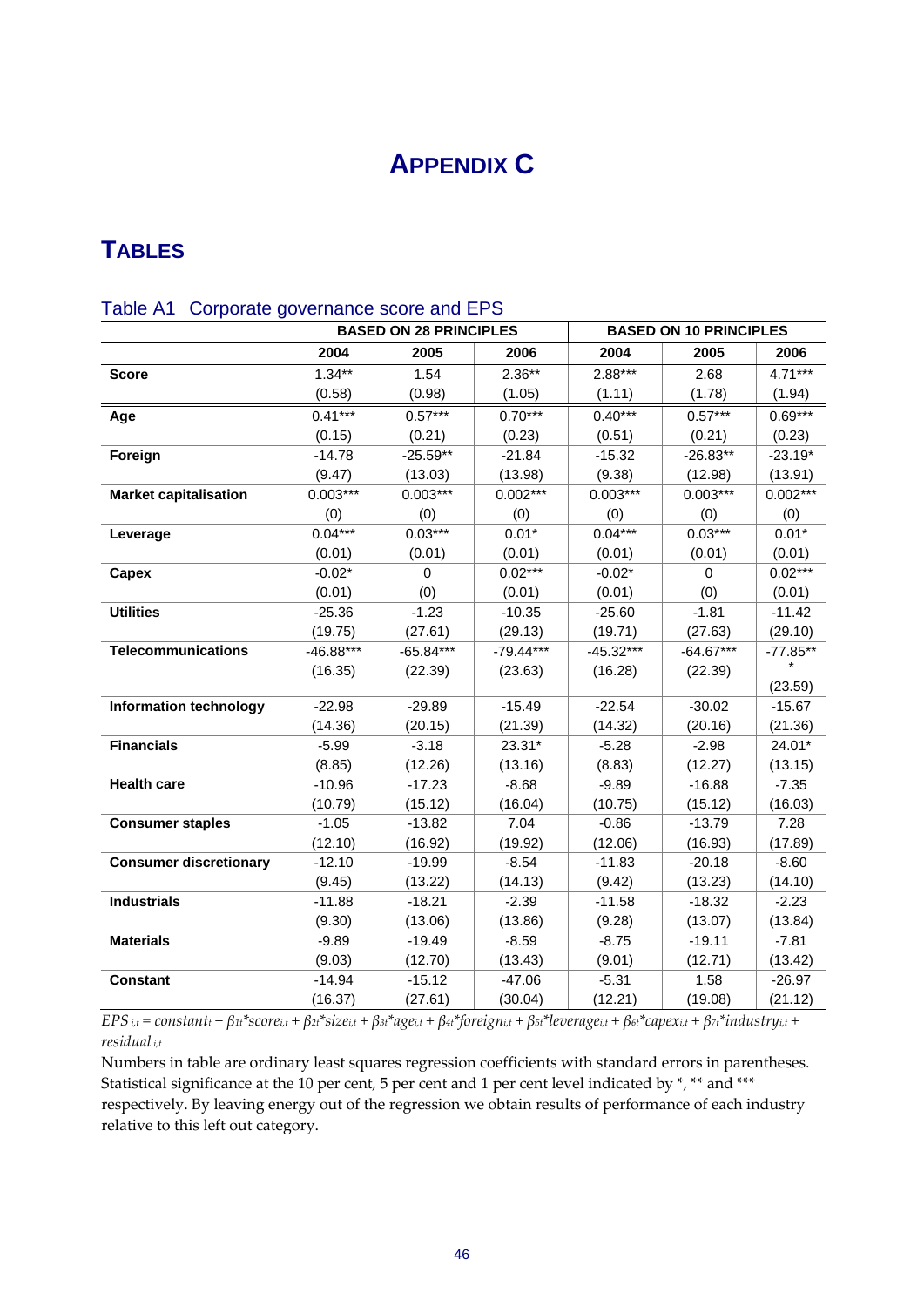|                               |             | <b>BASED ON 28 PRINCIPLES</b> |             |             | <b>BASED ON 10 PRINCIPLES</b> |            |
|-------------------------------|-------------|-------------------------------|-------------|-------------|-------------------------------|------------|
|                               | 2004        | 2005                          | 2006        | 2004        | 2005                          | 2006       |
| <b>Rank high</b>              | $15.13***$  | $13.73*$                      | 23.49***    | 12.87***    | 8.07                          | 17.60**    |
|                               | (5.71)      | (8.24)                        | (8.98)      | (5.12)      | (7.23)                        | (7.67)     |
| <b>Rank medium</b>            | 4.61        | 6.97                          | 12.21       | 1.72        | $-2.17$                       | 5.64       |
|                               | (5.12)      | (7.70)                        | (8.57)      | (5.38)      | (7.47)                        | (7.90)     |
| Age                           | $0.39***$   | $0.55***$                     | $0.67***$   | $0.38***$   | $0.55***$                     | $0.65***$  |
|                               | (0.15)      | (0.22)                        | (0.23)      | (0.15)      | (0.22)                        | (0.23)     |
| Foreign                       | $-16.12*$   | $-26.42**$                    | $-24.41*$   | $-16.55*$   | $-26.32**$                    | $-24.87*$  |
|                               | (9.34)      | (13.00)                       | (13.90)     | (9.35)      | (13.04)                       | (13.93)    |
| <b>Market capitalisation</b>  | $0.003***$  | $0.003***$                    | $0.002***$  | $0.003***$  | $0.003***$                    | $0.002***$ |
|                               | (0)         | (0)                           | (0)         | (0)         | (0)                           | (0)        |
| Leverage                      | $0.04***$   | $0.03***$                     | 0.01        | $0.04***$   | $0.03***$                     | 0.01       |
|                               | (0.01)      | (0.01)                        | (0.01)      | (0.01)      | (0.01)                        | (0.01)     |
| Capex                         | $-0.02**$   | $\mathbf 0$                   | $0.02***$   | $-0.02**$   | $\mathbf 0$                   | $0.02***$  |
|                               | (0.01)      | (0)                           | (0.01)      | (0.01)      | (0)                           | (0.01)     |
| <b>Utilities</b>              | $-23.83$    | $-2.38$                       | $-12.50$    | $-23.05$    | 0.18                          | $-11.34$   |
|                               | (19.81)     | (27.69)                       | (29.14)     | (20.02)     | (27.85)                       | (29.26)    |
| <b>Telecommunications</b>     | $-43.95***$ | $-63.74***$                   | $-77.27***$ | $-43.81***$ | $-63.19***$                   | $-76.03$   |
|                               | (16.29)     | (22.42)                       | (23.66)     | (16.38)     | (22.50)                       | (23.71)    |
| <b>Information technology</b> | $-21.59$    | $-28.48$                      | $-14.51$    | $-21.31$    | $-27.87$                      | $-15.17$   |
|                               | (14.33)     | (20.18)                       | (21.35)     | (14.35)     | (20.29)                       | (21.41)    |
| <b>Financials</b>             | $-5.35$     | $-3.14$                       | 22.83*      | $-4.92$     | $-2.14$                       | 24.59*     |
|                               | (8.86)      | (12.34)                       | (13.23)     | (8.86)      | (12.36)                       | (13.20)    |
| <b>Health care</b>            | $-10.80$    | $-17.89$                      | $-9.50$     | $-10.31$    | $-16.48$                      | $-8.62$    |
|                               | (10.78)     | (15.16)                       | (16.03)     | (10.78)     | (15.27)                       | (16.05)    |
| <b>Consumer staples</b>       | $-1.30$     | $-14.20$                      | 5.48        | $-0.71$     | $-12.24$                      | 6.88       |
|                               | (12.10)     | (16.98)                       | (17.94)     | (12.12)     | (17.09)                       | (17.96)    |
| <b>Consumer discretionary</b> | $-11.70$    | $-20.36$                      | $-9.86$     | $-11.18$    | $-19.22$                      | $-8.42$    |
|                               | (9.47)      | (13.27)                       | (14.18)     | (9.48)      | (13.35)                       | (14.17)    |
| <b>Industrials</b>            | $-12.17$    | $-19.65$                      | $-5.15$     | $-11.56$    | $-19.10$                      | $-4.03$    |
|                               | (9.34)      | (13.09)                       | (13.88)     | (9.35)      | (13.14)                       | (13.89)    |
| <b>Materials</b>              | $-9.81$     | $-19.55$                      | $-9.11$     | $-9.49$     | $-19.44$                      | $-8.04$    |
|                               | (9.02)      | (12.72)                       | (13.41)     | (9.02)      | (12.73)                       | (13.46)    |
| <b>Constant</b>               | 12.90       | 17.56                         | 2.18        | 17.79*      | 22.20*                        | 7.10       |
|                               | (8.82)      | (12.95)                       | (13.94)     | (8.54)      | (12.34)                       | (13.41)    |

| Table A2 Corporate governance ranking and EPS |
|-----------------------------------------------|
|-----------------------------------------------|

 $EPS_{i,t} = constant_t + \beta_{1t} * rankhigh_{i,t} + \beta_{2t} * rankmedium_{i,t} + \beta_{3t} * size_{i,t} + \beta_{4t} * age_{i,t} + \beta_{5t} * foreign_{i,t} + \beta_{6t} * leverage_{i,t} +$ *β7t\*capexi,t + β8t\*industryi,t + residual i,t*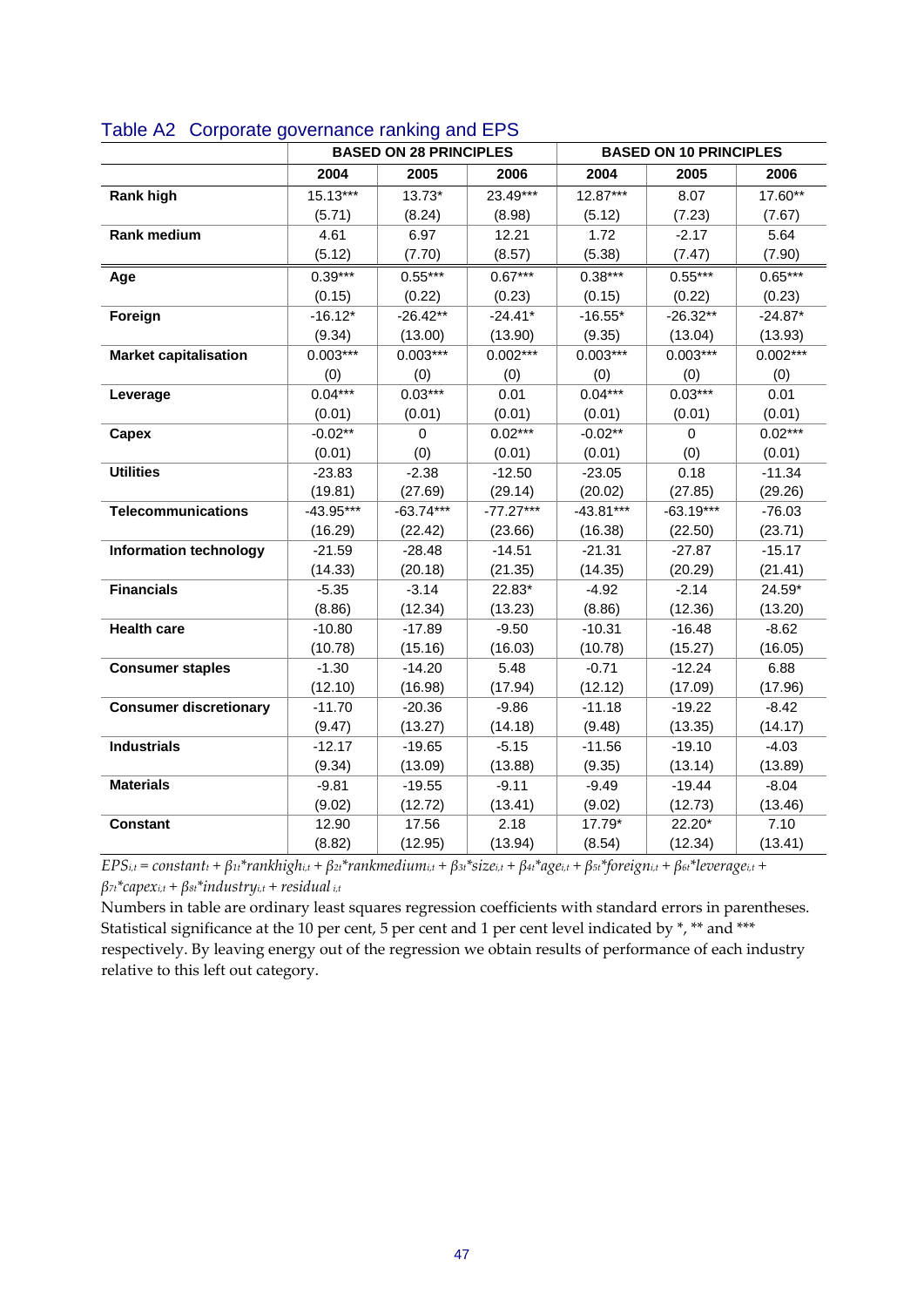|                               | 2004                | 2005                | 2006               |
|-------------------------------|---------------------|---------------------|--------------------|
| Principle 1                   | 6.17                | 19.54               | 13.31              |
|                               | (22.14)             | (52.67)             | (55.29)            |
| <b>Principle 2</b>            | $13.73***$          | $12.57*$            | 13.34*             |
|                               | (4.92)              | (6.82)              | (6.98)             |
| Principle 3                   | $-0.17$             | $-6.64$             | $-3.98$            |
|                               | (14.44)             | (22.08)             | (25.86)            |
| Principle 4                   | 3.41                | 3.20                | 9.54               |
|                               | (5.24)              | (8.19)              | (9.37)             |
| Principle 5                   | 0.07                | $-1.69$             | 34.92              |
|                               | (11.49)             | (19.45)             | (22.65)            |
| Principle 6                   | 0.88                | $-2.44$             | $-15.09$           |
|                               | (10.72)             | (17.31)             | (19.13)            |
| <b>Principle 7</b>            | 9.96                | 10.04               | 9.64               |
|                               | (10.68)             | (15.83)             | (16.00)            |
| Principle 8                   | 0.80                | $-0.77$             | 9.18               |
|                               | (7.81)              | (12.62)             | (13.66)            |
| Principle 9                   | $-2.16$             | $-3.25$             | $-4.47$            |
|                               | (5.18)              | (7.66)              | (8.01)             |
| Principle 10                  | $-7.01$             | 5.72                | $-15.95$           |
|                               | (14.87)             | (24.89)             | (27.12)            |
| Age                           | $0.36***$           | $0.56***$           | $0.72***$          |
|                               | (0.15)              | (0.22)              | (0.23)             |
| Foreign                       | $-18.70*$           | $-30.36**$          | $-26.03*$          |
|                               | (9.63)              | (13.33)             | (14.26)            |
| <b>Market capitalisation</b>  | $0.003***$          | $0.003***$          | $0.002***$         |
|                               | (0)                 | (0)                 | (0)                |
| Leverage                      | $0.04***$           | $0.03***$           | $0.01*$            |
|                               | (0.01)              | (0.01)              | (0.01)             |
| Capex                         | $-0.02**$           | 0                   | $0.02***$          |
|                               | (0.01)              | (0)                 | (0.01)             |
| <b>Utilities</b>              | $-22.11$            | $-0.68$             | $-9.12$            |
|                               | (19.93)             | (28.03)             | (29.29)            |
| <b>Telecommunications</b>     | $-47.32***$         | $-66.85***$         | $-77.36***$        |
|                               | (16.42)             | (22.83)             | (23.81)            |
| Information technology        | $-23.88$            | $-30.18$            | $-16.64$           |
|                               | (14.68)             | (20.56)             | (21.74)            |
| <b>Financials</b>             | $-5.04$             | $-2.89$             | 24.08*             |
|                               | (8.90)              | (12.55)             | (13.79)            |
| <b>Health care</b>            | $-10.06$<br>(10.88) | $-17.42$<br>(15.68) | $-6.31$<br>(16.38) |
|                               | $-0.11$             |                     |                    |
| <b>Consumer staples</b>       | (12.28)             | $-13.25$<br>(17.38) | 8.08<br>(18.16)    |
| <b>Consumer discretionary</b> | $-11.08$            | $-19.78$            | $-6.55$            |
|                               | (9.53)              | (13.43)             | (14.23)            |
| <b>Industrials</b>            | $-11.84$            | $-19.80$            | $-3.81$            |
|                               | (9.37)              | (13.33)             | (13.99)            |
| <b>Materials</b>              | $-9.54$             | $-20.29$            | $-5.26$            |
|                               | (9.11)              | (13.03)             | (13.62)            |
| Constant                      | 3.78                | $-3.11$             | $-28.60$           |
|                               | (23.25)             | (56.68)             | (59.66)            |

#### Table A3 Individual corporate governance principles and EPS

 $EPS_{i,t} = constant_t + \beta u^* principle1_{i,t} + \beta u^* principle2_{i,t} + \beta u^* principle3_{i,t} + \beta u^* principle3_{i,t} + \beta u^* principle4_{i,t} + \beta u^* principle5_{i,t} + \beta u^* principle5_{i,t} + \beta u^*P,$  $\beta n^* principle7_{i,t} + \beta s t^* principle8_{i,t} + \beta s t^* principle9_{i,t} + \beta 10 t^* principle9_{i,t} + \beta 10 t^* principle10_{i,t} + \beta 11 t^*size_{i,t} + \beta 12 t^*age_{i,t} + \beta 13 t^*foreign_{i,t} + \beta 14 t^*leeerage_{i,t} + \beta 12 t^*Beerage_{i,t} + \beta 12 t^*Beerage_{i,t} + \beta 12 t^*Beerage_{i,t} + \beta 12 t^*Beerage_{i,t} + \beta 12 t^*Beerage_{i,t} + \beta 12 t^*Beerage_{$ *β15t\*capexi,t + β16t\*industryi,t + residual i,t*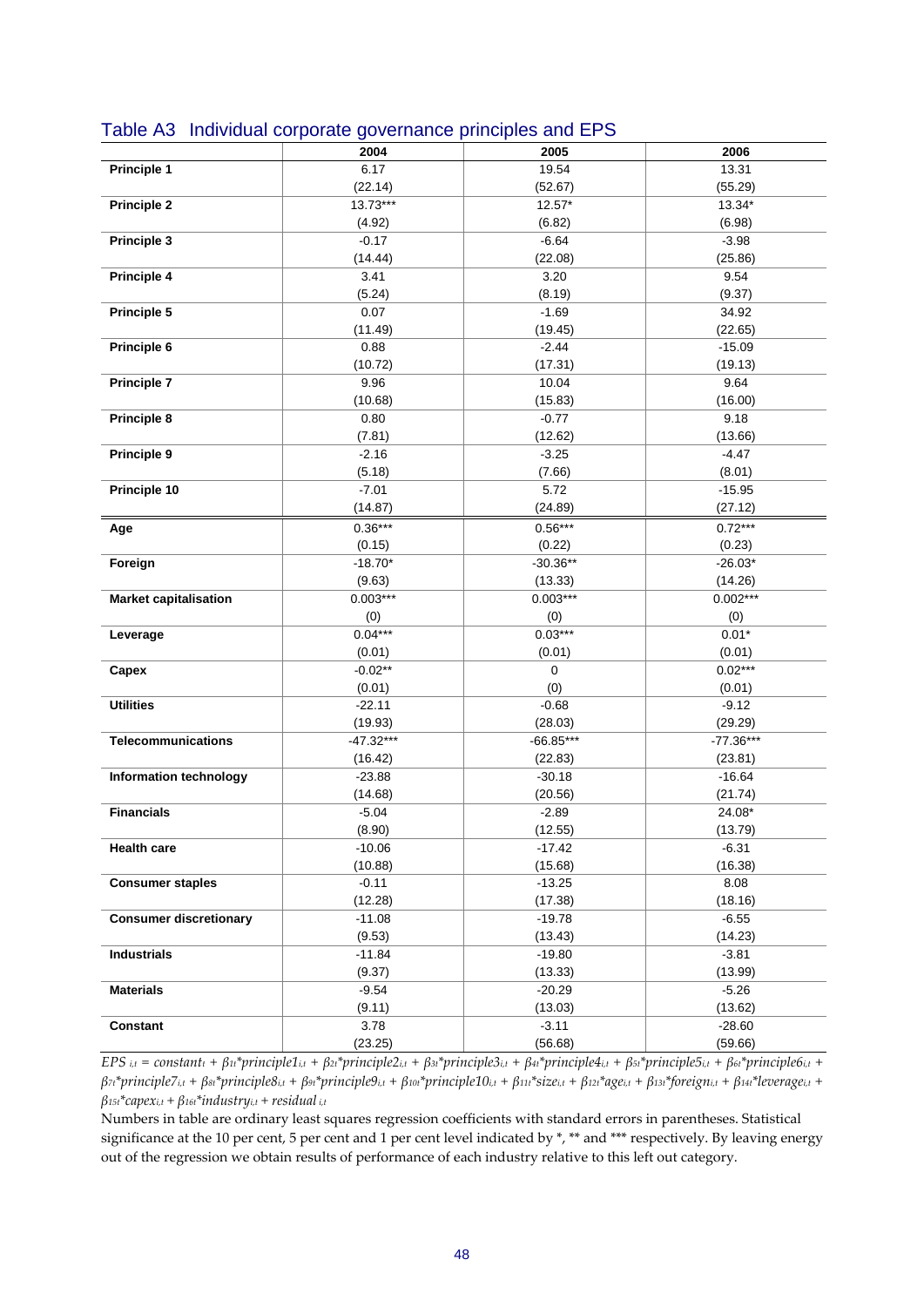|                               | 2004        | 2005        | 2006        |
|-------------------------------|-------------|-------------|-------------|
| Group 1 - Structural          | $3.13**$    | 2.87        | $4.35*$     |
|                               | (1.38)      | (1.99)      | (2.25)      |
| Group 2 - Behavioural         | 3.45        | 2.22        | 9.24        |
|                               | (3.19)      | (5.23)      | (5.67)      |
| Group 3 - Disclosure          | $-2.07$     | $-0.91$     | $-5.98$     |
|                               | (2.28)      | (4.12)      | (4.57)      |
| Age                           | $0.39***$   | $0.56***$   | $0.70***$   |
|                               | (0.15)      | (0.21)      | (0.23)      |
| Foreign                       | $-14.19$    | $-25.05*$   | $-19.03$    |
|                               | (9.50)      | (13.27)     | (14.20)     |
| <b>Market capitalisation</b>  | $0.003***$  | $0.003***$  | $0.002***$  |
|                               | (0)         | (0)         | (0)         |
| Leverage                      | $0.04***$   | $0.03***$   | 0.01        |
|                               | (0.01)      | (0.01)      | (0.01)      |
| Capex                         | $-0.02*$    | $\mathbf 0$ | $0.02***$   |
|                               | (0.01)      | (0)         | (0.01)      |
| <b>Utilities</b>              | $-24.71$    | $-1.20$     | $-9.90$     |
|                               | (17.71)     | (27.67)     | (29.04)     |
| <b>Telecommunications</b>     | $-47.47***$ | $-66.42***$ | $-79.69***$ |
|                               | (16.33)     | (22.46)     | (23.56)     |
| <b>Information technology</b> | $-23.21$    | $-30.18$    | $-16.67$    |
|                               | (16.34)     | (20.20)     | (21.33)     |
| <b>Financials</b>             | $-5.61$     | $-3.36$     | 23.18*      |
|                               | (8.85)      | (12.30)     | (13.15)     |
| <b>Health care</b>            | $-11.71$    | $-3.36$     | $-11.32$    |
|                               | (10.77)     | (12.30)     | (16.05)     |
| <b>Consumer staples</b>       | $-1.87$     | $-18.40$    | 4.87        |
|                               | (12.09)     | (15.22)     | (17.92)     |
| <b>Consumer</b>               | $-11.60$    | $-19.78$    | $-7.80$     |
| discretionary                 | (9.43)      | (13.26)     | (14.09)     |
| <b>Industrials</b>            | $-12.25$    | $-18.79$    | $-4.12$     |
|                               | (9.29)      | (13.12)     | (13.85)     |
| <b>Materials</b>              | $-9.98$     | $-19.61$    | $-7.87$     |
|                               | (9.01)      | (12.73)     | (13.40)     |
| <b>Constant</b>               | $-7.37$     | $-9.94$     | $-26.02$    |
|                               | (17.65)     | (30.90)     | (33.48)     |

#### Table A4 Grouped corporate governance principles and EPS

 $EPS$  i.t = constanti +  $\beta$ 1i\*structurali.t +  $\beta$ 2i\*behaviourali.t +  $\beta$ 3i\*disclosurei,t +  $\beta$ 4i\*sizei,t +  $\beta$ si\*agei,t +  $\beta$ 6i\*foreigni,t + *β7t\*leveragei,t + β8t\*capexi,t + β9t\*industryi,t + residual i,t*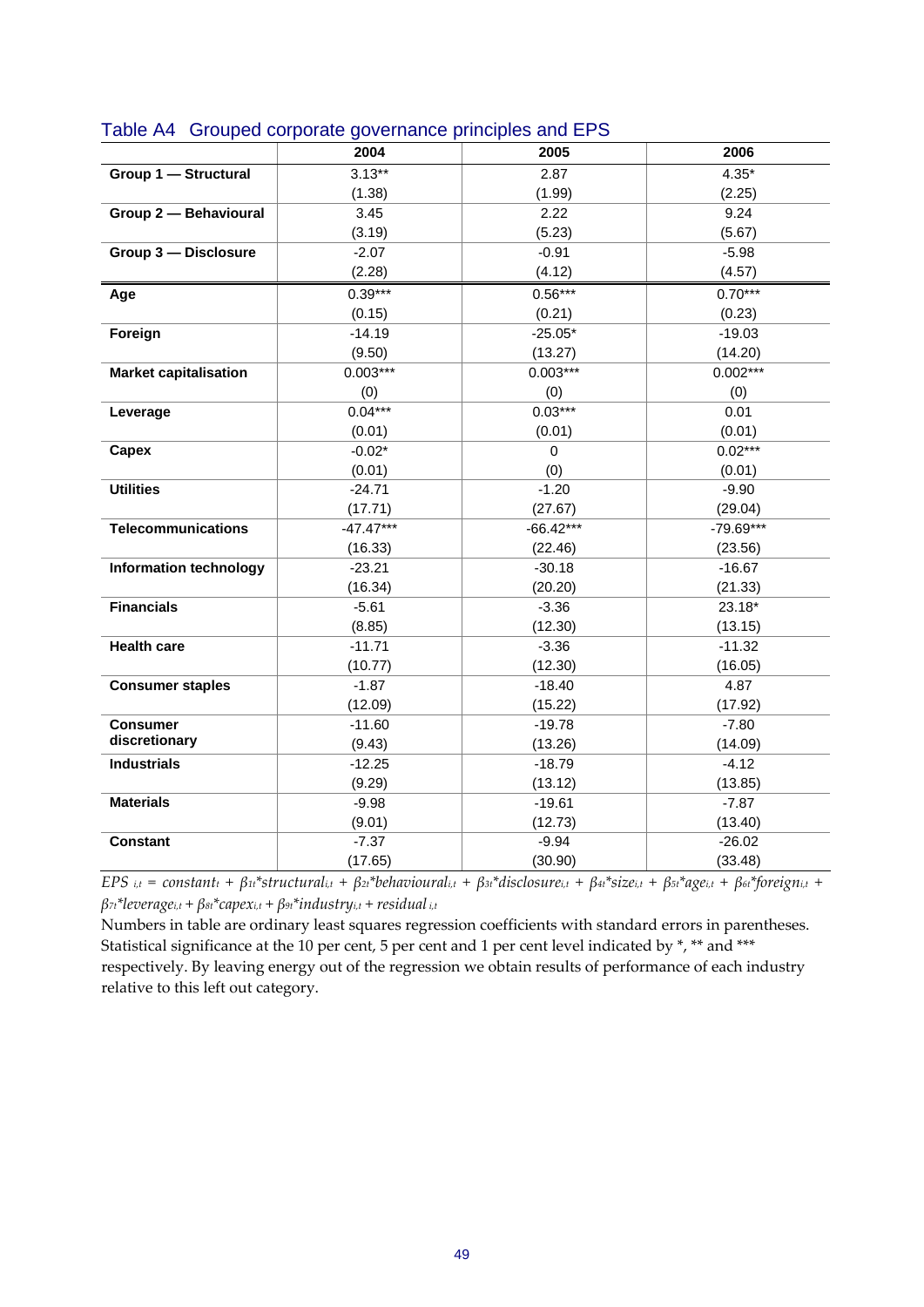|                               | <b>BASED ON 28 PRINCIPLES</b> |             | <b>BASED ON 10 PRINCIPLES</b> |             |             |             |
|-------------------------------|-------------------------------|-------------|-------------------------------|-------------|-------------|-------------|
|                               | 2004                          | 2005        | 2006                          | 2004        | 2005        | 2006        |
| <b>Score</b>                  | $0.37**$                      | $0.42**$    | $0.50***$                     | $0.64*$     | $0.67*$     | $0.95***$   |
|                               | (0.18)                        | (0.21)      | (0.19)                        | (0.35)      | (0.38)      | (0.36)      |
| Age                           | $-0.01$                       | $-0.03$     | $-0.03$                       | $-0.02$     | $-0.03$     | $-0.03$     |
|                               | (0.05)                        | (0.05)      | (0.04)                        | (0.05)      | (0.05)      | (0.04)      |
| Foreign                       | $-0.07$                       | $-2.54$     | $-4.63*$                      | $-0.41$     | $-2.90$     | $-4.95*$    |
|                               | (2.98)                        | (2.80)      | (2.61)                        | (2.97)      | (2.79)      | (2.60)      |
| <b>Market capitalisation</b>  | $\Omega$                      | $\mathbf 0$ | $\mathbf 0$                   | $\mathbf 0$ | $\mathbf 0$ | $\mathbf 0$ |
|                               | (0)                           | (0)         | (0)                           | (0)         | (0)         | (0)         |
| Leverage                      | $\Omega$                      | $-0.005***$ | $-0.006***$                   | 0           | $-0.005***$ | $-0.006***$ |
|                               | (0)                           | (0)         | (0)                           | (0)         | (0)         | (0)         |
| Capex                         | $\Omega$                      | $\mathbf 0$ | $\mathbf 0$                   | 0           | $\Omega$    | $\mathbf 0$ |
|                               | (0)                           | (0)         | (0)                           | (0)         | (0)         | (0)         |
| <b>Utilities</b>              | $-0.67$                       | $-0.04$     | $-2.30$                       | $-0.60$     | $-0.15$     | $-2.51$     |
|                               | (6.22)                        | (5.92)      | (5.29)                        | (6.23)      | (5.93)      | (5.29)      |
| <b>Telecommunications</b>     | $-4.87$                       | $-3.53$     | $-6.74$                       | $-4.37$     | $-3.21$     | $-6.40$     |
|                               | (5.15)                        | (4.80)      | (4.30)                        | (5.15)      | (4.81)      | (4.29)      |
| <b>Information technology</b> | 3.70                          | $-1.08$     | $-0.14$                       | 3.87        | $-1.10$     | $-0.16$     |
|                               | (4.52)                        | (4.32)      | (3.89)                        | (4.53)      | (4.33)      | (3.89)      |
| <b>Financials</b>             | 1.34                          | 2.04        | 2.51                          | 1.52        | 2.08        | 2.64        |
|                               | (2.79)                        | (2.63)      | (2.40)                        | (2.79)      | (2.64)      | (3.89)      |
| <b>Health care</b>            | $-4.55$                       | $-3.99$     | $-3.54$                       | $-4.26$     | $-3.85$     | $-3.24$     |
|                               | (3.43)                        | (3.32)      | (3.02)                        | (3.43)      | (3.36)      | (3.02)      |
| <b>Consumer staples</b>       | 0.05                          | $-0.31$     | $-0.65$                       | 0.22        | $-0.27$     | $-0.57$     |
|                               | (3.81)                        | (3.63)      | (3.26)                        | (3.81)      | (3.63)      | (3.25)      |
| <b>Consumer discretionary</b> | 3.73                          | 4.36        | 2.77                          | 3.84        | 4.31        | 2.77        |
|                               | (2.97)                        | (2.84)      | (2.58)                        | (2.98)      | (2.84)      | (2.58)      |
| <b>Industrials</b>            | 1.05                          | 2.14        | 0.58                          | 1.15        | 2.10        | 0.62        |
|                               | (2.93)                        | (2.81)      | (2.53)                        | (2.93)      | (2.81)      | (2.53)      |
| <b>Materials</b>              | $-2.54$                       | 0.45        | 1.01                          | $-2.27$     | 0.54        | 1.15        |
|                               | (2.85)                        | (2.73)      | (2.45)                        | (2.86)      | (2.74)      | (2.45)      |
| <b>Constant</b>               | $-2.74$                       | $-3.26$     | $-3.95$                       | 1.16        | 1.74        | 0.77        |
|                               | (5.16)                        | (5.93)      | (5.48)                        | (3.86)      | (4.10)      | (3.87)      |

#### Table A5 Corporate governance score and ROA

 $\overline{ROA_{i,t}} = constant_i + \beta_{1t} * score_{i,t} + \beta_{2t} * size_{i,t} + \beta_{3t} * age_{i,t} + \beta_{4t} * foreign_{i,t} + \beta_{5t} * leverage_{i,t} + \beta_{6t} * capex_{i,t} + \beta_{7t} * industry_{i,t} +$ *residual i,t*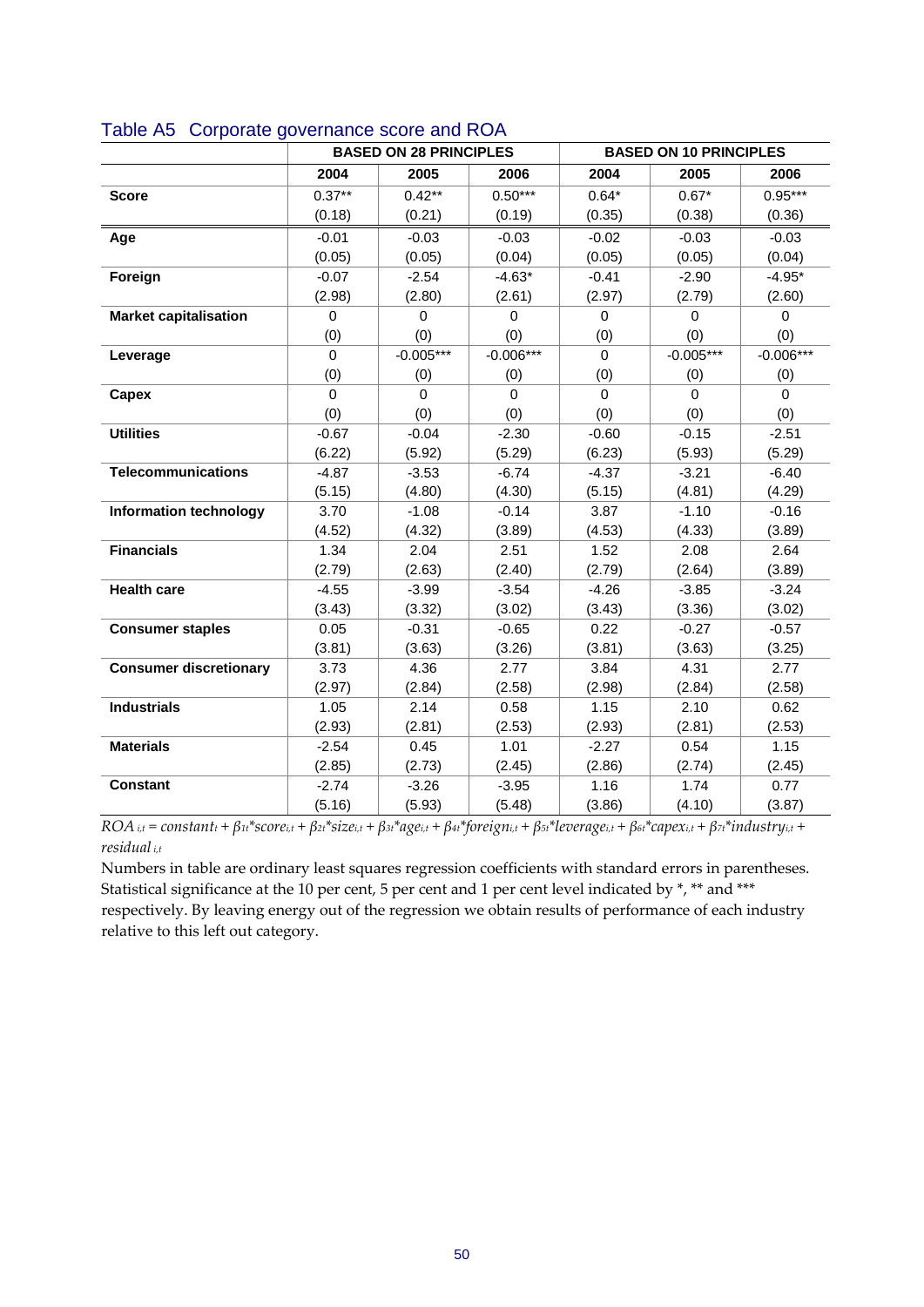|                               | <b>BASED ON 28 PRINCIPLES</b> |                | <b>BASED ON 10 PRINCIPLES</b> |             |             |             |
|-------------------------------|-------------------------------|----------------|-------------------------------|-------------|-------------|-------------|
|                               | 2004                          | 2005           | 2006                          | 2004        | 2005        | 2006        |
| <b>Rank high</b>              | $3.73**$                      | $3.20*$        | $3.14*$                       | 2.58        | 2.41        | $3.15***$   |
|                               | (1.81)                        | (1.78)         | (1.66)                        | (1.62)      | (1.56)      | (1.42)      |
| <b>Rank medium</b>            | $3.25**$                      | 2.23           | 1.21                          | 2.42        | 1.59        | 1.77        |
|                               | (1.63)                        | (1.66)         | (1.59)                        | (1.70)      | (1.62)      | (1.46)      |
| Age                           | $-0.02$                       | $-0.03$        | $-0.03$                       | $-0.03$     | $-0.03$     | $-0.03$     |
|                               | (0.05)                        | (0.05)         | (0.04)                        | (0.05)      | (0.05)      | (0.04)      |
| Foreign                       | $-0.66$                       | $-2.85$        | $-5.24**$                     | $-1.06$     | $-3.08$     | $-5.36**$   |
|                               | (2.95)                        | (2.79)         | (2.62)                        | (2.96)      | (2.81)      | (2.62)      |
| <b>Market capitalisation</b>  | $\mathbf 0$                   | $\mathbf 0$    | 0                             | $\mathbf 0$ | $\mathbf 0$ | $\mathbf 0$ |
|                               | (0)                           | (0)            | (0)                           | (0)         | (0)         | (0)         |
| Leverage                      | $\mathbf 0$                   | $-0.01***$     | $-0.01***$                    | $\mathbf 0$ | $-0.01***$  | $-0.01***$  |
|                               | (0)                           | (0)            | (0)                           | (0)         | (0)         | (0)         |
| Capex                         | $\mathbf 0$                   | $\overline{0}$ | 0                             | $\mathbf 0$ | $\mathbf 0$ | $\mathbf 0$ |
|                               | (0)                           | (0)            | (0)                           | (0)         | (0)         | (0)         |
| <b>Utilities</b>              | $-1.21$                       | $-0.34$        | $-2.35$                       | $-1.43$     | $-0.49$     | $-2.63$     |
|                               | (6.25)                        | (5.95)         | (5.34)                        | (6.33)      | (5.99)      | (5.34)      |
| <b>Telecommunications</b>     | $-4.43$                       | $-3.05$        | $-6.20$                       | $-4.71$     | $-3.37$     | $-6.26$     |
|                               | (5.14)                        | (4.82)         | (4.34)                        | (5.18)      | (4.84)      | (4.33)      |
| <b>Information technology</b> | 3.81                          | $-0.77$        | 0.03                          | 3.88        | $-1.17$     | $-0.13$     |
|                               | (4.52)                        | (4.34)         | (3.91)                        | (4.54)      | (4.36)      | (3.91)      |
| <b>Financials</b>             | 1.14                          | 1.90           | 2.49                          | 1.33        | 1.95        | 2.64        |
|                               | (2.80)                        | (2.65)         | (2.43)                        | (2.80)      | (2.66)      | (2.41)      |
| <b>Health care</b>            | $-4.84$                       | $-4.19$        | $-3.63$                       | $-4.56$     | $-4.29$     | $-3.58$     |
|                               | (3.44)                        | (3.37)         | (3.05)                        | (3.45)      | (3.38)      | (3.04)      |
| <b>Consumer staples</b>       | $-0.20$                       | $-0.43$        | $-0.63$                       | $-0.01$     | $-0.49$     | $-0.68$     |
|                               | (3.82)                        | (3.65)         | (3.29)                        | (3.83)      | (3.67)      | (3.28)      |
| <b>Consumer discretionary</b> | 3.44                          | 4.16           | 2.62                          | 3.59        | 4.08        | 2.66        |
|                               | (2.99)                        | (2.85)         | (2.61)                        | (3)         | (2.87)      | (2.59)      |
| <b>Industrials</b>            | 0.56                          | 1.80           | 0.21                          | 0.77        | 1.71        | 0.23        |
|                               | (2.95)                        | (2.82)         | (2.55)                        | (2.96)      | (2.83)      | (2.54)      |
| <b>Materials</b>              | $-2.63$                       | 0.42           | 0.91                          | $-2.43$     | 0.42        | 1.11        |
|                               | (2.85)                        | (2.74)         | (2.47)                        | (2.86)      | (2.74)      | (2.47)      |
| <b>Constant</b>               | 4.35                          | 5.60           | $7.5***$                      | $5.50**$    | $6.46***$   | 7.56***     |
|                               | (2.79)                        | (2.78)         | (2.57)                        | (2.70)      | (2.65)      | (2.46)      |

#### Table A6 Corporate governance ranking and ROA

 $ROA_{i,t} = constant_t + \beta_{1t} * rankhigh_{i,t} + \beta_{2t} * rankmedian_{i,t} + \beta_{3t} * size_{i,t} + \beta_{4t} * age_{i,t} + \beta_{5t} * foreign_{i,t} + \beta_{6t} * leverage_{i,t} +$ *β7t\*capexi,t + β8t\*industryi,t + residual i,t*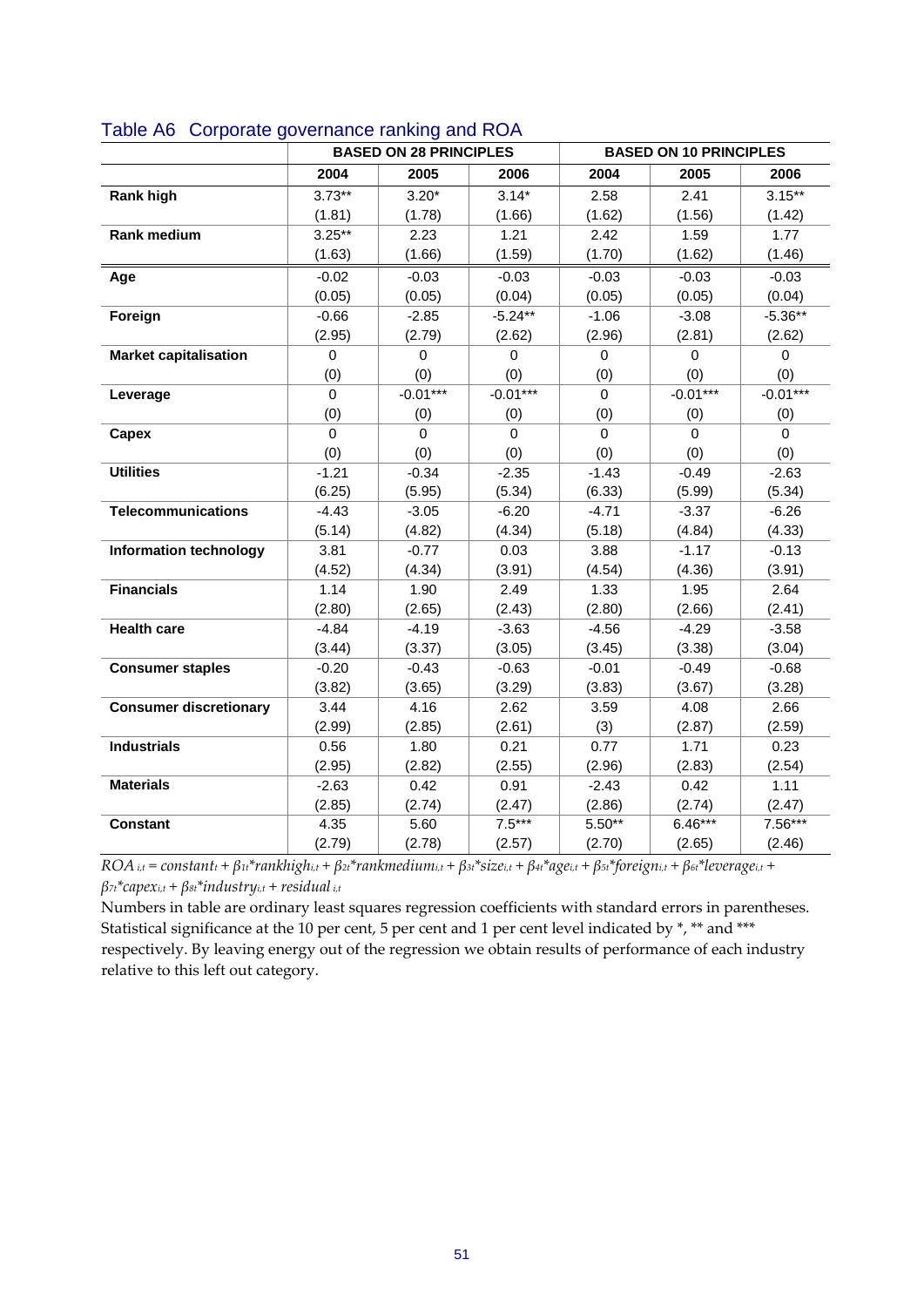|                               |                    | ٠                  |                   |
|-------------------------------|--------------------|--------------------|-------------------|
|                               | 2004               | 2005               | 2006              |
| Principle 1                   | 15.45**            | 47.08***           | 5.12              |
|                               | (6.84)             | (10.90)            | (10.10)           |
| <b>Principle 2</b>            | $-0.13$            | 0.62               | 1.51              |
|                               | (1.52)             | (1.43)             | (1.28)            |
| Principle 3                   | 3.96               | 4.38               | 5.85              |
|                               | (4.46)             | (4.56)             | (4.70)            |
| Principle 4                   | $3.03*$            | 0.34               | $3.94**$          |
|                               | (1.63)             | (1.70)             | (1.72)            |
| Principle 5                   | $-10.42***$        | $-2.75$            | 2.07              |
|                               | (3.55)             | (4.02)             | (4.13)            |
| Principle 6                   | $5.87*$            | 4.55               | 0.03              |
|                               | (3.31)             | (3.57)             | (3.48)            |
| <b>Principle 7</b>            | $-3.66$            | $-3.79$            | $-2.96$           |
|                               | (3.30)             | (3.27)             | (2.91)            |
| Principle 8                   | 0.64               | 0.65               | 0.73              |
|                               | (2.46)             | (2.60)             | (2.48)            |
| Principle 9                   | $2.91*$            | $2.80*$            | 0.13              |
|                               | (1.61)             | (1.58)             | (1.49)            |
| Principle 10                  | $-0.11$            | $-2.36$            | $-4.85$           |
|                               | (4.59)             | (5.14)             | (4.95)            |
| Age                           | $-0.03$            | $-0.03$            | $-0.02$           |
|                               | (0.05)             | (0.05)             | (0.04)            |
| Foreign                       | 0.07               | $-2.33$            | $-4.82*$          |
|                               | (2.97)             | (2.75)             | (2.67)            |
| <b>Market capitalisation</b>  | 0                  | $\pmb{0}$          | $\pmb{0}$         |
|                               |                    | (0)                |                   |
|                               | (0)<br>$\mathbf 0$ | $-0.01***$         | (0)<br>$-0.01***$ |
| Leverage                      | (0)                |                    | (0)               |
|                               | $\mathbf 0$        | (0)<br>$\mathbf 0$ | 0                 |
| Capex                         | (0)                | (0)                | (0)               |
| <b>Utilities</b>              | $-1.65$            | $-0.46$            | $-2.49$           |
|                               | (6.15)             | (5.78)             | (5.32)            |
| <b>Telecommunications</b>     | $-3.40$            | $-2.40$            | $-5.79$           |
|                               | (5.07)             | (4.71)             | (4.33)            |
| Information technology        | 3.48               | $-1.25$            | 0.69              |
|                               | (4.53)             | (4.24)             | (3.95)            |
| <b>Financials</b>             | 1.71               | 2.33               | 2.60              |
|                               | (2.75)             | (2.59)             | (2.42)            |
| <b>Health care</b>            | $-4.15$            | $-2.06$            | $-3.18$           |
|                               | (3.40)             | (3.35)             | (3.10)            |
|                               | $-0.69$            | $-0.40$            | $-0.52$           |
| <b>Consumer staples</b>       | (3.79)             | (3.59)             | (3.30)            |
| <b>Consumer discretionary</b> |                    |                    |                   |
|                               | 3.76<br>(2.94)     | 4.14               | 2.95<br>(2.60)    |
|                               |                    | (2.77)             |                   |
| <b>Industrials</b>            | 1.40               | 2.21               | 0.69              |
|                               | (2.89)             | (2.76)             | (2.55)            |
| <b>Materials</b>              | $-1.99$            | 0.43               | 1.46              |
|                               | (2.82)             | (2.70)             | (2.49)            |
| <b>Constant</b>               | $-9.19$            | $-42.67***$        | $-1.25$           |
|                               | (7.18)             | (11.74)            | (10.91)           |

#### Table A7 Individual corporate governance principles and ROA

 $\overline{ROA_{i,t}} = constant_t + \beta_{1t}$ \*principle1<sub>it</sub> +  $\beta_{2t}$ \*principle2<sub>it</sub> +  $\beta_{3t}$ \*principle3<sub>it</sub> +  $\beta_{4t}$ \*principle4<sub>it</sub> +  $\beta_{5t}$ \*principle5<sub>it</sub> +  $\beta_{6t}$ \*principle6<sub>it</sub> +  $\beta$ <sup>\*</sup>principle7<sub>it</sub> +  $\beta$ st<sup>\*</sup>principle8<sub>it</sub> +  $\beta$ st<sup>\*</sup>principle9<sub>it</sub> +  $\beta$ 10t<sup>\*</sup>principle10<sub>it</sub> +  $\beta$ 11t<sup>\*</sup>size<sub>it</sub> +  $\beta$ 12t<sup>\*</sup>age<sub>it</sub> +  $\beta$ 13t<sup>\*</sup>foreign<sub>it</sub> +  $\beta$ 14t<sup>\*</sup>leverage<sub>it</sub> + *β15t\*capexi,t + β16t\*industryi,t + residual i,t*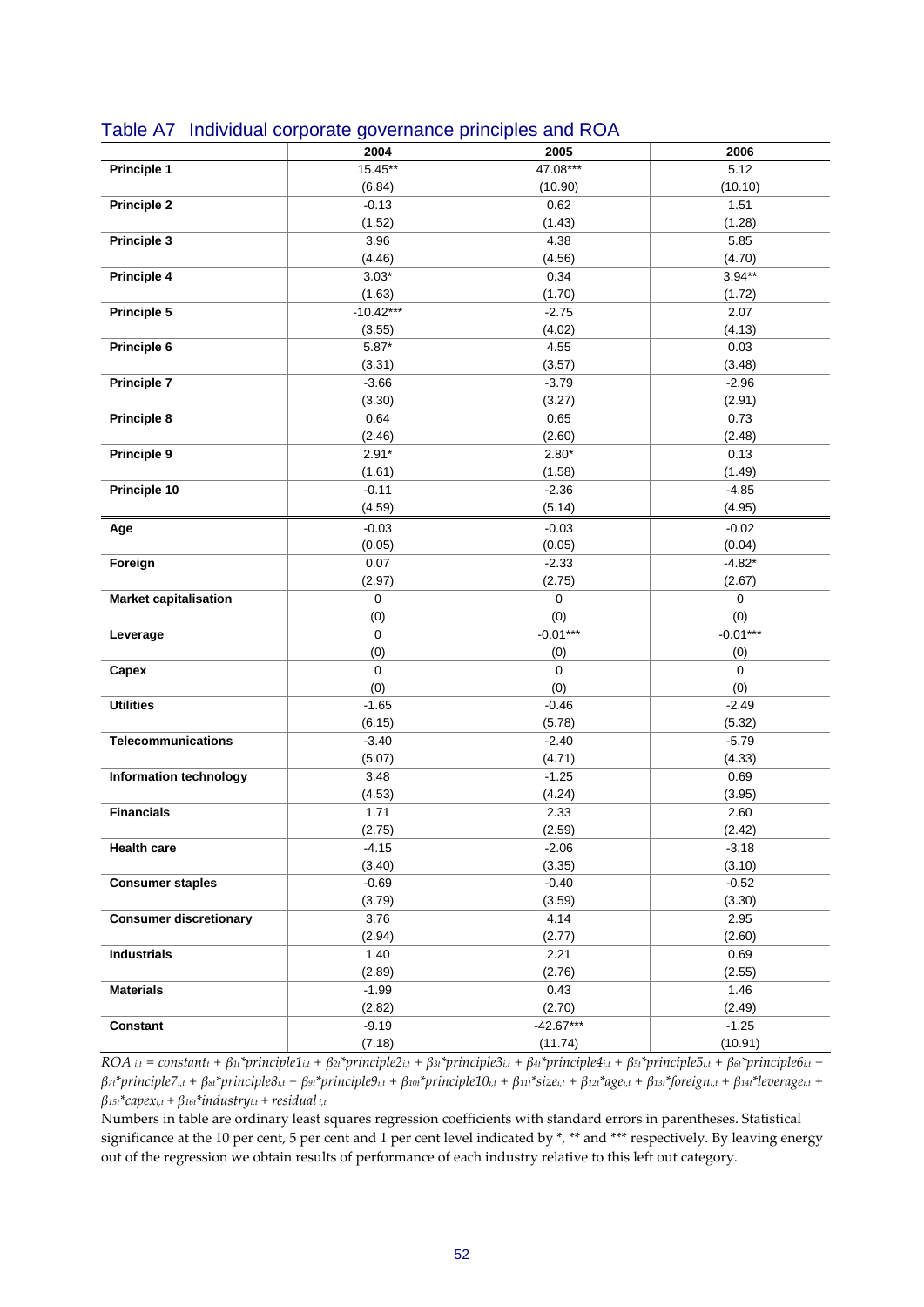|                               | 2004     | 2005       | 2006       |
|-------------------------------|----------|------------|------------|
| Group 1 - Structural          | $1***$   | $0.90**$   | $0.91**$   |
|                               | (0.44)   | (0.43)     | (0.42)     |
| Group 2 - Behavioural         | $-0.28$  | 0.11       | $-0.89$    |
|                               | (0.72)   | (0.88)     | (0.84)     |
| Group 3 - Disclosure          | 0.31     | $-0.08$    | 1.51       |
|                               | (1.01)   | (1.12)     | (1.04)     |
| Age                           | $-0.02$  | $-0.03$    | $-0.03$    |
|                               | (0.05)   | (0.05)     | (0.04)     |
| Foreign                       | $-0.09$  | $-2.70$    | $-4.25$    |
|                               | (3)      | (2.84)     | (2.66)     |
| <b>Market capitalisation</b>  | 0        | 0          | 0          |
|                               | (0)      | (0)        | (0)        |
| Leverage                      | 0        | $-0.01***$ | $-0.01***$ |
|                               | (0)      | (0)        | (0)        |
| Capex                         | $\Omega$ | $\Omega$   | $\Omega$   |
|                               | (0)      | (0)        | (0)        |
| <b>Utilities</b>              | $-0.54$  | $-0.08$    | $-2.21$    |
|                               | (6.22)   | (5.93)     | (5.28)     |
| <b>Telecommunications</b>     | $-5.16$  | $-3.61$    | $-6.77$    |
|                               | (5.15)   | (4.81)     | (4.29)     |
| <b>Information technology</b> | 3.55     | $-1.08$    | $-0.35$    |
|                               | (4.52)   | (4.33)     | (3.88)     |
| <b>Financials</b>             | 1.32     | 1.93       | 2.45       |
|                               | (2.79)   | (2.63)     | (2.40)     |
| <b>Health care</b>            | $-4.80$  | $-4.31$    | $-4.14$    |
|                               | (3.43)   | (3.38)     | (3.03)     |
| <b>Consumer staples</b>       | $-0.20$  | $-0.48$    | $-1.05$    |
|                               | (3.81)   | (3.64)     | (3.26)     |
| <b>Consumer</b>               | 3.80     | 4.41       | 2.86       |
| discretionary                 | (2.97)   | (2.84)     | (2.57)     |
| <b>Industrials</b>            | 0.90     | 2.05       | 0.27       |
|                               | (2.93)   | (2.82)     | (2.53)     |
| <b>Materials</b>              | $-2.59$  | 0.39       | 1.10       |
|                               | (2.85)   | (2.73)     | (2.45)     |
| <b>Constant</b>               | 0.32     | 0.47       | 0.07       |
|                               | (5.57)   | (6.62)     | (6.12)     |

#### Table A8 Grouped corporate governance principles and ROA

 $ROA_{i,t} = constant_t + \beta_{1t}^* structural_{i,t} + \beta_{2t}^* behavioural_{i,t} + \beta_{3t}^* discountal_{i,t} + \beta_{4t}^* size_{i,t} + \beta_{5t}^* age_{i,t} + \beta_{6t}^* for eigen_{i,t} +$ *β7t\*leveragei,t + β8t\*capexi,t + β9t\*industryi,t + residual i,t*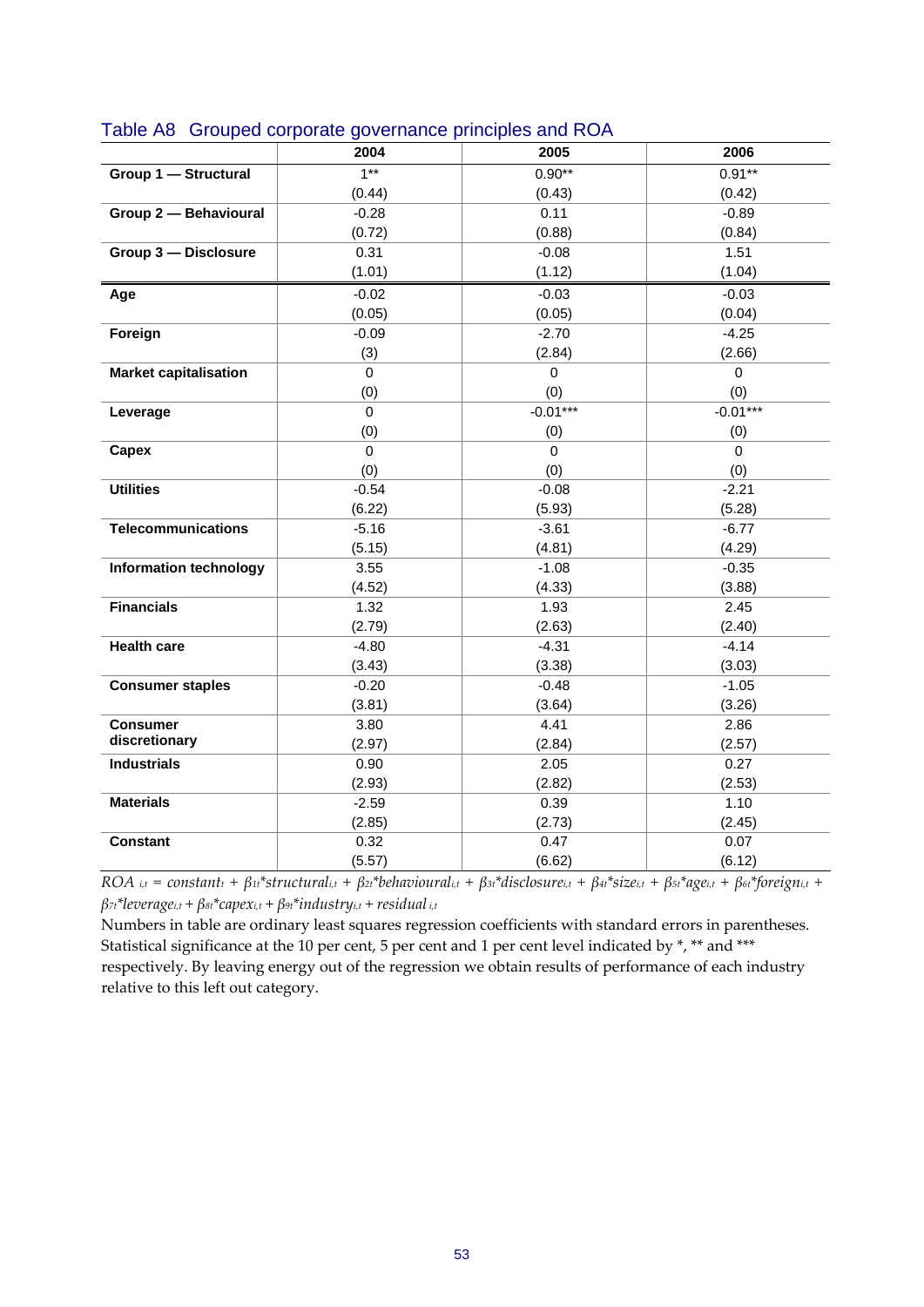|                               | <b>BASED ON 28 PRINCIPLES</b> |             | <b>BASED ON 10 PRINCIPLES</b> |           |             |             |
|-------------------------------|-------------------------------|-------------|-------------------------------|-----------|-------------|-------------|
|                               | 2004                          | 2005        | 2006                          | 2004      | 2005        | 2006        |
| <b>Score</b>                  | $-12.75***$                   | 0.46        | $4.28***$                     | $-18.63*$ | 2.12        | $7.39***$   |
|                               | (5.40)                        | (1.69)      | (1.32)                        | (10.46)   | (3.06)      | (2.33)      |
| Age                           | 0.57                          | $-0.25$     | $-0.54**$                     | 0.57      | $-0.27$     | $-0.55**$   |
|                               | (1.44)                        | (0.37)      | (0.26)                        | (1.45)    | (0.37)      | (0.26)      |
| Foreign                       | $-105.70$                     | $-47.87**$  | $-3.55$                       | $-89.51$  | $-47.82**$  | $-4.73$     |
|                               | (92.33)                       | (22.60)     | (18.10)                       | (92.15)   | (22.50)     | (18.12)     |
| <b>Market capitalisation</b>  | $\Omega$                      | $\Omega$    | $\Omega$                      | $\Omega$  | $\Omega$    | $\Omega$    |
|                               | (0)                           | (0)         | (0)                           | (0)       | (0)         | (0)         |
| Leverage                      | 0.01                          | $-0.02$     | $\Omega$                      | 0.01      | $-0.02$     | $\Omega$    |
|                               | (0.07)                        | (0.02)      | (0)                           | (0.07)    | (0.02)      | (0.01)      |
| Capex                         | $-0.02$                       | $\mathbf 0$ | $\mathbf 0$                   | $-0.02$   | $\mathbf 0$ | $\Omega$    |
|                               | (0.09)                        | (0)         | (0.01)                        | (0.09)    | (0)         | (0.01)      |
| <b>Utilities</b>              | 12.04                         | 28.66       | $-31.77$                      | 6.62      | 27.41       | $-33.53$    |
|                               | (181.38)                      | (46.33)     | (33.23)                       | (182.17)  | (46.32)     | (33.27)     |
| <b>Telecommunications</b>     | 100.56                        | 12.52       | $-29.18$                      | 81.72     | 12.54       | $-27.27$    |
|                               | (150.31)                      | (40.03)     | (27.05)                       | (150.61)  | (39.96)     | (27.08)     |
| <b>Information technology</b> | 26.27                         | 11.94       | $-48.58**$                    | 19.43     | 11.54       | $-49.19**$  |
|                               | (132.33)                      | (33.82)     | (24.63)                       | (132.85)  | (33.80)     | (24.65)     |
| <b>Financials</b>             | 65.05                         | 20.27       | $-42.08***$                   | 58.40     | 20.68       | $-41.55***$ |
|                               | (83.60)                       | (20.84)     | (15.54)                       | (83.97)   | (20.83)     | (15.56)     |
| <b>Health care</b>            | 52.11                         | 8.62        | $-14.95$                      | 42.24     | 9.15        | $-13.58$    |
|                               | (103.21)                      | (26.57)     | (19.53)                       | (103.60)  | (26.57)     | (19.56)     |
| <b>Consumer staples</b>       | 28.92                         | $-10.29$    | $-50.41***$                   | 20.36     | $-11.03$    | $-49.76***$ |
|                               | (114.12)                      | (28.98)     | (21.13)                       | (114.50)  | (28.96)     | (21.14)     |
| <b>Consumer discretionary</b> | 1.51                          | 24.16       | $-41.78***$                   | $-2.97$   | 24.21       | 42.61***    |
|                               | (97.78)                       | (22.18)     | (16.55)                       | (88.13)   | (22.16)     | (16.55)     |
| <b>Industrials</b>            | 22.99                         | 5.65        | $-37.53**$                    | 20        | 5.67        | $-37.47**$  |
|                               | (86.99)                       | (22.06)     | (16.45)                       | (87.37)   | (22.04)     | (16.46)     |
| <b>Materials</b>              | 193.07**                      | 33.91       | $-29.16*$                     | 184.67**  | 34.30       | $-26.73*$   |
|                               | (85.46)                       | (21.47)     | (16.05)                       | (85.93)   | (21.47)     | (16.07)     |
| <b>Constant</b>               | 330.02**                      | 15.15       | $-45.68$                      | 169.08    | 9.17        | 0.78        |
|                               | (153.40)                      | (47.31)     | (37.55)                       | (115.53)  | (32.63)     | (25.49)     |

#### Table A9 Corporate governance score and one-year sales growth

SalesGrowth i,t = constanti +  $\beta_{1i}$ \*scorei,t +  $\beta_{2i}$ \*sizei,t +  $\beta_{3i}$ \*agei,t +  $\beta_{4i}$ \*foreigni,t +  $\beta_{5i}$ \*leveragei,t +  $\beta_{6i}$ \*capexi,t + *β7t\*industryi,t + residual i,t*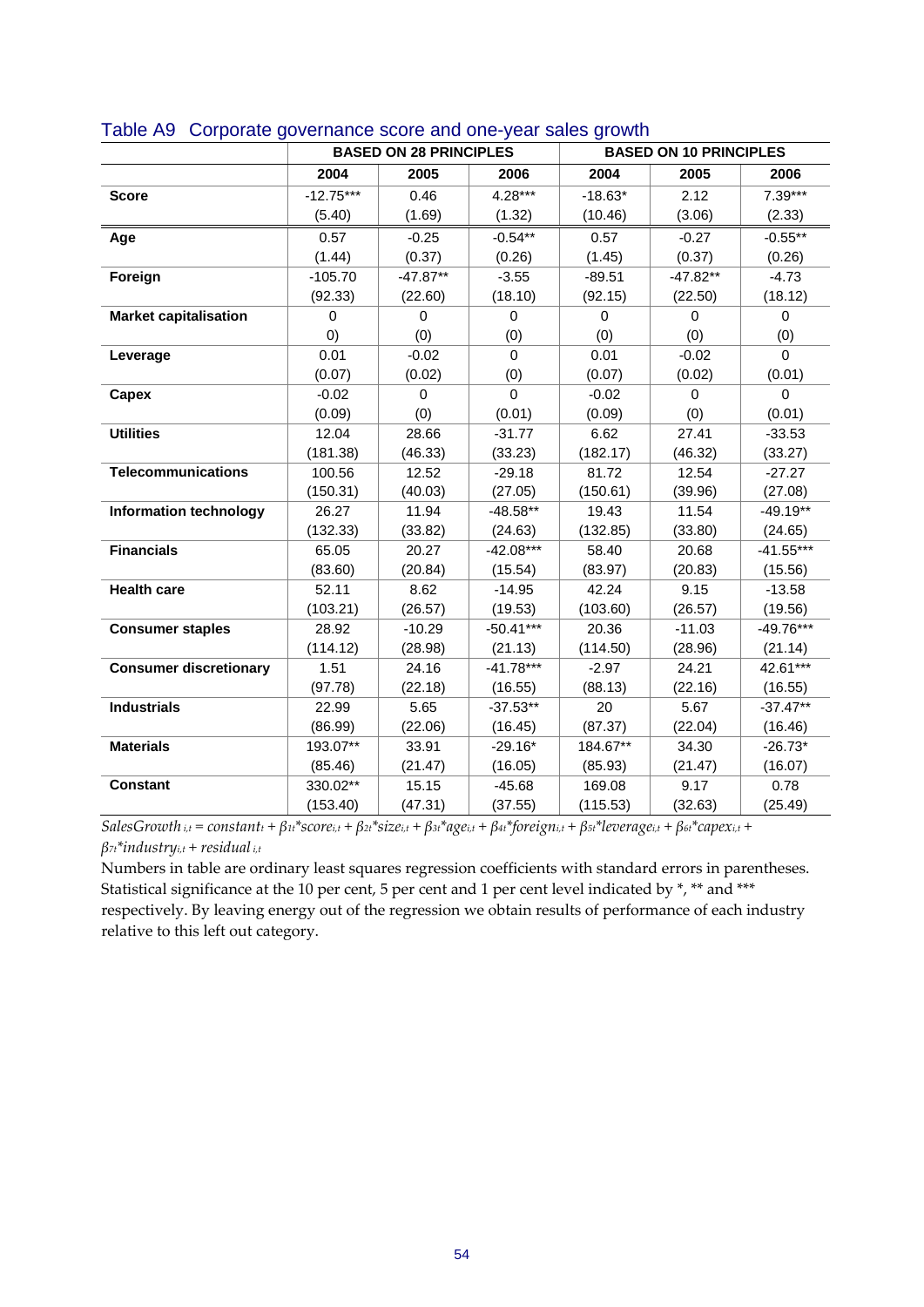|                               | <b>BASED ON 28 PRINCIPLES</b> |            | <b>BASED ON 10 PRINCIPLES</b> |          |            |             |
|-------------------------------|-------------------------------|------------|-------------------------------|----------|------------|-------------|
|                               | 2004                          | 2005       | 2006                          | 2004     | 2005       | 2006        |
| Rank high                     | $-64.30$                      | $-6.03$    | 28.95***                      | $-55.23$ | 2.93       | 18.75**     |
|                               | (54.73)                       | (14.23)    | (10.64)                       | (48.80)  | (12.51)    | (9.14)      |
| Rank medium                   | $-31.28$                      | $-19.02$   | 24.71***                      | $-28.92$ | $-8.47$    | 14.49       |
|                               | (49.82)                       | (13.36)    | (10.27)                       | (52.15)  | (12.91)    | (9.41)      |
| Age                           | 0.56                          | $-0.26$    | $-0.53**$                     | 0.68     | $-0.26$    | $-0.56**$   |
|                               | (1.46)                        | (0.37)     | (0.26)                        | (1.48)   | (0.37)     | (0.27)      |
| Foreign                       | $-72.70$                      | $-47.41**$ | $-3.64$                       | $-69.05$ | $-46.60**$ | $-5.58$     |
|                               | (91.96)                       | (22.47)    | (18.24)                       | (92.24)  | (22.61)    | (18.40)     |
| <b>Market capitalisation</b>  | 0                             | $\Omega$   | $\Omega$                      | $\Omega$ | $\Omega$   | $\Omega$    |
|                               | (0)                           | (0)        | (0)                           | (0)      | (0)        | (0)         |
| Leverage                      | 0.01                          | $-0.02$    | 0                             | 0.01     | $-0.02$    | $\mathbf 0$ |
|                               | (0.07)                        | (0.02)     | (0.01)                        | (0.07)   | (0.02)     | (0.01)      |
| Capex                         | $-0.02$                       | 0          | 0                             | $-0.02$  | $\Omega$   | $\Omega$    |
|                               | (0.10)                        | (0)        | (0.01)                        | (0.1)    | (0)        | (0.01)      |
| <b>Utilities</b>              | $-0.71$                       | 33.03      | $-35.05$                      | 5.41     | 32.06      | $-34.18$    |
|                               | (184.06)                      | (46.31)    | (33.51)                       | (186.05) | (46.67)    | (33.78)     |
| <b>Telecommunications</b>     | 73.82                         | 15.88      | $-30.03$                      | 78.46    | 16.20      | $-28.13$    |
|                               | (151.49)                      | (39.93)    | (27.31)                       | (152.15) | (40.21)    | (27.47)     |
| <b>Information technology</b> | 15.02                         | 13.08      | $-47.03*$                     | 15.26    | 15.02      | $-49.01**$  |
|                               | (133.63)                      | (33.75)    | (24.79)                       | (133.70) | (34.02)    | (24.95)     |
| <b>Financials</b>             | 62.04                         | 23.98      | $-45.66***$                   | 60.84    | 22.45      | 42.34***    |
|                               | (84.63)                       | (20.96)    | (15.71)                       | (84.56)  | (21.01)    | (15.75)     |
| <b>Health care</b>            | 47.77                         | 10.78      | $-18.26$                      | 47.05    | 10.61      | $-17.12$    |
|                               | (104.39)                      | (26.55)    | (19.66)                       | (104.38) | (26.73)    | (19.78)     |
| <b>Consumer staples</b>       | 19.89                         | $-7.15$    | $-51.68***$                   | 18.98    | $-8.11$    | $-49.76**$  |
|                               | (115.39)                      | (28.97)    | (21.32)                       | (115.36) | (29.18)    | (21.43)     |
| <b>Consumer discretionary</b> | $-2.75$                       | 26.56      | $-46.43***$                   | $-2.90$  | 26.27      | $-44.15***$ |
|                               | (88.97)                       | (22.19)    | (16.71)                       | (89.07)  | (22.36)    | (16.77)     |
| <b>Industrials</b>            | 24.58                         | 5.39       | $-40.79***$                   | 24.30    | 6.02       | $-39.63***$ |
|                               | (88.29)                       | (22.03)    | (16.61)                       | (88.37)  | (22.17)    | (16.70)     |
| <b>Materials</b>              | 192.94**                      | 34.17      | $-28.75*$                     | 190.40** | 33.99      | $-27.22*$   |
|                               | (86.33)                       | (21.42)    | (16.15)                       | (86.32)  | (21.49)    | (16.27)     |
| <b>Constant</b>               | 44.90                         | 35.96*     | 46.50***                      | 34.43    | 27.35      | 55.56***    |
|                               | (83.95)                       | (21.83)    | (16.96)                       | (80.94)  | (20.80)    | (16.34)     |

#### Table A10 Corporate governance ranking and one-year sales growth

SalesGrowth i,t = constanti +  $\beta u^*$ rankhighi,t +  $\beta u^*$ rankmediumi,t +  $\beta u^*$ sizei,t +  $\beta u^*$ agei,t +  $\beta u^*$ foreigni,t +  $\beta u^*$ leveragei,t + *β7t\*capexi,t + β8t\*industryi,t + residual i,t*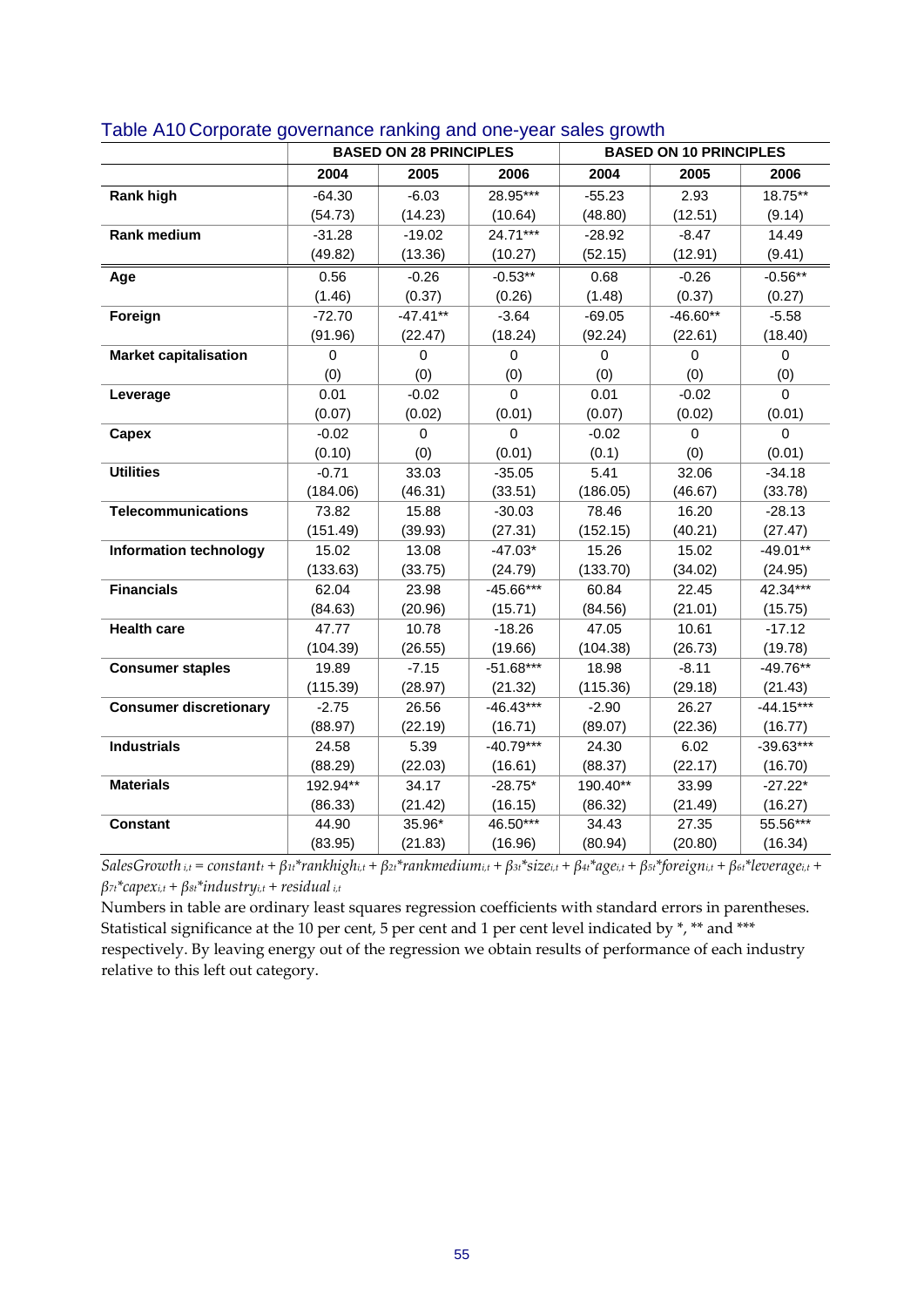|                               | 2004                 | 2005            | 2006                  |
|-------------------------------|----------------------|-----------------|-----------------------|
| <b>Principle 1</b>            | 284.69               | 29.00           | 40.15                 |
|                               | (201.37)             | (87.85)         | (63.43)               |
| <b>Principle 2</b>            | $-36.01$             | 0.18            | 5.31                  |
|                               | (45.66)              | (11.68)         | (8.21)                |
| Principle 3                   | 172.16               | $-3.42$         | 7.28                  |
|                               | (132.05)             | (36.75)         | (29.76)               |
| Principle 4                   | 16.91                | $-10.68$        | $-5.67$               |
|                               | (49.63)              | (13.92)         | (11.12)               |
| Principle 5                   | $-9.74$              | 60.28*          | 18.03                 |
|                               | (112.67)             | (33.44)         | (26.51)               |
| Principle 6                   | $-49.23$             | $-21.41$        | $-5.84$               |
|                               | (110.46)             | (30.17)         | (22.26)               |
| <b>Principle 7</b>            | $-71.55$             | $-29.44$        | 24.34                 |
|                               | (108.51)             | (26.46)         | (18.92)               |
| Principle 8                   | $-264.21***$         | 42.26**         | $-3.62$               |
|                               | (72.82)              | (21.21)         | (16.34)               |
| Principle 9                   | $-46.50$             | $-3.71$         | 19.38**               |
|                               | (49.29)              | (13.04)         | (9.70)                |
| Principle 10                  | 12.49                | 15.54           | 5.89                  |
|                               | (138.09)             | (42.48)         | (32.05)               |
| Age                           | 0.90                 | $-0.24$         | $-0.53**$             |
|                               | (1.45)               | (0.37)          | (0.27)                |
| Foreign                       | $-81.75$             | $-43.10*$       | $-3.23$               |
|                               | (93.55)              | (22.82)         | (18.82)               |
| <b>Market capitalisation</b>  | 0                    | $\mathbf 0$     | $\mathbf 0$           |
|                               | (0)                  | (0)             | (0)                   |
| Leverage                      | 0.03                 | $-0.02$         | $\mathbf 0$           |
|                               | (0.07)               | (0.02)          | (0.01)                |
| Capex                         | $-0.02$              | $\mathbf{0}$    | $\mathbf 0$           |
|                               | (0.09)               | (0)             | (0.01)                |
| <b>Utilities</b>              | 35.02                | 28.32           | $-33.82$              |
|                               | (181.20)             | (46.47)         | (33.66)               |
| Telecommunications            | 77.53                | 6.94            | $-26.70$              |
|                               | (149.24)             | (40.22)         | (27.55)               |
| Information technology        | 99.12                | 7.97            | $-52.56**$            |
|                               | (134.11)             | (34.12)         | (25.31)               |
| <b>Financials</b>             | 71.51                | 16.54           | $-40.74***$           |
|                               | (83.20)              | (21.18)         | (15.80)               |
| <b>Health care</b>            | 82.76                | 10.45           | $-12.08$              |
|                               | (103.40)             | (27.33)         | (20.29)               |
| <b>Consumer staples</b>       | 62.21                | $-13.74$        | $-48.61**$            |
|                               | (114.84)             | (29.39)         | (21.60)               |
| <b>Consumer discretionary</b> | 24.10<br>(87.69)     | 24.37           | $-43.61***$           |
| <b>Industrials</b>            | 52.15                | (22.25)<br>2.75 | (16.79)<br>$-38.26**$ |
|                               |                      | (22.26)         |                       |
| <b>Materials</b>              | (86.83)<br>211.23*** | 34.40           | (16.79)<br>$-26.31$   |
|                               | (85.43)              | (21.80)         | (16.53)               |
| <b>Constant</b>               | $-78.74$             | $-49.89$        | $-31.45$              |
|                               | (212.69)             | (94.03)         | (69.52)               |
|                               |                      |                 |                       |

#### Table A11 Individual corporate governance principles and one-year sales growth

SalesGrowth i,t = constanti +  $\beta u^*principle 1_{i,t} + \beta u^*principle 2_{i,t} + \beta u^*principle 3_{i,t} + \beta u^*principle 4_{i,t} + \beta s^*principle 5_{i,t} +$  $\beta_{6t} * principle6_{i,t} + \beta_{7t} * principle7_{i,t} + \beta_{8t} * principle8_{i,t} + \beta_{9t} * principle9_{i,t} + \beta_{10t} * principle10_{i,t} + \beta_{11t} * size_{i,t} + \beta_{12t} * age_{i,t} + \beta_{13t} * foreign_{i,t} +$ *β14t\*leveragei,t + β15t\*capexi,t + β16t\*industryi,t + residual i,t*